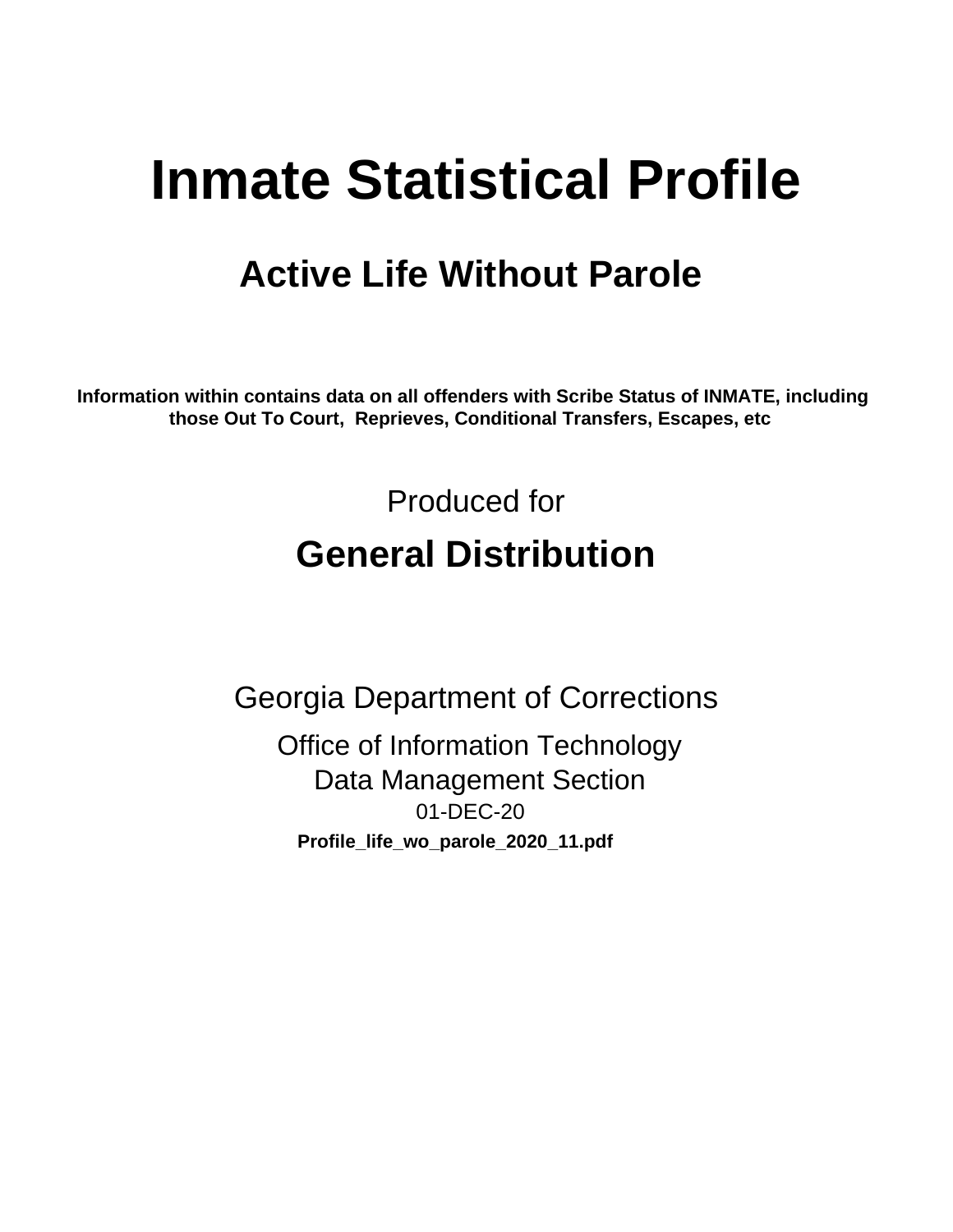## **Inmate Statistical Profile 01-DEC-20**

Contents

**Active Life Without Parole** 

Produced for General Distribution

## **Table of Contents**

|    | <b>Demographic information</b>                                        |
|----|-----------------------------------------------------------------------|
|    | 4 Current age, broken out in ten year age groups                      |
|    | 5 Race group                                                          |
|    | 6 Marital status, self-reported at entry to prison                    |
|    | 7 Number of Inmates with Dependents, self-reported at entry to prison |
|    | 8 Religious affiliation, self-reported at entry to prison             |
|    | 9 Home county - self-reported at entry to prison                      |
|    | 13 Employment status before prison, self-reported at entry to prison  |
|    | 14 Age at admission                                                   |
|    | 16 Height, measured at entry to prison                                |
|    | 17 Weight, measured at entry to prison                                |
|    | 18 Military service                                                   |
|    | <b>Correctional information</b>                                       |
|    | 19 Type of admission to prison                                        |
|    | 20 Current / last supervision level                                   |
|    | 21 Current / last institution type                                    |
|    | 22 Institution type - transitional centers                            |
|    | 23 Institution type - county prisons                                  |
|    | 24 Institution type - state prisons                                   |
|    | 25 Institution type - private prisons                                 |
|    | 26 Institution type - inmate boot camp                                |
|    | 27 Number of disciplinary reports                                     |
|    | 28 Number of transfers                                                |
|    | 29 Number of escapes                                                  |
|    | 30 Time served in current (or last) institution                       |
|    | Educational, psychological and physical information                   |
| 31 | Highest grade level attained                                          |
|    | 32 Culture fair IQ scores                                             |
|    | 33 Wide Range Achievement Test (WRAT) reading score                   |
|    | 34 Wide Range Achievement Test (WRAT) math score                      |
|    | 35 Wide Range Achievement Test (WRAT) spelling score                  |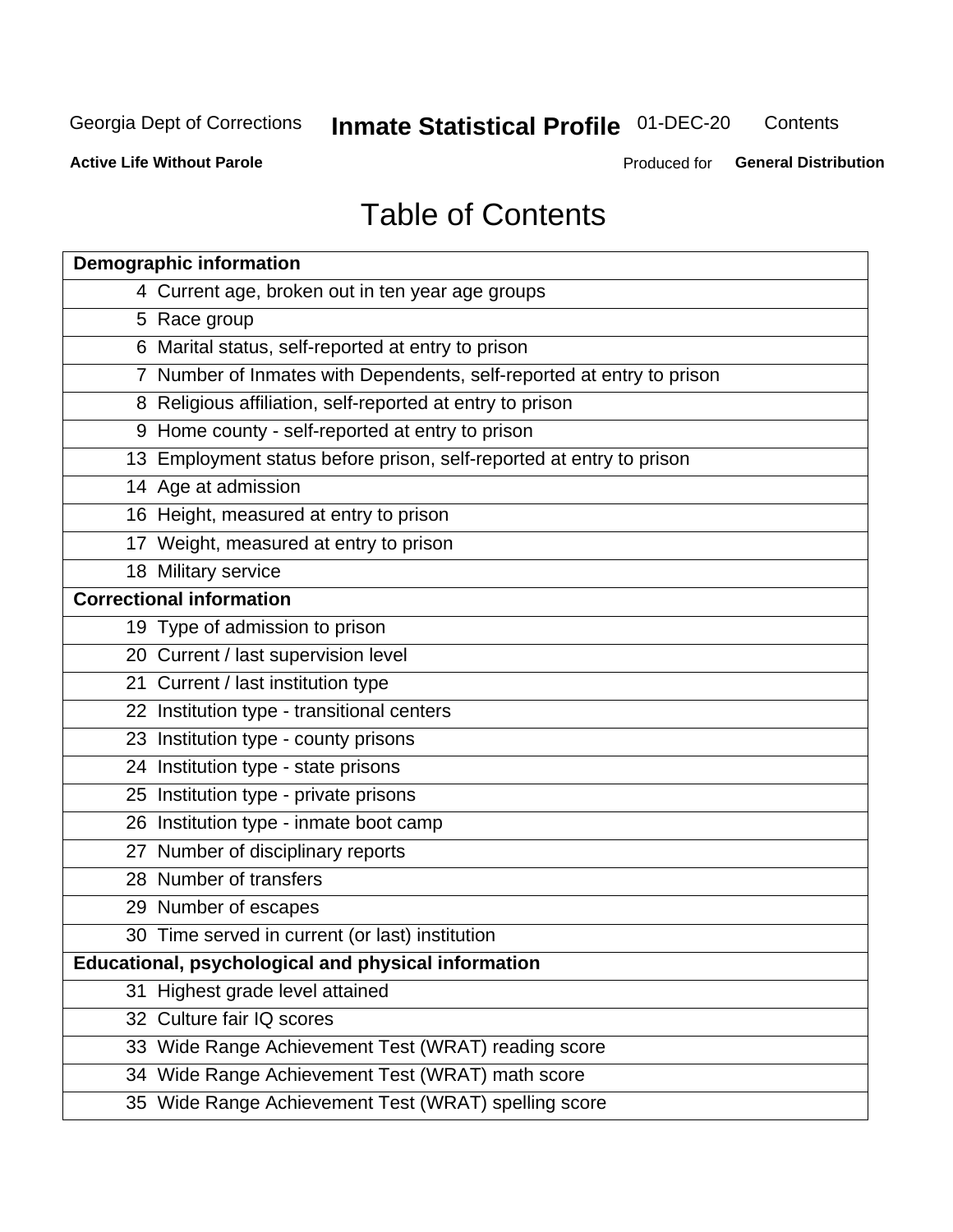## **Inmate Statistical Profile 01-DEC-20**

Contents

**Active Life Without Parole** 

Produced for General Distribution

## **Table of Contents**

| Educational, psychological and physical information              |
|------------------------------------------------------------------|
| 36 Current / last mental health treatment level                  |
| 37 PULHESDWIT medical scale - 'P' overall condition ('P'hysical) |
| 38 PULHESDWIT medical scale - 'U' upper body                     |
| 39 PULHESDWIT medical scale - 'L' lower body                     |
| 40 PULHESDWIT medical scale - 'H' hearing                        |
| 41 PULHESDWIT medical scale - 'E' vision                         |
| 42 PULHESDWIT medical scale -'S' psychiatric                     |
| 43 PULHESDWIT medical scale - 'D' dental                         |
| 44 PULHESDWIT medical scale - 'W' work ability                   |
| 45 PULHESDWIT medical scale - 'I' impairment                     |
| 46 PULHESDWIT medical scale - 'T' transportability               |
| <b>Crimes and criminal history information</b>                   |
| 47 Number of prior Georgia incarcerations                        |
| 48 Prison sentence in years                                      |
| 49 Primary offense, broken out into felonies vs misdemeanors     |
| 50 Primary offense, broken out into six broad crime categories   |
| 51 Primary offense, detailed offense code                        |
| 52 County of conviction of primary offense                       |
| 56 Circuit of conviction of primary offense                      |
| 58 Years served (jail + prison) in this incarceration            |
| <b>Medical information</b>                                       |
| 59 Results of most recent HIV test                               |
| 60 Results of most recent tuberculosis test                      |
| 61 Results of most recent syphilis test                          |
| 62 Results of most recent Hepatitis-C test                       |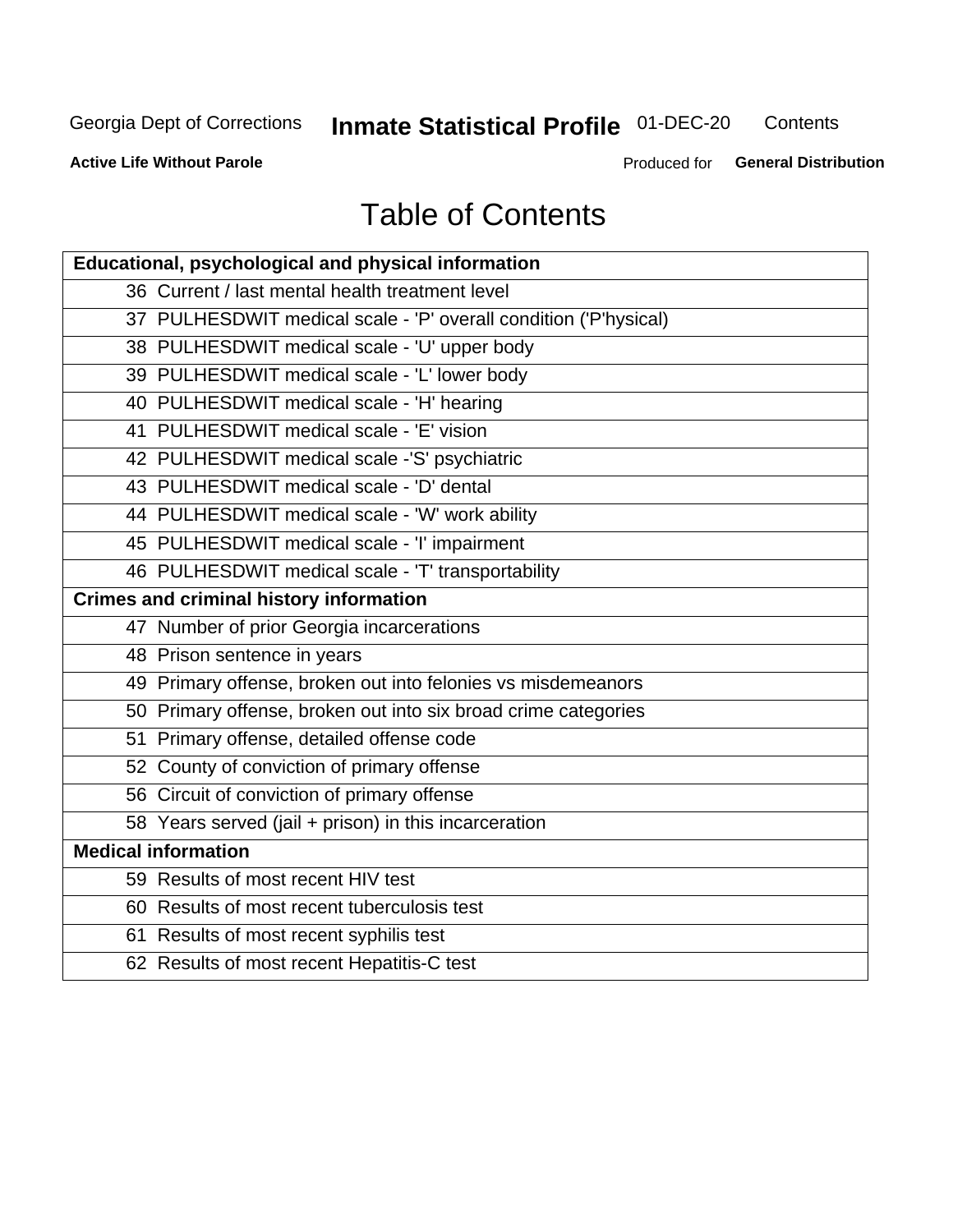#### **Active Life Without Parole**

#### Produced for General Distribution

### Current age, broken out in ten-year age groups

COL % - percent each COUNT is of its particular column

|                          |              | <b>Male</b> |         | <b>Female</b>   |        |       | <b>Total</b> |        |
|--------------------------|--------------|-------------|---------|-----------------|--------|-------|--------------|--------|
| <b>Current Age</b>       | <b>Count</b> | Col %       | Row %   | <b>Count</b>    | Col %  | Row % | <b>Total</b> | Col %  |
| <b>Teens (1-19)</b>      |              | $0.06\%$    | 100.00% |                 |        |       |              | 0.06%  |
| <b>Twenties (20-29)</b>  | 219          | 13.83%      | 96.48%  | 8               | 13.79% | 3.52% | 227          | 13.82% |
| Thirties (30-39)         | 444          | 28.03%      | 95.69%  | 20 <sub>1</sub> | 34.48% | 4.31% | 464          | 28.26% |
| <b>Forties (40-49)</b>   | 405          | 25.57%      | 95.52%  | 19              | 32.76% | 4.48% | 424          | 25.82% |
| <b>Fifties (50-59)</b>   | 324          | 20.45%      | 97.89%  |                 | 12.07% | 2.11% | 331          | 20.16% |
| <b>Sixties (60-69)</b>   | 159          | 10.04%      | 97.55%  | 4               | 6.90%  | 2.45% | 163          | 9.93%  |
| Seventy + (70 and above) | 32           | 2.02%       | 100.00% |                 |        |       | 32           | 1.95%  |
| <b>Total Reported</b>    | 1,584        | 100%        | 96.47%  | 58              | 100%   | 3.53% | 1,642        | 100%   |

| <b><i>College Address</i></b><br>m. |      |               |      |
|-------------------------------------|------|---------------|------|
| $f \wedge f \wedge f$               | ,584 | co<br>∼.<br>◡ | ,642 |

| Mean<br>(average)    | 43.64 | 41.12 | 43.55 |
|----------------------|-------|-------|-------|
| Median (middle)      |       |       |       |
| Mode (most frequent) | 39    | JJ    | 39    |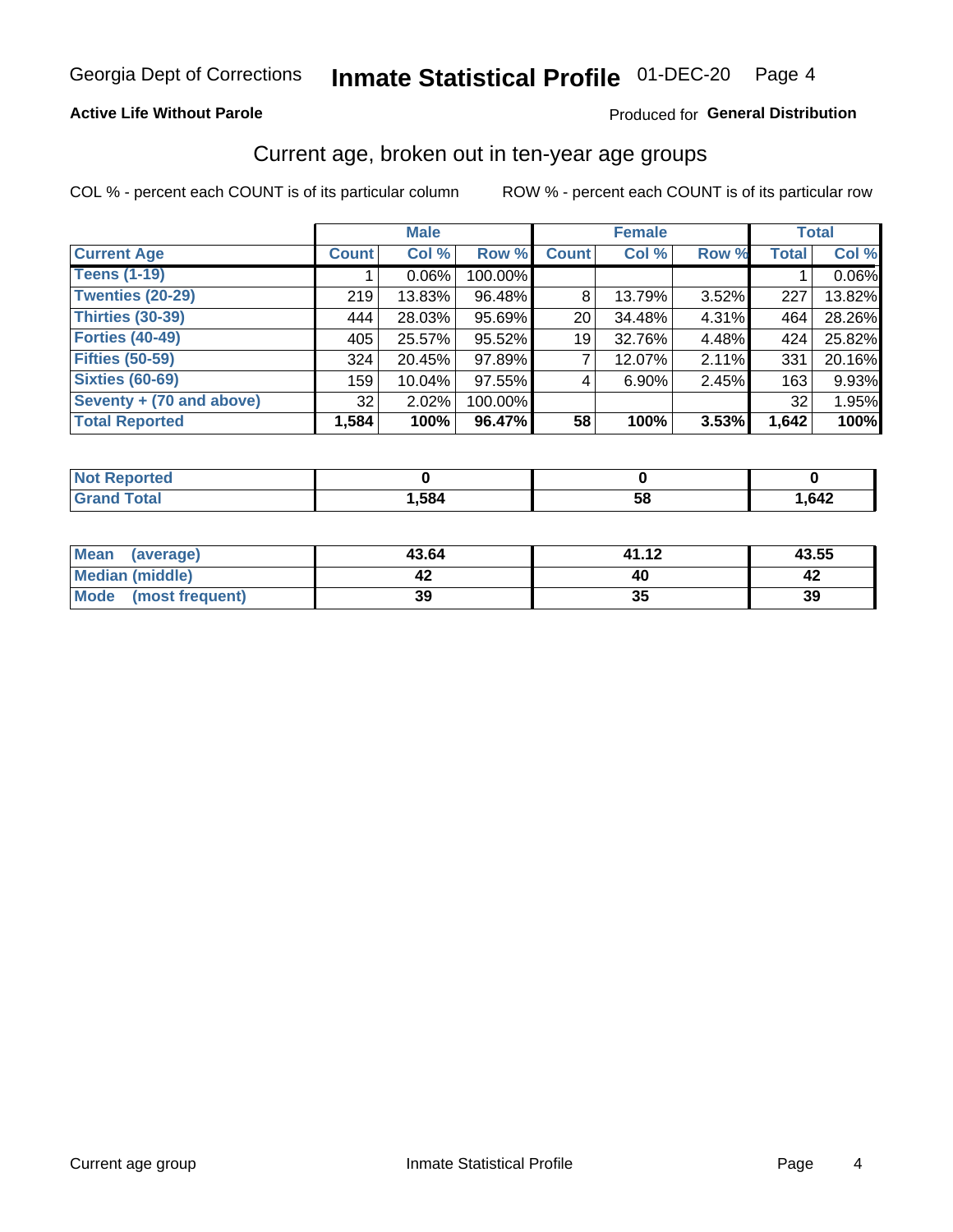#### Inmate Statistical Profile 01-DEC-20 Page 5

#### **Active Life Without Parole**

Produced for General Distribution

### Race group

COL % - percent each COUNT is of its particular column

|                       |                        |              | <b>Male</b> |           |                    | <b>Female</b> |       |       | <b>Total</b> |  |
|-----------------------|------------------------|--------------|-------------|-----------|--------------------|---------------|-------|-------|--------------|--|
|                       | <b>Race Group</b>      | <b>Count</b> | Col %       |           | <b>Row % Count</b> | Col %         | Row % | Total | Col %        |  |
|                       | <b>White</b>           | 332          | 20.96%      | 94.05%    | 21                 | 36.21%        | 5.95% | 353   | 21.50%       |  |
| $\mathbf{2}$          | <b>Black</b>           | 1,213        | 76.58%      | $97.20\%$ | 35                 | 60.34%        | 2.80% | 1,248 | 76.00%       |  |
| 6                     | <b>Asian</b>           | 6            | .38%        | 100.00%   |                    |               |       | 6     | .37%         |  |
| 10                    | <b>Hispanic</b>        | 32           | 2.02%       | 94.12%    | ◠                  | 3.45%         | 5.88% | 34    | 2.07%        |  |
| $12 \,$               | <b>Native American</b> |              | .06%        | 100.00%   |                    |               |       |       | .06%         |  |
| <b>Total Reported</b> |                        | 1,584        | 100%        | 96.47%    | 58                 | 100%          | 3.53% | 1,642 | 100%         |  |

| neo    |      |    |      |
|--------|------|----|------|
| أحقصته | .584 | 58 | ,642 |

| M |  |  |
|---|--|--|
|   |  |  |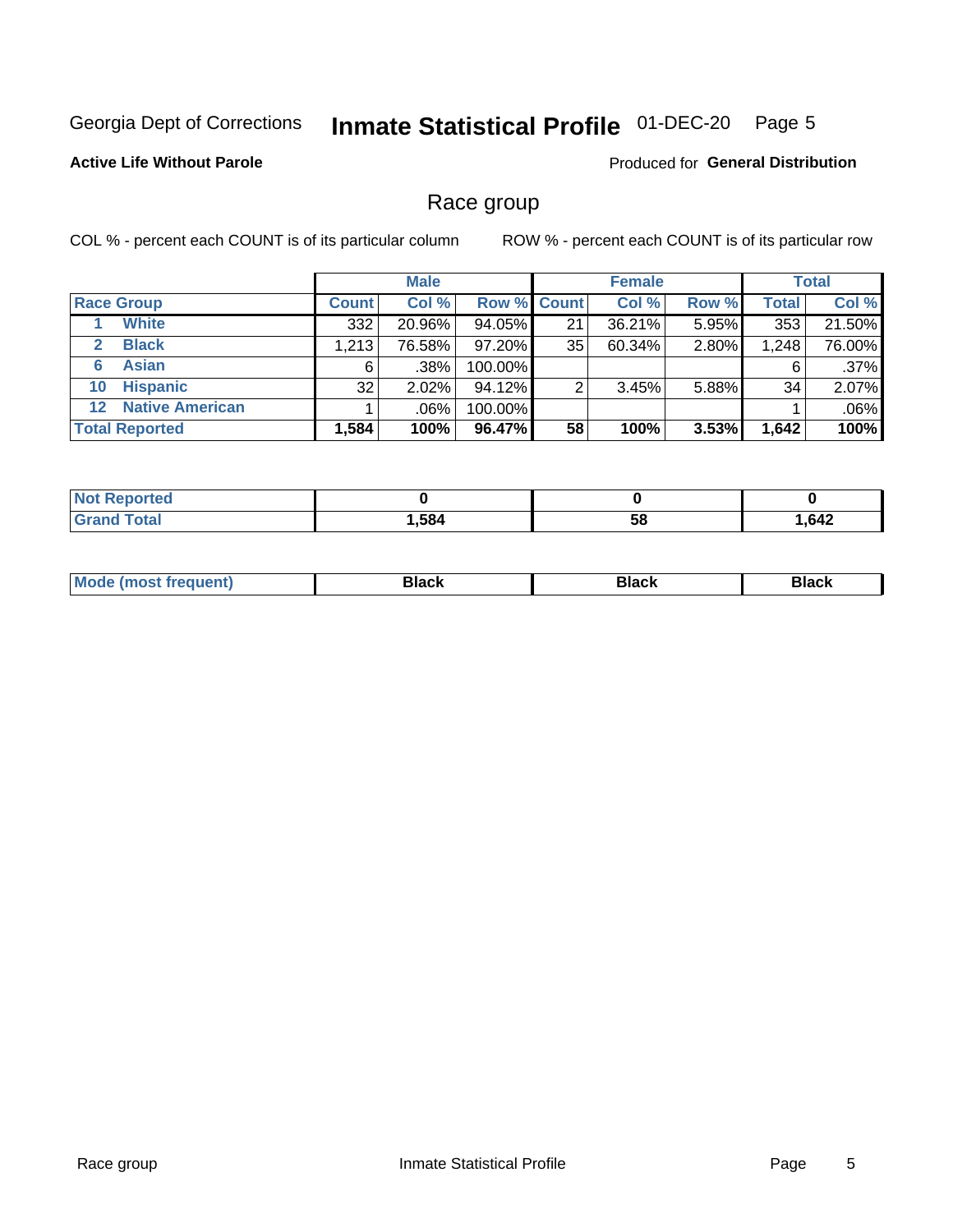#### Inmate Statistical Profile 01-DEC-20 Page 6

**Active Life Without Parole** 

#### Produced for General Distribution

## Marital status, self-reported at entry to prison

COL % - percent each COUNT is of its particular column

|                            | <b>Male</b>  |        |        |              | <b>Female</b> | <b>Total</b> |              |        |
|----------------------------|--------------|--------|--------|--------------|---------------|--------------|--------------|--------|
| <b>Marital Status</b>      | <b>Count</b> | Col %  | Row %  | <b>Count</b> | Col %         | Row %        | <b>Total</b> | Col %  |
| <b>Unknown</b><br>$\bf{0}$ | 16           | 1.01%  | 94.12% |              | 1.72%         | 5.88%        | 17           | 1.04%  |
| <b>Divorced</b><br>D       | 120          | 7.58%  | 96.77% | 4            | $6.90\%$      | 3.23%        | 124          | 7.55%  |
| <b>Married</b><br>М        | 209          | 13.19% | 95.00% | 11           | 18.97%        | 5.00%        | 220          | 13.40% |
| <b>Separated</b><br>S.     | 47           | 2.97%  | 88.68% | 6            | 10.34%        | 11.32%       | 53           | 3.23%  |
| <b>Unmarried</b><br>U      | 1,153        | 72.79% | 97.46% | 30           | 51.72%        | 2.54%        | 1,183        | 72.05% |
| <b>Widow</b><br>W          | 39           | 2.46%  | 86.67% | 6            | 10.34%        | 13.33%       | 45           | 2.74%  |
| <b>Total Reported</b>      | 1,584        | 100%   | 96.47% | 58           | 100%          | 3.53%        | 1,642        | 100%   |

| <b>Not Reported</b><br>. <b>.</b> |      |    |      |
|-----------------------------------|------|----|------|
| Total                             | ,584 | วด | .642 |

|--|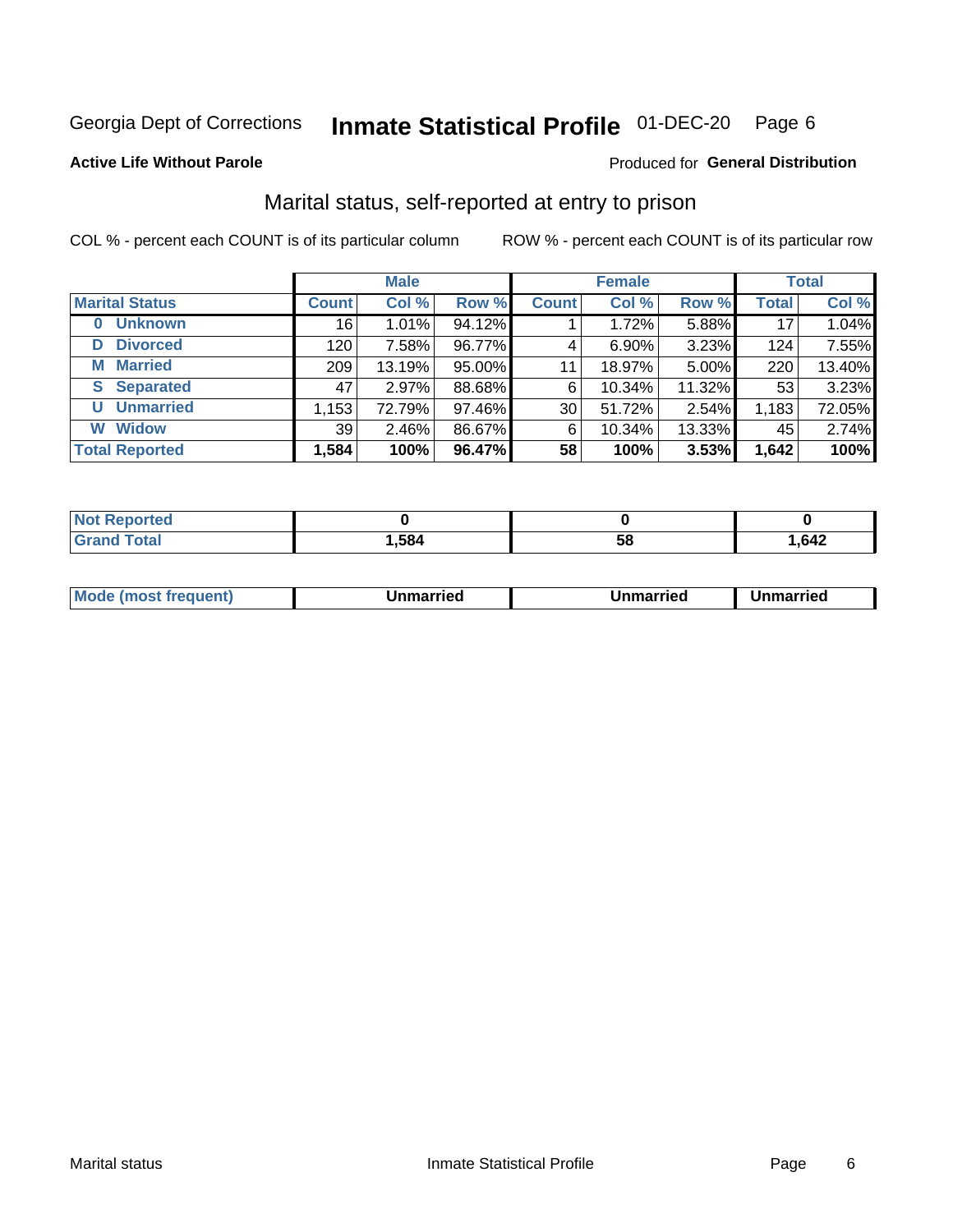#### Inmate Statistical Profile 01-DEC-20 Page 7

#### **Active Life Without Parole**

#### Produced for General Distribution

### Number of Inmates with Dependents, Self-Reported at Entry to Prison

COL % - percent each COUNT is of its particular column

|                             |              | <b>Male</b> |         |              | <b>Female</b> |       |              | <b>Total</b> |
|-----------------------------|--------------|-------------|---------|--------------|---------------|-------|--------------|--------------|
| <b>Number of dependents</b> | <b>Count</b> | Col %       | Row %   | <b>Count</b> | Col %         | Row % | <b>Total</b> | Col %        |
| $\bf{0}$                    | 386          | 31.85%      | 95.07%  | 20           | 38.46%        | 4.93% | 406          | 32.12%       |
|                             | 286          | 23.60%      | 96.95%  | 9            | 17.31%        | 3.05% | 295          | 23.34%       |
| $\overline{2}$              | 215          | 17.74%      | 96.85%  |              | 13.46%        | 3.15% | 222          | 17.56%       |
| 3                           | 141          | 11.63%      | 94.00%  | 9            | 17.31%        | 6.00% | 150          | 11.87%       |
| 4                           | 91           | 7.51%       | 96.81%  | 3            | 5.77%         | 3.19% | 94           | 7.44%        |
| 5                           | 39           | 3.22%       | 92.86%  | 3            | 5.77%         | 7.14% | 42           | 3.32%        |
| 6                           | 24           | 1.98%       | 96.00%  |              | 1.92%         | 4.00% | 25           | 1.98%        |
| 7                           | 13           | 1.07%       | 100.00% |              |               |       | 13           | 1.03%        |
| 8                           | 7            | 0.58%       | 100.00% |              |               |       | 7            | 0.55%        |
| 9                           | 3            | 0.25%       | 100.00% |              |               |       | 3            | 0.24%        |
| Over <sub>10</sub>          | 7            | 0.58%       | 100.00% |              |               |       | 7            | 0.55%        |
| <b>Total Reported</b>       | 1,212        | 100%        | 95.89%  | 52           | 100%          | 4.11% | 1,264        | 100%         |

| ^7^<br>$\sim$ |          | 270<br>ა / o |
|---------------|----------|--------------|
| .584          | . .<br>◡ | ,642         |

| <b>Mean</b><br>(average) | 1.60 | - 72<br>I. I J |
|--------------------------|------|----------------|
| Median (middle)          |      |                |
| Mode<br>(most frequent)  |      |                |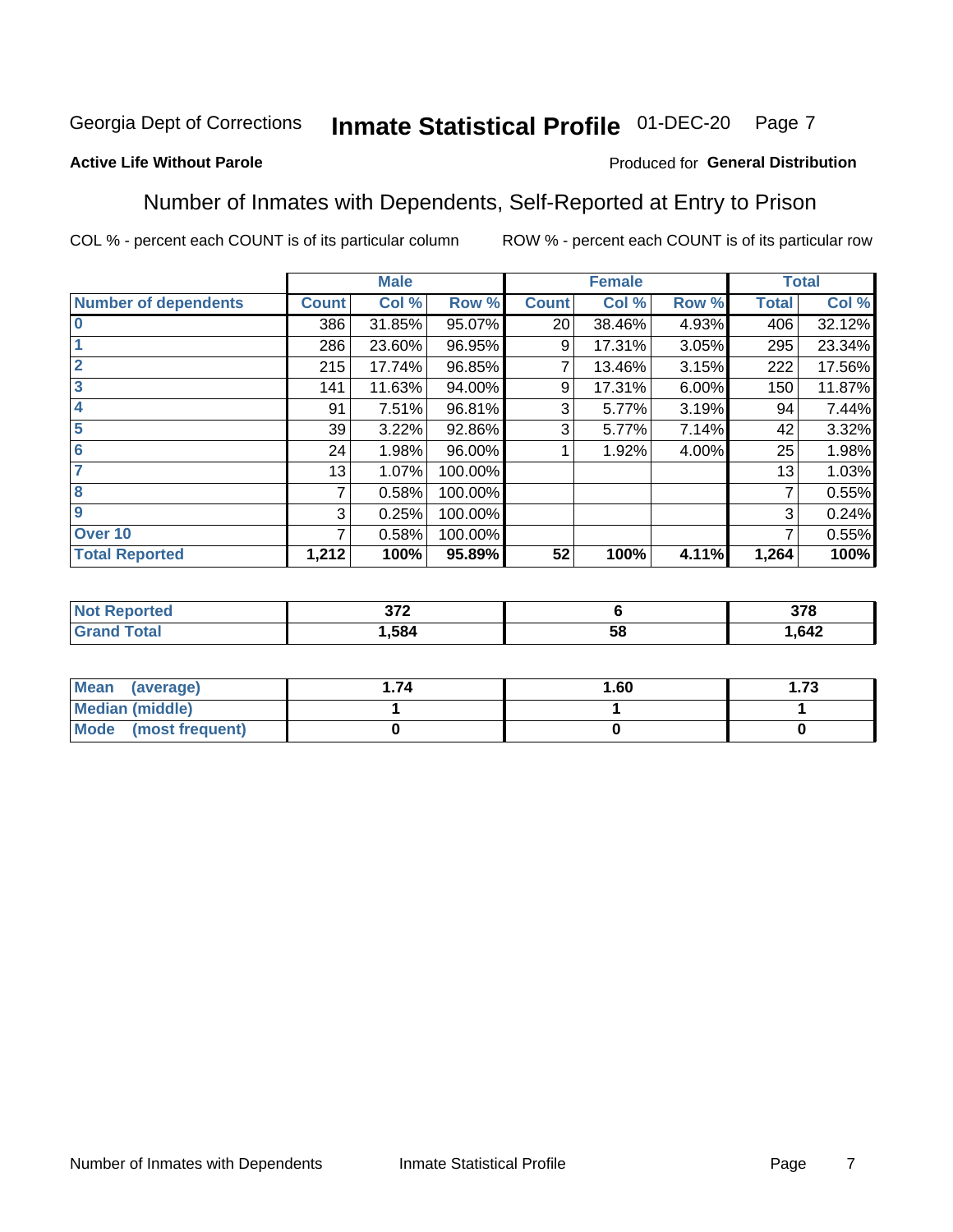#### Inmate Statistical Profile 01-DEC-20 Page 8

#### **Active Life Without Parole**

#### Produced for General Distribution

### Religious affiliation, self-reported at entry to prison

COL % - percent each COUNT is of its particular column

|                         |                              |                | <b>Male</b> |         |                | <b>Female</b> |         |                | <b>Total</b> |
|-------------------------|------------------------------|----------------|-------------|---------|----------------|---------------|---------|----------------|--------------|
|                         | <b>Religious Affiliation</b> | <b>Count</b>   | Col %       | Row %   | <b>Count</b>   | Col %         | Row %   | <b>Total</b>   | Col %        |
| 1                       | <b>Islam</b>                 | 91             | 11.02%      | 96.81%  | 3              | 6.52%         | 3.19%   | 94             | 10.78%       |
| $\overline{\mathbf{2}}$ | <b>Catholic</b>              | 23             | 2.78%       | 88.46%  | 3              | 6.52%         | 11.54%  | 26             | 2.98%        |
| $\overline{3}$          | <b>Baptist</b>               | 393            | 47.58%      | 94.24%  | 24             | 52.17%        | 5.76%   | 417            | 47.82%       |
| 4                       | <b>Methodist</b>             | 12             | 1.45%       | 92.31%  |                | 2.17%         | 7.69%   | 13             | 1.49%        |
| 7                       | <b>Church Of God</b>         | 3              | .36%        | 100.00% |                |               |         | 3              | .34%         |
| 8                       | <b>Holiness</b>              | 15             | 1.82%       | 88.24%  | $\overline{2}$ | 4.35%         | 11.76%  | 17             | 1.95%        |
| 9                       | <b>Jewish</b>                | 3              | .36%        | 75.00%  | 1              | 2.17%         | 25.00%  | 4              | .46%         |
| $\overline{12}$         | <b>Hindu</b>                 | $\overline{2}$ | .24%        | 100.00% |                |               |         | $\overline{2}$ | .23%         |
| 13                      | <b>Buddhist</b>              | 3              | .36%        | 100.00% |                |               |         | 3              | .34%         |
| 16                      | <b>Seventh Day Adventist</b> | 6              | .73%        | 100.00% |                |               |         | 6              | .69%         |
| 17                      | <b>Jehovah Witness</b>       | 12             | 1.45%       | 92.31%  | 1              | 2.17%         | 7.69%   | 13             | 1.49%        |
| 18                      | <b>Latter Day Saints</b>     | 1              | .12%        | 100.00% |                |               |         | 1              | .11%         |
| 20                      | <b>Other Prot</b>            | 72             | 8.72%       | 98.63%  | 1              | 2.17%         | 1.37%   | 73             | 8.37%        |
| 21                      | <b>Messianic Judaism</b>     |                |             |         | 6              | 13.04%        | 100.00% | 6              | .69%         |
| 23                      | <b>Hebrew Israelite</b>      | 1              | .12%        | 100.00% |                |               |         |                | .11%         |
| 25                      | <b>Native American</b>       | 1              | .12%        | 100.00% |                |               |         |                | .11%         |
| 28                      | <b>Rastafari</b>             |                | .12%        | 100.00% |                |               |         |                | .11%         |
| 30                      | <b>No Religion</b>           | 28             | 3.39%       | 96.55%  | 1              | 2.17%         | 3.45%   | 29             | 3.33%        |
| 31                      | Christian -                  | 60             | 7.26%       | 95.24%  | $\mathbf{3}$   | 6.52%         | 4.76%   | 63             | 7.22%        |
|                         | <b>Unspecified</b>           |                |             |         |                |               |         |                |              |
| 96                      | <b>None</b>                  | 99             | 11.99%      | 100.00% |                |               |         | 99             | 11.35%       |
|                         | <b>Total Reported</b>        | 826            | 100%        | 94.72%  | 46             | 100%          | 5.28%   | 872            | 100%         |

| τeα | $- - -$<br>סכי | . . | $- - -$ |
|-----|----------------|-----|---------|
|     | .,584          | ວເ  | ,642    |

| <b>Mode (most frequent)</b> | aptist | Baptist | Baptist |
|-----------------------------|--------|---------|---------|
|-----------------------------|--------|---------|---------|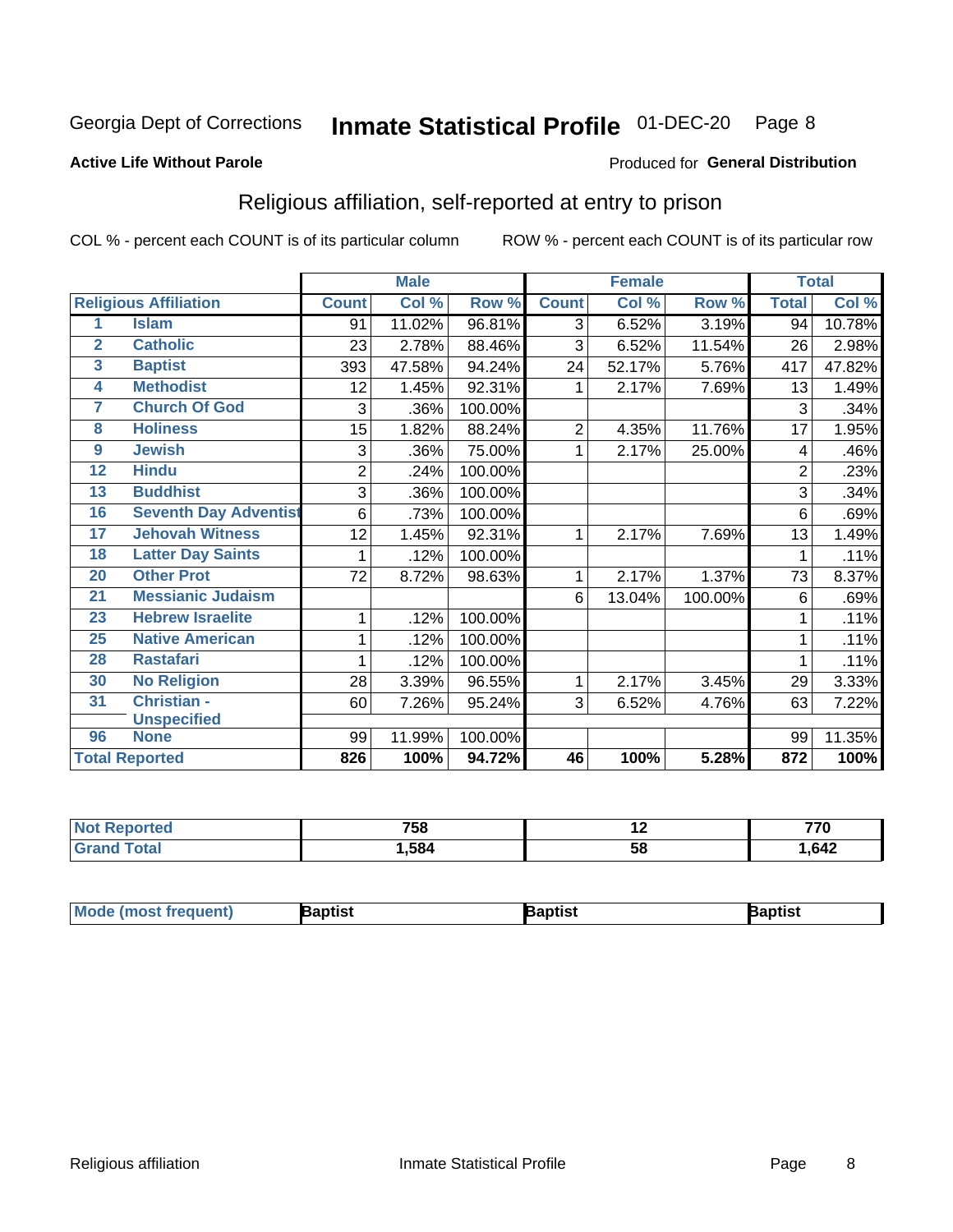#### Inmate Statistical Profile 01-DEC-20 Page 9

#### **Active Life Without Parole**

#### **Produced for General Distribution**

## Home county, self-reported at entry to prison

COL % - percent each COUNT is of its particular column

|     |                             |                | <b>Male</b> |                  |                 | <b>Female</b> |        | <b>Total</b>   |        |
|-----|-----------------------------|----------------|-------------|------------------|-----------------|---------------|--------|----------------|--------|
|     | <b>Home County</b>          | <b>Count</b>   | Col %       | Row <sup>%</sup> | <b>Count</b>    | Col %         | Row %  | <b>Total</b>   | Col %  |
| 000 | <b>Unknown</b>              | 309            | 19.51%      | 94.79%           | $\overline{17}$ | 29.31%        | 5.21%  | 326            | 19.85% |
| 001 | <b>Appling County</b>       | 6              | .38%        | 100.00%          |                 |               |        | $\,6$          | .37%   |
| 002 | <b>Atkinson County</b>      | $\overline{2}$ | .13%        | 100.00%          |                 |               |        | $\overline{2}$ | .12%   |
| 003 | <b>Bacon County</b>         | 1              | .06%        | 100.00%          |                 |               |        | 1              | .06%   |
| 004 | <b>Baker County</b>         | $\overline{2}$ | .13%        | 100.00%          |                 |               |        | $\overline{2}$ | .12%   |
| 005 | <b>Baldwin County</b>       | 3              | .19%        | 100.00%          |                 |               |        | 3              | .18%   |
| 006 | <b>Banks County</b>         | $\mathbf 1$    | .06%        | 100.00%          |                 |               |        | 1              | .06%   |
| 007 | <b>Barrow County</b>        | 9              | .57%        | 100.00%          |                 |               |        | 9              | .55%   |
| 008 | <b>Bartow County</b>        | 12             | .76%        | 100.00%          |                 |               |        | 12             | .73%   |
| 009 | <b>Ben Hill County</b>      | 7              | .44%        | 100.00%          |                 |               |        | 7              | .43%   |
| 010 | <b>Berrien County</b>       | 4              | .25%        | 100.00%          |                 |               |        | 4              | .24%   |
| 011 | <b>Bibb County</b>          | 41             | 2.59%       | 97.62%           | 1               | 1.72%         | 2.38%  | 42             | 2.56%  |
| 012 | <b>Bleckley County</b>      | 1              | .06%        | 100.00%          |                 |               |        | 1              | .06%   |
| 013 | <b>Brantley County</b>      | $\mathbf 1$    | .06%        | 100.00%          |                 |               |        | 1              | .06%   |
| 014 | <b>Brooks County</b>        | 3              | .19%        | 100.00%          |                 |               |        | 3              | .18%   |
| 015 | <b>Bryan County</b>         | 1              | .06%        | 100.00%          |                 |               |        | 1              | .06%   |
| 016 | <b>Bulloch County</b>       | 4              | .25%        | 100.00%          |                 |               |        | 4              | .24%   |
| 017 | <b>Burke County</b>         | 11             | .69%        | 100.00%          |                 |               |        | 11             | .67%   |
| 018 | <b>Butts County</b>         | 4              | .25%        | 100.00%          |                 |               |        | 4              | .24%   |
| 019 | <b>Calhoun County</b>       | 1              | .06%        | 100.00%          |                 |               |        | 1              | .06%   |
| 020 | <b>Camden County</b>        | 5              | .32%        | 100.00%          |                 |               |        | 5              | .30%   |
| 021 | <b>Candler County</b>       | 5              | .32%        | 100.00%          |                 |               |        | 5              | .30%   |
| 022 | <b>Carroll County</b>       | 6              | .38%        | 85.71%           | 1               | 1.72%         | 14.29% | 7              | .43%   |
| 023 | <b>Catoosa County</b>       | 5              | .32%        | 100.00%          |                 |               |        | 5              | .30%   |
| 025 | <b>Chatham County</b>       | 57             | 3.60%       | 100.00%          |                 |               |        | 57             | 3.47%  |
| 026 | <b>Chattahoochee County</b> | 1              | .06%        | 100.00%          |                 |               |        | 1              | .06%   |
| 027 | <b>Chattooga County</b>     | $\mathbf 1$    | .06%        | 100.00%          |                 |               |        | 1              | .06%   |
| 028 | <b>Cherokee County</b>      | 8              | .51%        | 100.00%          |                 |               |        | 8              | .49%   |
| 029 | <b>Clarke County</b>        | 23             | 1.45%       | 95.83%           | 1               | 1.72%         | 4.17%  | 24             | 1.46%  |
| 030 | <b>Clay County</b>          | 1              | .06%        | 100.00%          |                 |               |        | 1              | .06%   |
| 031 | <b>Clayton County</b>       | 58             | 3.66%       | 95.08%           | 3               | 5.17%         | 4.92%  | 61             | 3.71%  |
| 033 | <b>Cobb County</b>          | 51             | 3.22%       | 98.08%           | 1               | 1.72%         | 1.92%  | 52             | 3.17%  |
| 034 | <b>Coffee County</b>        | $\overline{7}$ | .44%        | 77.78%           | $\overline{2}$  | 3.45%         | 22.22% | 9              | .55%   |
| 035 | <b>Colquitt County</b>      | $\overline{2}$ | .13%        | 100.00%          |                 |               |        | $\overline{2}$ | .12%   |
| 036 | <b>Columbia County</b>      | $\overline{9}$ | .57%        | 100.00%          |                 |               |        | $\mathsf g$    | .55%   |
| 037 | <b>Cook County</b>          | 4              | .25%        | 100.00%          |                 |               |        | 4              | .24%   |
| 038 | <b>Coweta County</b>        | 6              | .38%        | 100.00%          |                 |               |        | 6              | .37%   |
| 040 | <b>Crisp County</b>         | 5              | .32%        | 100.00%          |                 |               |        | 5              | .30%   |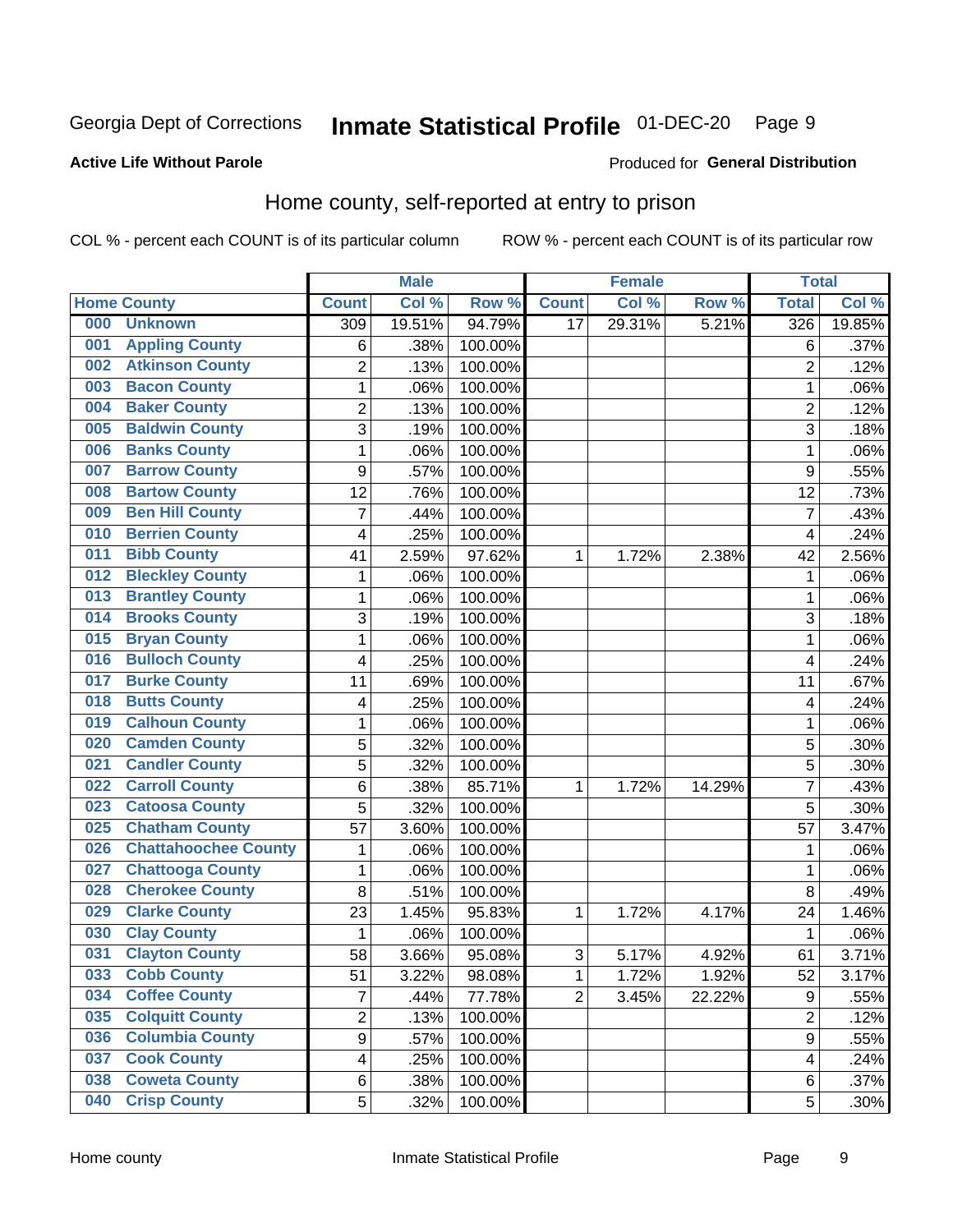## Inmate Statistical Profile 01-DEC-20 Page 10

Produced for General Distribution

#### **Active Life Without Parole**

### Home county, self-reported at entry to prison

COL % - percent each COUNT is of its particular column

|     |                          |                         | <b>Male</b> |         |                | <b>Female</b> |         | <b>Total</b>            |        |
|-----|--------------------------|-------------------------|-------------|---------|----------------|---------------|---------|-------------------------|--------|
|     | <b>Home County</b>       | <b>Count</b>            | Col %       | Row %   | <b>Count</b>   | Col %         | Row %   | <b>Total</b>            | Col %  |
| 043 | <b>Decatur County</b>    | 6                       | .38%        | 100.00% |                |               |         | 6                       | .37%   |
| 044 | <b>Dekalb County</b>     | 115                     | 7.26%       | 99.14%  | 1              | 1.72%         | .86%    | 116                     | 7.06%  |
| 045 | <b>Dodge County</b>      | 1                       | .06%        | 100.00% |                |               |         | 1                       | .06%   |
| 046 | <b>Dooly County</b>      | 1                       | .06%        | 100.00% |                |               |         | 1                       | .06%   |
| 047 | <b>Dougherty County</b>  | 25                      | 1.58%       | 92.59%  | $\overline{2}$ | 3.45%         | 7.41%   | 27                      | 1.64%  |
| 048 | <b>Douglas County</b>    | 18                      | 1.14%       | 100.00% |                |               |         | 18                      | 1.10%  |
| 049 | <b>Early County</b>      | 3                       | .19%        | 100.00% |                |               |         | 3                       | .18%   |
| 051 | <b>Effingham County</b>  | 5                       | .32%        | 100.00% |                |               |         | 5                       | .30%   |
| 052 | <b>Elbert County</b>     | $\overline{2}$          | .13%        | 100.00% |                |               |         | $\overline{2}$          | .12%   |
| 053 | <b>Emanuel County</b>    | 5                       | .32%        | 100.00% |                |               |         | 5                       | .30%   |
| 054 | <b>Evans County</b>      |                         |             |         | 1              | 1.72%         | 100.00% | 1                       | .06%   |
| 056 | <b>Fayette County</b>    | 7                       | .44%        | 100.00% |                |               |         | $\overline{7}$          | .43%   |
| 057 | <b>Floyd County</b>      | 21                      | 1.33%       | 91.30%  | $\overline{2}$ | 3.45%         | 8.70%   | 23                      | 1.40%  |
| 058 | <b>Forsyth County</b>    | 3                       | .19%        | 60.00%  | $\overline{2}$ | 3.45%         | 40.00%  | 5                       | .30%   |
| 059 | <b>Franklin County</b>   | 4                       | .25%        | 100.00% |                |               |         | $\overline{4}$          | .24%   |
| 060 | <b>Fulton County</b>     | 185                     | 11.68%      | 97.88%  | 4              | 6.90%         | 2.12%   | 189                     | 11.51% |
| 061 | <b>Gilmer County</b>     | $\overline{2}$          | .13%        | 100.00% |                |               |         | $\overline{2}$          | .12%   |
| 063 | <b>Glynn County</b>      | 13                      | .82%        | 100.00% |                |               |         | 13                      | .79%   |
| 064 | <b>Gordon County</b>     | 8                       | .51%        | 100.00% |                |               |         | 8                       | .49%   |
| 066 | <b>Greene County</b>     | 3                       | .19%        | 100.00% |                |               |         | 3                       | .18%   |
| 067 | <b>Gwinnett County</b>   | 47                      | 2.97%       | 94.00%  | 3              | 5.17%         | 6.00%   | 50                      | 3.05%  |
| 068 | <b>Habersham County</b>  | $\overline{2}$          | .13%        | 100.00% |                |               |         | $\overline{2}$          | .12%   |
| 069 | <b>Hall County</b>       | 14                      | .88%        | 93.33%  | 1              | 1.72%         | 6.67%   | 15                      | .91%   |
| 070 | <b>Hancock County</b>    | 2                       | .13%        | 100.00% |                |               |         | $\overline{2}$          | .12%   |
| 071 | <b>Haralson County</b>   | 3                       | .19%        | 100.00% |                |               |         | 3                       | .18%   |
| 072 | <b>Harris County</b>     | 4                       | .25%        | 100.00% |                |               |         | 4                       | .24%   |
| 073 | <b>Hart County</b>       | 3                       | .19%        | 100.00% |                |               |         | 3                       | .18%   |
| 074 | <b>Heard County</b>      | 1                       | .06%        | 100.00% |                |               |         | 1                       | .06%   |
| 075 | <b>Henry County</b>      | 14                      | .88%        | 93.33%  | 1              | 1.72%         | 6.67%   | 15                      | .91%   |
| 076 | <b>Houston County</b>    | 21                      | 1.33%       | 95.45%  | 1              | 1.72%         | 4.55%   | 22                      | 1.34%  |
| 078 | <b>Jackson County</b>    | 11                      | .69%        | 100.00% |                |               |         | 11                      | .67%   |
| 080 | <b>Jeff Davis County</b> | 1                       | .06%        | 100.00% |                |               |         | 1                       | .06%   |
| 081 | <b>Jefferson County</b>  | $\overline{7}$          | .44%        | 87.50%  | 1              | 1.72%         | 12.50%  | 8                       | .49%   |
| 082 | <b>Jenkins County</b>    | $\overline{2}$          | .13%        | 100.00% |                |               |         | $\overline{2}$          | .12%   |
| 083 | <b>Johnson County</b>    | $\mathbf{1}$            | .06%        | 100.00% |                |               |         | 1                       | .06%   |
| 084 | <b>Jones County</b>      | 1                       | .06%        | 50.00%  | 1              | 1.72%         | 50.00%  | $\overline{2}$          | .12%   |
| 087 | <b>Laurens County</b>    | $\overline{\mathbf{4}}$ | .25%        | 100.00% |                |               |         | $\overline{\mathbf{4}}$ | .24%   |
| 088 | <b>Lee County</b>        | 3                       | .19%        | 100.00% |                |               |         | $\overline{3}$          | .18%   |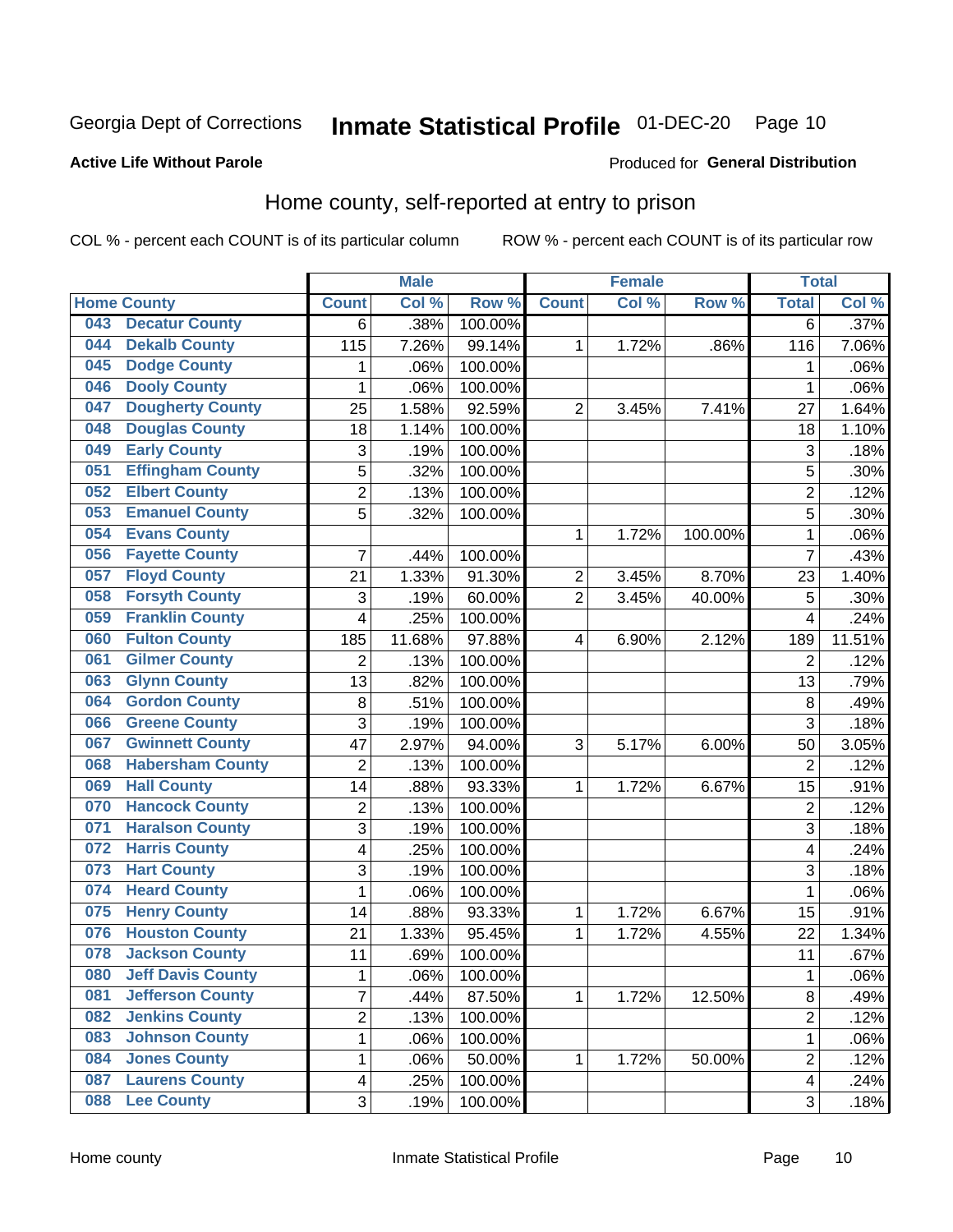## Inmate Statistical Profile 01-DEC-20 Page 11

#### **Active Life Without Parole**

#### Produced for General Distribution

## Home county, self-reported at entry to prison

COL % - percent each COUNT is of its particular column

|                  |                          |                         | <b>Male</b> |         |              | <b>Female</b> |         | <b>Total</b>    |         |
|------------------|--------------------------|-------------------------|-------------|---------|--------------|---------------|---------|-----------------|---------|
|                  | <b>Home County</b>       | <b>Count</b>            | Col %       | Row %   | <b>Count</b> | Col %         | Row %   | <b>Total</b>    | Col %   |
| 089              | <b>Liberty County</b>    | 11                      | .69%        | 91.67%  | 1            | 1.72%         | 8.33%   | $\overline{12}$ | .73%    |
| 090              | <b>Lincoln County</b>    | $\overline{2}$          | .13%        | 100.00% |              |               |         | $\overline{2}$  | .12%    |
| 091              | <b>Long County</b>       | $\mathbf{1}$            | .06%        | 100.00% |              |               |         | 1               | .06%    |
| 092              | <b>Lowndes County</b>    | 10                      | .63%        | 100.00% |              |               |         | 10              | .61%    |
| 093              | <b>Lumpkin County</b>    | $\overline{c}$          | .13%        | 100.00% |              |               |         | $\overline{2}$  | .12%    |
| 094              | <b>Macon County</b>      | $\mathbf 1$             | .06%        | 100.00% |              |               |         | 1               | .06%    |
| 095              | <b>Madison County</b>    | $\mathbf 1$             | .06%        | 100.00% |              |               |         | 1               | .06%    |
| 096              | <b>Marion County</b>     | $\mathbf{1}$            | .06%        | 100.00% |              |               |         | 1               | .06%    |
| 097              | <b>Mcduffie County</b>   | 3                       | .19%        | 100.00% |              |               |         | 3               | .18%    |
| 098              | <b>Mcintosh County</b>   | $\mathbf 1$             | .06%        | 100.00% |              |               |         | 1               | .06%    |
| 099              | <b>Meriwether County</b> | 3                       | .19%        | 100.00% |              |               |         | 3               | .18%    |
| 100              | <b>Miller County</b>     | $\overline{2}$          | .13%        | 100.00% |              |               |         | $\overline{2}$  | .12%    |
| 101              | <b>Mitchell County</b>   | $\overline{c}$          | .13%        | 100.00% |              |               |         | $\overline{2}$  | .12%    |
| 102              | <b>Monroe County</b>     | 6                       | .38%        | 100.00% |              |               |         | 6               | .37%    |
| 103              | <b>Montgomery County</b> | $\mathbf 1$             | .06%        | 100.00% |              |               |         | 1               | .06%    |
| 104              | <b>Morgan County</b>     | $\overline{2}$          | .13%        | 100.00% |              |               |         | $\overline{2}$  | .12%    |
| 106              | <b>Muscogee County</b>   | 33                      | 2.08%       | 100.00% |              |               |         | 33              | 2.01%   |
| 107              | <b>Newton County</b>     | 8                       | .51%        | 80.00%  | 2            | 3.45%         | 20.00%  | 10              | .61%    |
| 108              | <b>Oconee County</b>     |                         |             |         | 1            | 1.72%         | 100.00% | 1               | .06%    |
| 109              | <b>Oglethorpe County</b> | 4                       | .25%        | 100.00% |              |               |         | $\overline{4}$  | .24%    |
| 110              | <b>Paulding County</b>   | 10                      | .63%        | 100.00% |              |               |         | 10              | .61%    |
| $\overline{111}$ | <b>Peach County</b>      | $\mathbf 1$             | .06%        | 100.00% |              |               |         | 1               | .06%    |
| $\overline{112}$ | <b>Pickens County</b>    | $\mathbf 1$             | .06%        | 100.00% |              |               |         | 1               | .06%    |
| 113              | <b>Pierce County</b>     | 6                       | .38%        | 100.00% |              |               |         | 6               | .37%    |
| 114              | <b>Pike County</b>       | $\overline{2}$          | .13%        | 100.00% |              |               |         | $\overline{2}$  | .12%    |
| $\overline{115}$ | <b>Polk County</b>       | 5                       | .32%        | 100.00% |              |               |         | 5               | .30%    |
| 117              | <b>Putnam County</b>     | $\overline{5}$          | .32%        | 83.33%  | 1            | 1.72%         | 16.67%  | 6               | .37%    |
| 119              | <b>Rabun County</b>      | $\overline{c}$          | .13%        | 100.00% |              |               |         | $\overline{2}$  | .12%    |
| 120              | <b>Randolph County</b>   | $\overline{2}$          | .13%        | 100.00% |              |               |         | $\overline{2}$  | .12%    |
| 121              | <b>Richmond County</b>   | 55                      | 3.47%       | 94.83%  | 3            | 5.17%         | 5.17%   | 58              | 3.53%   |
| 122              | <b>Rockdale County</b>   | 8                       | .51%        | 100.00% |              |               |         | 8               | .49%    |
| 124              | <b>Screven County</b>    | 1                       | .06%        | 100.00% |              |               |         | 1               | $.06\%$ |
| 125              | <b>Seminole County</b>   | $\overline{2}$          | .13%        | 100.00% |              |               |         | $\overline{2}$  | .12%    |
| 126              | <b>Spalding County</b>   | 14                      | .88%        | 100.00% |              |               |         | 14              | .85%    |
| 127              | <b>Stephens County</b>   | $\overline{\mathbf{c}}$ | .13%        | 66.67%  | 1            | 1.72%         | 33.33%  | $\sqrt{3}$      | .18%    |
| 128              | <b>Stewart County</b>    | $\mathbf{1}$            | .06%        | 100.00% |              |               |         | 1               | .06%    |
| 129              | <b>Sumter County</b>     | 5                       | .32%        | 100.00% |              |               |         | 5               | .30%    |
| $\overline{132}$ | <b>Tattnall County</b>   | $\overline{7}$          | .44%        | 100.00% |              |               |         | $\overline{7}$  | .43%    |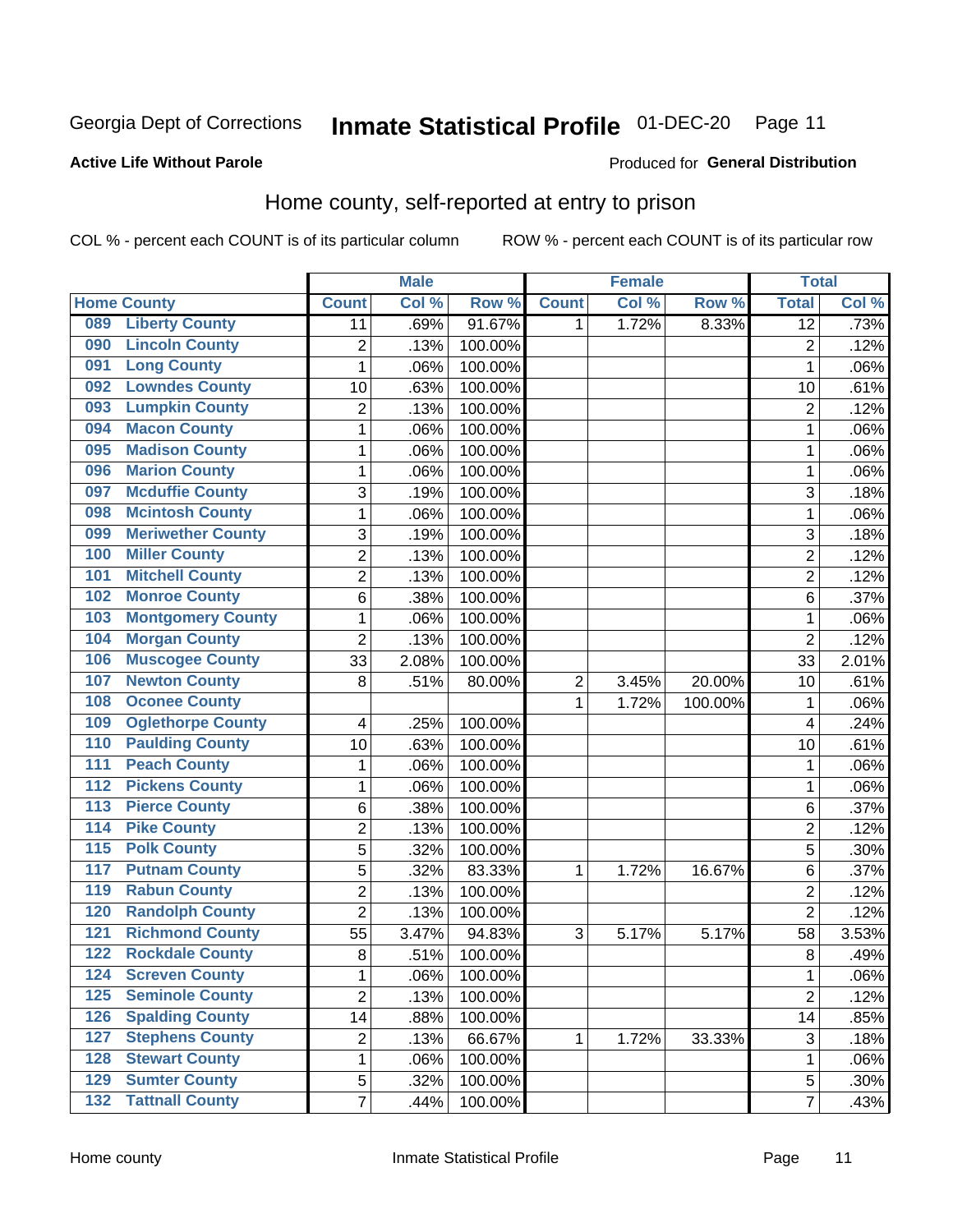## Inmate Statistical Profile 01-DEC-20 Page 12

#### **Active Life Without Parole**

#### Produced for General Distribution

### Home county, self-reported at entry to prison

COL % - percent each COUNT is of its particular column

|                                    |                | <b>Male</b> |         | <b>Female</b> |       | <b>Total</b> |                |       |
|------------------------------------|----------------|-------------|---------|---------------|-------|--------------|----------------|-------|
| <b>Home County</b>                 | <b>Count</b>   | Col %       | Row %   | <b>Count</b>  | Col % | Row %        | <b>Total</b>   | Col % |
| <b>Taylor County</b><br>133        | 1              | .06%        | 100.00% |               |       |              | 1              | .06%  |
| <b>Telfair County</b><br>134       | $\overline{2}$ | .13%        | 100.00% |               |       |              | $\overline{2}$ | .12%  |
| <b>Thomas County</b><br>136        | 4              | .25%        | 100.00% |               |       |              | 4              | .24%  |
| <b>Tift County</b><br>137          | 10             | .63%        | 100.00% |               |       |              | 10             | .61%  |
| <b>Toombs County</b><br>138        | 10             | .63%        | 100.00% |               |       |              | 10             | .61%  |
| <b>Treutlen County</b><br>140      | 4              | .25%        | 100.00% |               |       |              | 4              | .24%  |
| <b>Troup County</b><br>141         | 6              | .38%        | 100.00% |               |       |              | 6              | .37%  |
| <b>Twiggs County</b><br>143        | $\overline{2}$ | .13%        | 100.00% |               |       |              | $\overline{2}$ | .12%  |
| <b>Union County</b><br>144         | 1              | .06%        | 100.00% |               |       |              |                | .06%  |
| <b>Upson County</b><br>145         | 5              | .32%        | 100.00% |               |       |              | 5              | .30%  |
| <b>Walker County</b><br>146        | 3              | .19%        | 75.00%  | 1             | 1.72% | 25.00%       | $\overline{4}$ | .24%  |
| <b>Walton County</b><br>147        | 15             | .95%        | 100.00% |               |       |              | 15             | .91%  |
| <b>Ware County</b><br>148          | 12             | .76%        | 100.00% |               |       |              | 12             | .73%  |
| <b>Warren County</b><br>149        | $\overline{2}$ | .13%        | 66.67%  | 1             | 1.72% | 33.33%       | 3              | .18%  |
| <b>Washington County</b><br>150    | 6              | .38%        | 100.00% |               |       |              | 6              | .37%  |
| <b>Wayne County</b><br>151         | 9              | .57%        | 100.00% |               |       |              | 9              | .55%  |
| <b>Wheeler County</b><br>153       | 1              | .06%        | 100.00% |               |       |              | 1              | .06%  |
| <b>White County</b><br>154         | 1              | .06%        | 50.00%  | 1             | 1.72% | 50.00%       | $\overline{2}$ | .12%  |
| <b>Whitfield County</b><br>155     | 12             | .76%        | 100.00% |               |       |              | 12             | .73%  |
| <b>Wilkes County</b><br>157        | 4              | .25%        | 100.00% |               |       |              | 4              | .24%  |
| <b>Wilkinson County</b><br>158     | $\overline{2}$ | .13%        | 100.00% |               |       |              | $\overline{2}$ | .12%  |
| <b>Worth County</b><br>159         | 1              | .06%        | 100.00% |               |       |              | 1              | .06%  |
| <b>Other Custody/Out Of</b><br>999 | 3              | .19%        | 100.00% |               |       |              | 3              | .18%  |
| <b>State</b>                       |                |             |         |               |       |              |                |       |
| <b>Total Rported</b>               | 1,584          | 100%        | 96.47%  | 58            | 100%  | 3.53%        | 1,642          | 100%  |

| <b>Not Reported</b> |      |    |      |
|---------------------|------|----|------|
| Total               | .584 | ວດ | ,642 |

| Mode (most frequent) | <b>Fulton County</b> | <b>Fulton County</b> | <b>Fulton County</b> |
|----------------------|----------------------|----------------------|----------------------|
|----------------------|----------------------|----------------------|----------------------|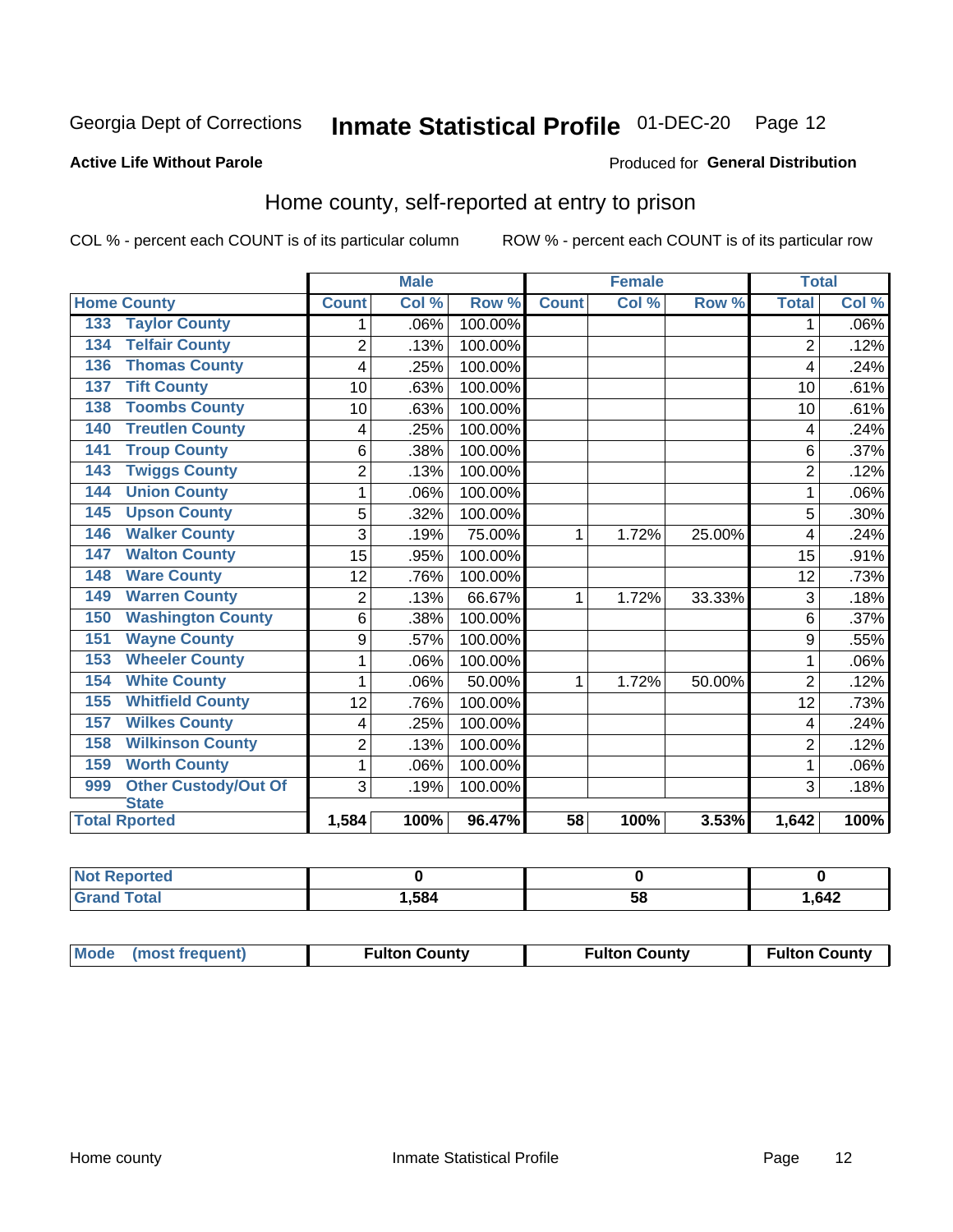#### Inmate Statistical Profile 01-DEC-20 Page 13

#### **Active Life Without Parole**

#### Produced for General Distribution

### Employment status before prison, self-reported at entry to prison

COL % - percent each COUNT is of its particular column

|                           |              | <b>Male</b> |         |              | <b>Female</b> | <b>Total</b> |       |        |
|---------------------------|--------------|-------------|---------|--------------|---------------|--------------|-------|--------|
| <b>Employment Status</b>  | <b>Count</b> | Col %       | Row %   | <b>Count</b> | Col %         | Row %        | Total | Col %  |
| <b>Full Time</b><br>01    | 514          | 45.21%      | 96.07%  | 21           | 47.73%        | 3.93%        | 535   | 45.30% |
| <b>Part Time</b><br>02    | 75           | 6.60%       | 100.00% |              |               |              | 75    | 6.35%  |
| Unempl $<$ 6M<br>03       | 69           | 6.07%       | 98.57%  |              | 2.27%         | 1.43%        | 70    | 5.93%  |
| Unempl > 6M<br>04         | 288          | 25.33%      | 94.74%  | 16           | 36.36%        | 5.26%        | 304   | 25.74% |
| <b>Never Worked</b><br>05 | 105          | 9.23%       | 100.00% |              |               |              | 105   | 8.89%  |
| <b>Student</b><br>06      | 34           | 2.99%       | 100.00% |              |               |              | 34    | 2.88%  |
| <b>Incapable</b><br>07    | 52           | 4.57%       | 89.66%  | 6            | 13.64%        | 10.34%       | 58    | 4.91%  |
| <b>Total Reported</b>     | 1,137        | 100%        | 96.27%  | 44           | 100%          | 3.73%        | 1,181 | 100%   |

| $\overline{\phantom{a}}$ | ı  | 404  |
|--------------------------|----|------|
| $  -$                    |    | י טי |
| .584                     | ວເ |      |

| Mc | ∴ull | ----<br>ıme<br>w |
|----|------|------------------|
|    |      |                  |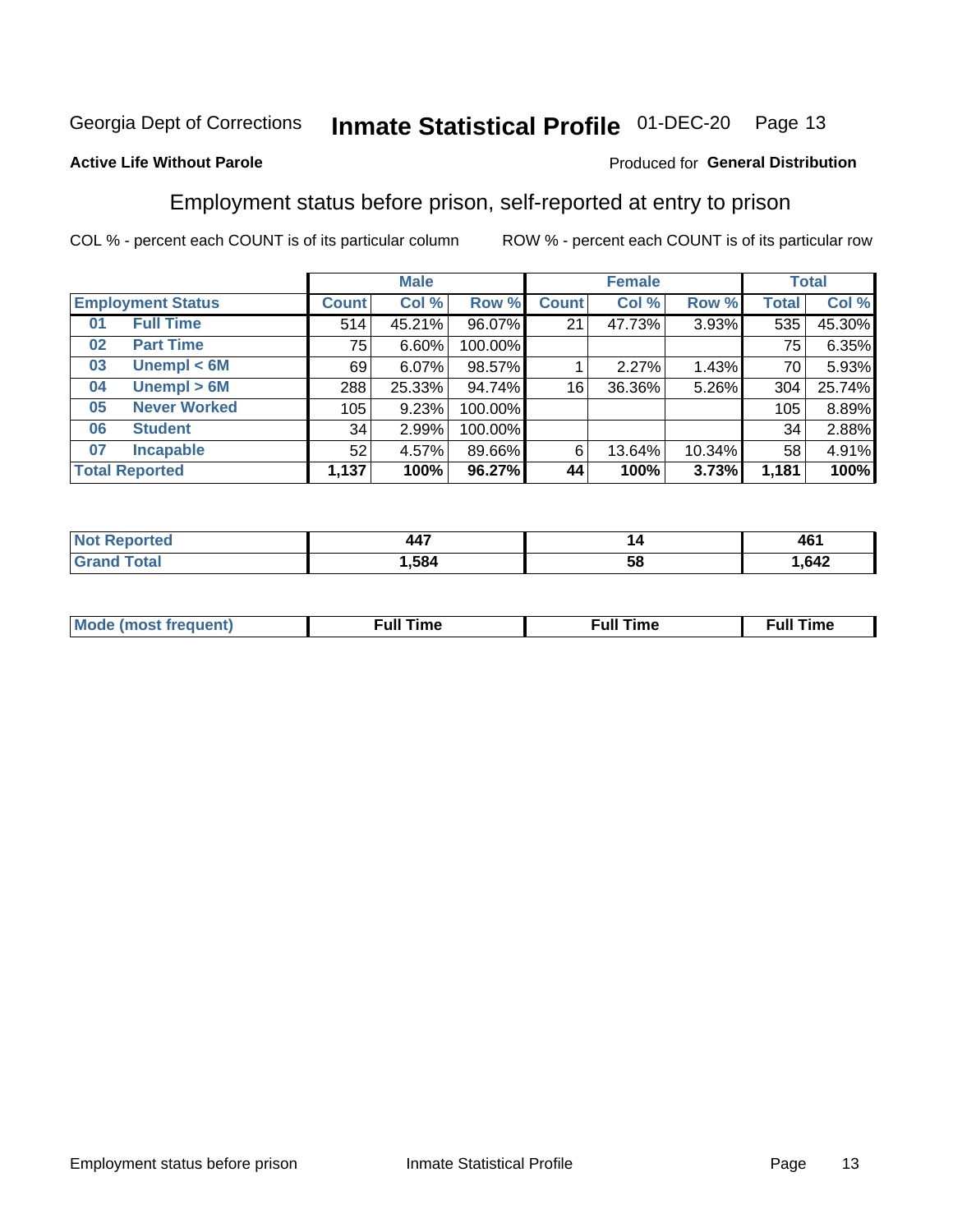#### **Active Life Without Parole**

Produced for General Distribution

### Age at admission

COL % - percent each COUNT is of its particular column

|                         |                | <b>Male</b> |         |                           | <b>Female</b> |        |                | <b>Total</b> |
|-------------------------|----------------|-------------|---------|---------------------------|---------------|--------|----------------|--------------|
| <b>Age At Admission</b> | <b>Count</b>   | Col %       | Row %   | <b>Count</b>              | Col %         | Row %  | <b>Total</b>   | Col %        |
| 15                      | $\overline{2}$ | 0.13%       | 100.00% |                           |               |        | $\overline{2}$ | 0.12%        |
| 16                      | 1              | 0.06%       | 100.00% |                           |               |        | $\mathbf{1}$   | 0.06%        |
| $\overline{17}$         | 8              | 0.51%       | 100.00% |                           |               |        | 8              | 0.49%        |
| 18                      | 9              | 0.57%       | 100.00% |                           |               |        | 9              | 0.55%        |
| 19                      | 22             | 1.39%       | 100.00% |                           |               |        | 22             | 1.34%        |
| $\overline{20}$         | 43             | 2.71%       | 97.73%  | 1                         | 1.72%         | 2.27%  | 44             | 2.68%        |
| 21                      | 36             | 2.27%       | 94.74%  | $\overline{c}$            | 3.45%         | 5.26%  | 38             | 2.31%        |
| $\overline{22}$         | 63             | 3.98%       | 96.92%  | $\overline{2}$            | 3.45%         | 3.08%  | 65             | 3.96%        |
| 23                      | 55             | 3.47%       | 98.21%  | 1                         | 1.72%         | 1.79%  | 56             | 3.41%        |
| 24                      | 57             | 3.60%       | 95.00%  | 3                         | 5.17%         | 5.00%  | 60             | 3.65%        |
| $\overline{25}$         | 70             | 4.42%       | 94.59%  | 4                         | 6.90%         | 5.41%  | 74             | 4.51%        |
| 26                      | 73             | 4.61%       | 97.33%  | $\overline{2}$            | 3.45%         | 2.67%  | 75             | 4.57%        |
| $\overline{27}$         | 62             | 3.91%       | 93.94%  | $\overline{\mathbf{4}}$   | 6.90%         | 6.06%  | 66             | 4.02%        |
| 28                      | 70             | 4.42%       | 97.22%  | $\overline{2}$            | 3.45%         | 2.78%  | 72             | 4.38%        |
| 29                      | 69             | 4.36%       | 98.57%  | 1                         | 1.72%         | 1.43%  | 70             | 4.26%        |
| 30                      | 54             | 3.41%       | 100.00% |                           |               |        | 54             | 3.29%        |
| 31                      | 70             | 4.42%       | 98.59%  | 1                         | 1.72%         | 1.41%  | 71             | 4.32%        |
| $\overline{32}$         | 65             | 4.10%       | 95.59%  | 3                         | 5.17%         | 4.41%  | 68             | 4.14%        |
| 33                      | 53             | 3.35%       | 96.36%  | $\overline{2}$            | 3.45%         | 3.64%  | 55             | 3.35%        |
| 34                      | 35             | 2.21%       | 92.11%  | 3                         | 5.17%         | 7.89%  | 38             | 2.31%        |
| 35                      | 43             | 2.71%       | 95.56%  | $\overline{2}$            | 3.45%         | 4.44%  | 45             | 2.74%        |
| 36                      | 53             | 3.35%       | 96.36%  | $\overline{c}$            | 3.45%         | 3.64%  | 55             | 3.35%        |
| $\overline{37}$         | 45             | 2.84%       | 97.83%  | 1                         | 1.72%         | 2.17%  | 46             | 2.80%        |
| 38                      | 52             | 3.28%       | 100.00% |                           |               |        | 52             | 3.17%        |
| 39                      | 39             | 2.46%       | 86.67%  | 6                         | 10.34%        | 13.33% | 45             | 2.74%        |
| 40                      | 34             | 2.15%       | 94.44%  | $\overline{c}$            | 3.45%         | 5.56%  | 36             | 2.19%        |
| 41                      | 42             | 2.65%       | 95.45%  | $\overline{2}$            | 3.45%         | 4.55%  | 44             | 2.68%        |
| 42                      | 35             | 2.21%       | 100.00% |                           |               |        | 35             | 2.13%        |
| 43                      | 30             | 1.89%       | 93.75%  | $\overline{c}$            | 3.45%         | 6.25%  | 32             | 1.95%        |
| 44                      | 24             | 1.52%       | 92.31%  | $\overline{c}$            | 3.45%         | 7.69%  | 26             | 1.58%        |
| 45                      | 33             | 2.08%       | 97.06%  | 1                         | 1.72%         | 2.94%  | 34             | 2.07%        |
| 46                      | 24             | 1.52%       | 88.89%  | $\ensuremath{\mathsf{3}}$ | 5.17%         | 11.11% | 27             | 1.64%        |
| 47                      | 29             | 1.83%       | 100.00% |                           |               |        | 29             | 1.77%        |
| 48                      | 25             | 1.58%       | 89.29%  | 3                         | 5.17%         | 10.71% | 28             | 1.71%        |
| 49                      | 24             | 1.52%       | 100.00% |                           |               |        | 24             | 1.46%        |
| 50                      | 26             | 1.64%       | 100.00% |                           |               |        | 26             | 1.58%        |
| $\overline{51}$         | 11             | 0.69%       | 100.00% |                           |               |        | 11             | 0.67%        |
| 52                      | 13             | 0.82%       | 100.00% |                           |               |        | 13             | 0.79%        |
| 53                      | 16             | 1.01%       | 100.00% |                           |               |        | 16             | 0.97%        |
| 54                      | 11             | 0.69%       | 100.00% |                           |               |        | 11             | 0.67%        |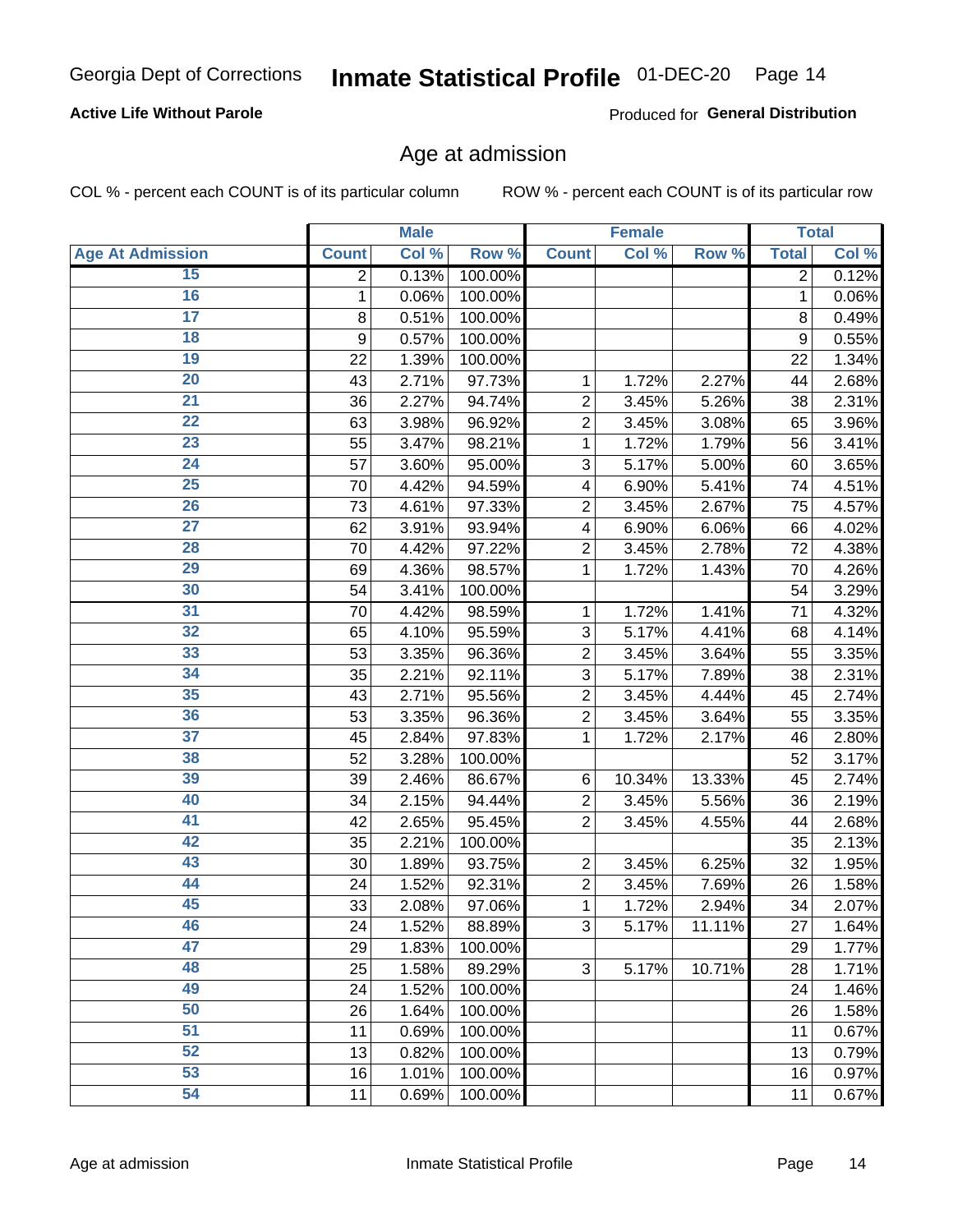#### **Active Life Without Parole**

Produced for General Distribution

## Age at admission

COL % - percent each COUNT is of its particular column

|                         |              | <b>Male</b> |         |              | <b>Female</b> |       |                | <b>Total</b> |
|-------------------------|--------------|-------------|---------|--------------|---------------|-------|----------------|--------------|
| <b>Age At Admission</b> | <b>Count</b> | Col %       | Row %   | <b>Count</b> | Col %         | Row % | <b>Total</b>   | Col %        |
| 55                      | 12           | 0.76%       | 92.31%  |              | 1.72%         | 7.69% | 13             | 0.79%        |
| 56                      | 7            | 0.44%       | 100.00% |              |               |       | 7              | 0.43%        |
| 57                      | 10           | 0.63%       | 100.00% |              |               |       | 10             | 0.61%        |
| 58                      | 5            | 0.32%       | 100.00% |              |               |       | 5              | 0.30%        |
| 59                      | 5            | 0.32%       | 100.00% |              |               |       | 5              | $0.30\%$     |
| 60                      | 3            | 0.19%       | 100.00% |              |               |       | 3              | 0.18%        |
| 61                      | 2            | 0.13%       | 100.00% |              |               |       | 2              | 0.12%        |
| 62                      | 2            | 0.13%       | 100.00% |              |               |       | $\overline{2}$ | 0.12%        |
| 63                      |              | 0.06%       | 100.00% |              |               |       |                | 0.06%        |
| 64                      | 3            | 0.19%       | 100.00% |              |               |       | 3              | 0.18%        |
| 65                      |              | 0.06%       | 100.00% |              |               |       |                | 0.06%        |
| 66                      | 2            | 0.13%       | 100.00% |              |               |       | $\overline{2}$ | 0.12%        |
| 67                      | 2            | 0.13%       | 100.00% |              |               |       | 2              | 0.12%        |
| 69                      | 2            | 0.13%       | 100.00% |              |               |       | $\overline{2}$ | 0.12%        |
| 73                      |              | 0.06%       | 100.00% |              |               |       |                | 0.06%        |
| <b>Total Reported</b>   | 1,584        | 100%        | 96.47%  | 58           | 100%          | 3.53% | 1,642          | 100%         |

| <b>Not Reported</b> |      |   |       |
|---------------------|------|---|-------|
| <b>Total</b>        | ,584 | ວ | 1,642 |

| Mean<br>(average)              | 33.90 | 34 | 33.90   |
|--------------------------------|-------|----|---------|
| <b>Median (middle)</b>         | JZ    |    | …<br>34 |
| <b>Mode</b><br>(most frequent) | 26    | 39 | 26      |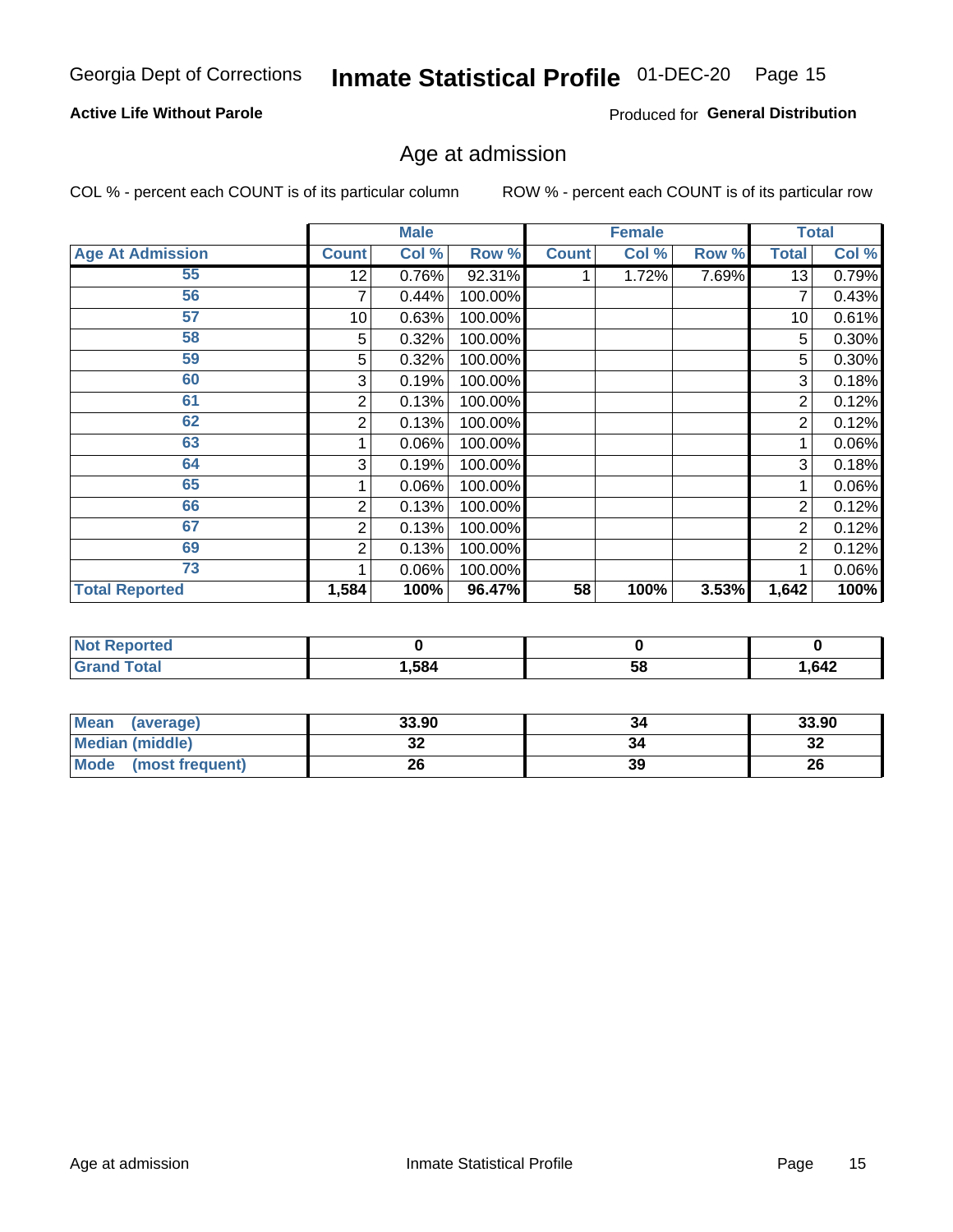#### **Active Life Without Parole**

#### Produced for General Distribution

### Height, measured at entry to prison

COL % - percent each COUNT is of its particular column

|                       |                          | <b>Male</b> |         |                 | <b>Female</b> |         |                | <b>Total</b> |
|-----------------------|--------------------------|-------------|---------|-----------------|---------------|---------|----------------|--------------|
| <b>Height</b>         | <b>Count</b>             | Col %       | Row %   | <b>Count</b>    | Col %         | Row %   | <b>Total</b>   | Col %        |
| $\bf{0}$              | 6                        | 0.38%       | 100.00% |                 |               |         | 6              | 0.37%        |
| 4'10"                 |                          |             |         | $\mathbf 1$     | 1.72%         | 100.00% | 1              | 0.06%        |
| 5'00''                | $\overline{\mathcal{A}}$ | 0.25%       | 100.00% |                 |               |         | 4              | 0.24%        |
| 5'01"                 | 4                        | 0.25%       | 80.00%  | 1.              | 1.72%         | 20.00%  | 5              | 0.30%        |
| 5'02"                 | 8                        | 0.51%       | 72.73%  | 3               | 5.17%         | 27.27%  | 11             | 0.67%        |
| 5'03''                | 13                       | 0.82%       | 50.00%  | 13              | 22.41%        | 50.00%  | 26             | 1.58%        |
| 5'04"                 | 19                       | 1.20%       | 63.33%  | 11              | 18.97%        | 36.67%  | 30             | 1.83%        |
| 5'05"                 | 41                       | 2.59%       | 82.00%  | 9               | 15.52%        | 18.00%  | 50             | 3.05%        |
| 5'06''                | 105                      | 6.63%       | 95.45%  | 5               | 8.62%         | 4.55%   | 110            | 6.70%        |
| 5'07''                | 111                      | 7.01%       | 93.28%  | 8               | 13.79%        | 6.72%   | 119            | 7.25%        |
| 5'08''                | 162                      | 10.23%      | 99.39%  | 1               | 1.72%         | 0.61%   | 163            | 9.93%        |
| 5'09''                | 206                      | 13.01%      | 99.04%  | $\overline{2}$  | 3.45%         | 0.96%   | 208            | 12.67%       |
| 5'10''                | 187                      | 11.81%      | 98.94%  | $\overline{2}$  | 3.45%         | 1.06%   | 189            | 11.51%       |
| 5'11''                | 198                      | 12.50%      | 100.00% |                 |               |         | 198            | 12.06%       |
| 6'00''                | 171                      | 10.80%      | 99.42%  | $\mathbf{1}$    | 1.72%         | 0.58%   | 172            | 10.48%       |
| 6'01''                | 131                      | 8.27%       | 99.24%  | 1.              | 1.72%         | 0.76%   | 132            | 8.04%        |
| 6'02"                 | 105                      | 6.63%       | 100.00% |                 |               |         | 105            | 6.39%        |
| 6'03''                | 54                       | 3.41%       | 100.00% |                 |               |         | 54             | 3.29%        |
| 6'04"                 | 35                       | 2.21%       | 100.00% |                 |               |         | 35             | 2.13%        |
| 6'05"                 | 12                       | 0.76%       | 100.00% |                 |               |         | 12             | 0.73%        |
| 6'06''                | 7                        | 0.44%       | 100.00% |                 |               |         | $\overline{7}$ | 0.43%        |
| 6'07''                | $\overline{2}$           | 0.13%       | 100.00% |                 |               |         | $\overline{2}$ | 0.12%        |
| 6'08''                | 1                        | 0.06%       | 100.00% |                 |               |         | $\mathbf{1}$   | 0.06%        |
| 6'11''                | $\overline{2}$           | 0.13%       | 100.00% |                 |               |         | $\overline{2}$ | 0.12%        |
| <b>Total Reported</b> | 1,584                    | 100%        | 96.47%  | $\overline{58}$ | 100%          | 3.53%   | 1,642          | 100%         |

| <b>Not Reported</b> |      |    |      |
|---------------------|------|----|------|
| 'otal               | .584 | 58 | .642 |

| <b>Mean</b> | (average)       | 5'10" | 5'05" | 5'10" |
|-------------|-----------------|-------|-------|-------|
|             |                 |       |       |       |
| <b>Mode</b> | (most frequent) | 5'09" | 5'03" | 5'09" |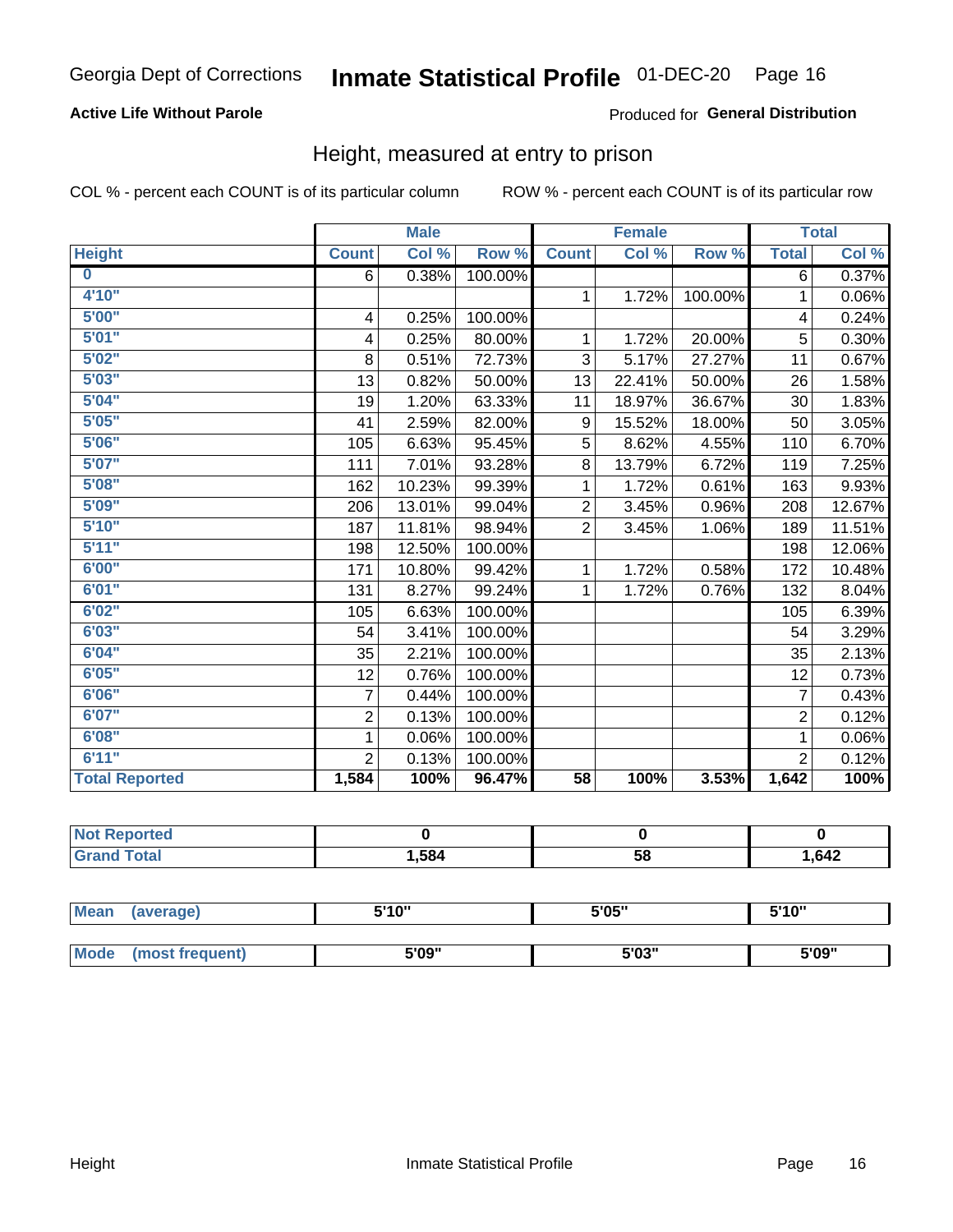**Active Life Without Parole** 

Produced for General Distribution

### Weight, measured at entry to prison

COL % - percent each COUNT is of its particular column

ROW % - percent each COUNT is of its particular row

|                                |                         | <b>Male</b>             |                 |                  | <b>Female</b>           |         |                | <b>Total</b>            |  |
|--------------------------------|-------------------------|-------------------------|-----------------|------------------|-------------------------|---------|----------------|-------------------------|--|
| <b>Weight</b>                  | <b>Count</b>            | Col %                   | Row %           | <b>Count</b>     | Col %                   | Row %   | <b>Total</b>   | Col %                   |  |
| 100 - 109 pounds               | 1                       | 0.06%                   | 50.00%          | 1                | 1.72%                   | 50.00%  | $\overline{2}$ | 0.12%                   |  |
| 110 - 119 pounds               | $\overline{\mathbf{4}}$ | 0.25%                   | 66.67%          | $\overline{c}$   | 3.45%                   | 33.33%  | 6              | 0.37%                   |  |
| 120 - 129 pounds               | $\overline{7}$          | 0.44%                   | 70.00%          | 3                | 5.17%                   | 30.00%  | 10             | 0.61%                   |  |
| 130 - 139 pounds               | 46                      | 2.91%                   | 95.83%          | $\overline{2}$   | 3.45%                   | 4.17%   | 48             | 2.93%                   |  |
| 140 - 149 pounds               | $\overline{97}$         | 6.14%                   | 96.04%          | $\overline{4}$   | 6.90%                   | 3.96%   | 101            | 6.16%                   |  |
| 150 - 159 pounds               | 149                     | 9.42%                   | 93.71%          | 10               | 17.24%                  | 6.29%   | 159            | 9.70%                   |  |
| 160 - 169 pounds               | 199                     | 12.59%                  | 97.55%          | 5                | 8.62%                   | 2.45%   | 204            | 12.45%                  |  |
| 170 - 179 pounds               | 206                     | 13.03%                  | 98.56%          | $\overline{3}$   | 5.17%                   | 1.44%   | 209            | 12.75%                  |  |
| 180 - 189 pounds               | 207                     | 13.09%                  | 98.57%          | $\overline{3}$   | 5.17%                   | 1.43%   | 210            | 12.81%                  |  |
| 190 - 199 pounds               | 132                     | 8.35%                   | 94.96%          | $\overline{7}$   | 12.07%                  | 5.04%   | 139            | 8.48%                   |  |
| 200 - 209 pounds               | 139                     | 8.79%                   | 95.21%          | $\overline{7}$   | 12.07%                  | 4.79%   | 146            | 8.91%                   |  |
| 210 - 219 pounds               | 93                      | 5.88%                   | 95.88%          | 4                | 6.90%                   | 4.12%   | 97             | 5.92%                   |  |
| 220 - 229 pounds               | 96                      | 6.07%                   | 100.00%         |                  |                         |         | 96             | 5.86%                   |  |
| 230 - 239 pounds               | $\overline{55}$         | 3.48%                   | 98.21%          | $\mathbf{1}$     | 1.72%                   | 1.79%   | 56             | 3.42%                   |  |
| 240 - 249 pounds               | 47                      | 2.97%                   | 100.00%         |                  |                         |         | 47             | 2.87%                   |  |
| 250 - 259 pounds               | 31                      | 1.96%                   | 96.88%          | $\mathbf{1}$     | 1.72%                   | 3.13%   | 32             | 1.95%                   |  |
| 260 - 269 pounds               | 18                      | 1.14%                   | 100.00%         |                  |                         |         | 18             | 1.10%                   |  |
| 270 - 279 pounds               | 17                      | 1.08%                   | 94.44%          | 1                | 1.72%                   | 5.56%   | 18             | 1.10%                   |  |
| 280 - 289 pounds               | 14                      | 0.89%                   | 93.33%          | $\mathbf{1}$     | 1.72%                   | 6.67%   | 15             | 0.92%                   |  |
| 290 - 299 pounds               | 5                       | 0.32%                   | 71.43%          | $\overline{2}$   | 3.45%                   | 28.57%  | $\overline{7}$ | 0.43%                   |  |
| 300 - 309 pounds               | 5                       | 0.32%                   | 100.00%         |                  |                         |         | 5              | 0.31%                   |  |
| 320 - 329 pounds               | 3                       | 0.19%                   | 100.00%         |                  |                         |         | 3              | 0.18%                   |  |
| 330 - 339 pounds               | 5                       | 0.32%                   | 100.00%         |                  |                         |         | 5              | 0.31%                   |  |
| 350 - 359 pounds               | 1                       | 0.06%                   | 100.00%         |                  |                         |         | $\mathbf 1$    | 0.06%                   |  |
| 360 - 369 pounds               | $\mathbf{1}$            | 0.06%                   | 100.00%         |                  |                         |         | $\mathbf{1}$   | 0.06%                   |  |
| 370 - 379 pounds               | 1                       | 0.06%                   | 100.00%         |                  |                         |         | 1              | 0.06%                   |  |
| 390 - 399 pounds               |                         |                         |                 | 1                | 1.72%                   | 100.00% | 1              | 0.06%                   |  |
| 400 pounds and over            | $\overline{2}$          | 0.13%                   | 100.00%         |                  |                         |         | $\overline{2}$ | 0.12%                   |  |
| <b>Total Reported</b>          | 1,581                   | 100%                    | 96.46%          | $\overline{58}$  | 100%                    | 3.54%   | 1,639          | 100.0%                  |  |
| <b>Not Reported</b>            |                         | $\overline{\mathbf{3}}$ |                 |                  | $\overline{\mathbf{0}}$ |         |                | $\overline{\mathbf{3}}$ |  |
| <b>Grand Total</b>             | 1,584                   |                         | $\overline{58}$ |                  |                         |         | 1,642          |                         |  |
|                                |                         |                         |                 |                  |                         |         |                |                         |  |
| <b>Mean</b><br>(average)       |                         | 188                     |                 |                  | 183                     |         |                | 188                     |  |
| <b>Median (middle)</b>         |                         | 180                     |                 |                  | $\overline{176}$        |         | 180            |                         |  |
| <b>Mode</b><br>(most frequent) |                         | <b>180</b>              |                 | $\overline{200}$ |                         |         | 180            |                         |  |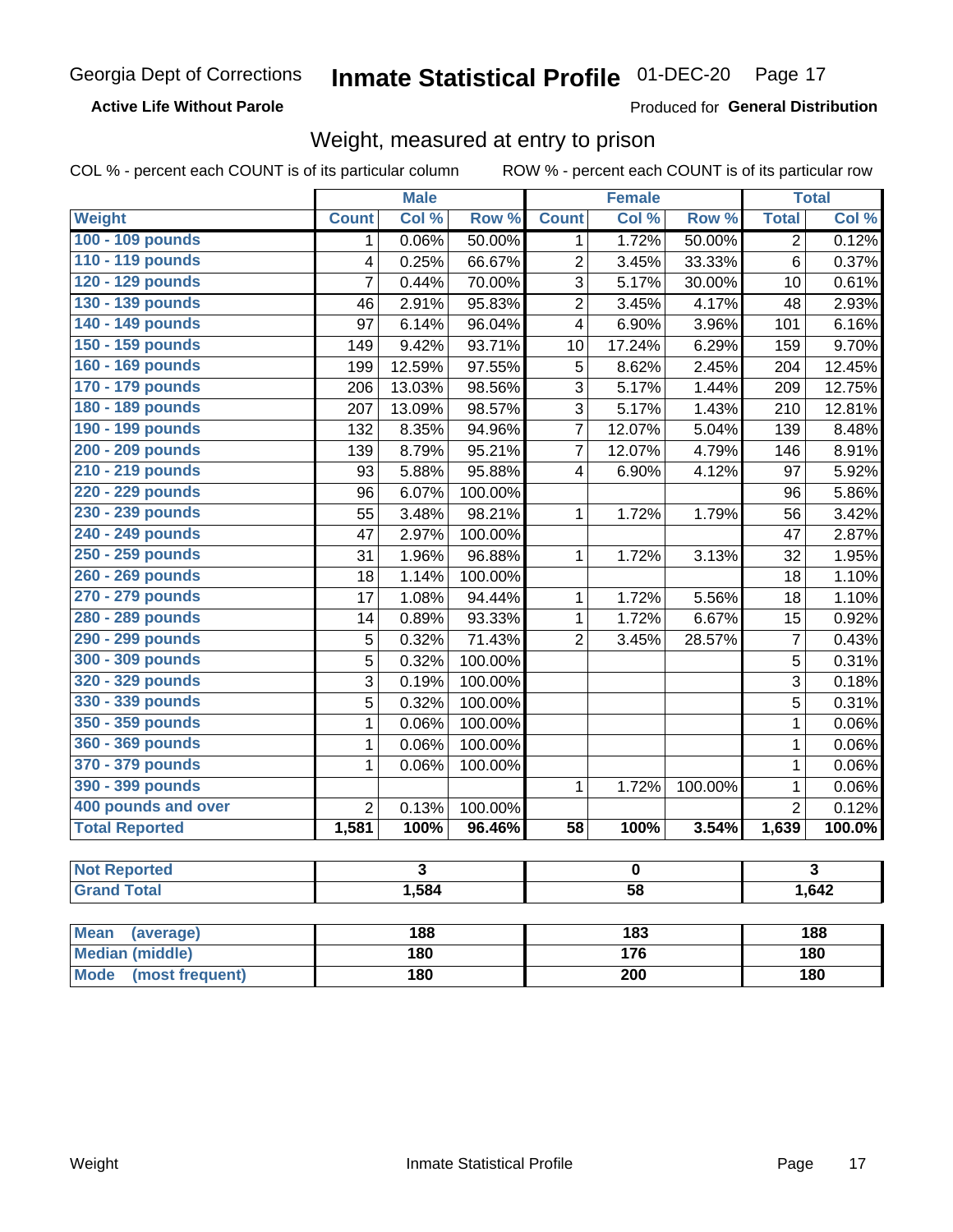## Inmate Statistical Profile 01-DEC-20 Page 18

#### **Active Life Without Parole**

#### Produced for General Distribution

## Veterans validated by Veteran's Administration

COL % - percent each COUNT is of its particular column

|                          |              | <b>Male</b> |                    | <b>Female</b> |       |              | <b>Total</b> |
|--------------------------|--------------|-------------|--------------------|---------------|-------|--------------|--------------|
| <b>Military service</b>  | <b>Count</b> | Col %       | <b>Row % Count</b> | Col %         | Row % | <b>Total</b> | Col %        |
| <b>Others</b><br>0       | 52           | 41.27%      | 100.00%            |               |       | 52           | 40.94%       |
| <b>Air Force</b>         | 47           | 37.30%      | 97.92%             | 100.00%       | 2.08% | 48           | 37.80%       |
| <b>Army</b>              | 6            | 4.76%       | 100.00%            |               |       | 6            | 4.72%        |
| <b>Navy</b><br>3         | 8            | 6.35%       | 100.00%            |               |       | 8            | 6.30%        |
| <b>Coast Guard</b><br>5. | 13           | 10.32%      | 100.00%            |               |       | 13           | 10.24%       |
| <b>Total Reported</b>    | 126          | 100%        | 99.21%             | 100%          | .79%  | 127          | 100%         |

| neo               | .458 | --<br>v, | 515<br>.<br>יוש |
|-------------------|------|----------|-----------------|
| $f \sim f \sim f$ | ,584 | 58       | ,642            |

| <b>Moo.</b> |
|-------------|
|-------------|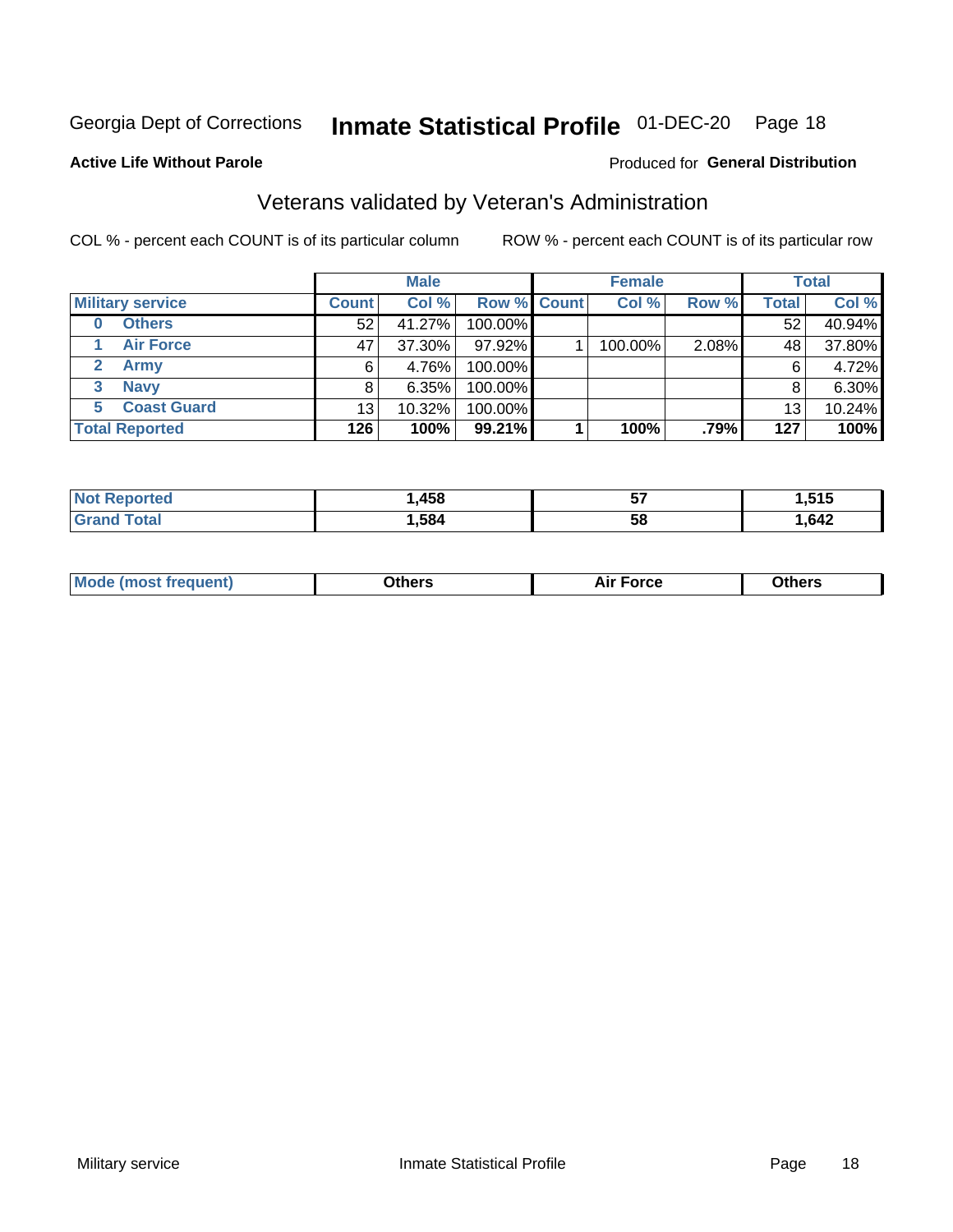## Inmate Statistical Profile 01-DEC-20 Page 19

**Active Life Without Parole** 

Produced for General Distribution

### Type of admission to prison

COL % - percent each COUNT is of its particular column

|                                      |              | <b>Male</b> |                    |    | <b>Female</b> |       |              | <b>Total</b> |
|--------------------------------------|--------------|-------------|--------------------|----|---------------|-------|--------------|--------------|
| <b>Type of Admission</b>             | <b>Count</b> | Col %       | <b>Row % Count</b> |    | Col %         | Row % | <b>Total</b> | Col %        |
| <b>New Sentence</b><br>52            | 1,496        | 94.44%      | 96.27%             | 58 | 100.00%       | 3.73% | 1,554        | 94.64%       |
| <b>Probation Rev Partial</b><br>53   | 9            | .57%        | 100.00%            |    |               |       | 9            | .55%         |
| <b>Probation Rev Remainder</b><br>54 | 24           | 1.52%       | 100.00%            |    |               |       | 24           | 1.46%        |
| <b>Parole Rev New Sentence</b><br>55 | 22           | 1.39%       | 100.00%            |    |               |       | 22           | 1.34%        |
| <b>Parole Rev No New</b><br>56       | 19           | 1.20%       | 100.00%            |    |               |       | 19           | 1.16%        |
| <b>Sentence</b>                      |              |             |                    |    |               |       |              |              |
| <b>Life W/O Parole</b><br>70         | 13           | .82%        | 100.00%            |    |               |       | 13           | .79%         |
| <b>Unknown</b><br>82                 |              | .06%        | 100.00%            |    |               |       |              | .06%         |
| <b>Total Reported</b>                | 1,584        | 100%        | 96.47%             | 58 | 100%          | 3.53% | 1,642        | 100%         |

| Reported<br><b>NOT</b> |       |    |      |
|------------------------|-------|----|------|
| <b>Total</b><br>"Gran⊾ | . 584 | วง | .642 |

| <b>Mode (most frequent)</b> | <b>New Sentence</b> | <b>New Sentence</b> | <b>New Sentence</b> |
|-----------------------------|---------------------|---------------------|---------------------|
|                             |                     |                     |                     |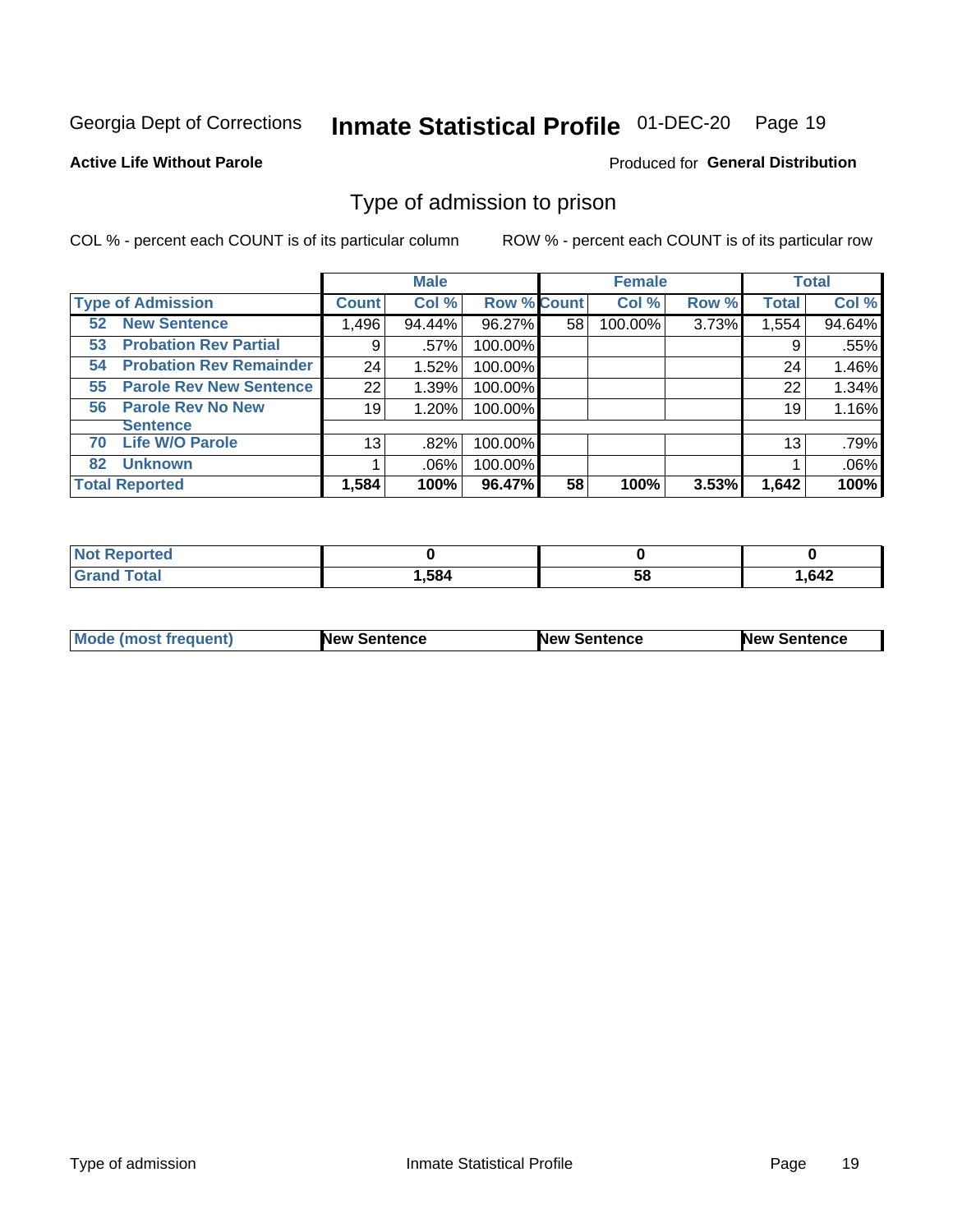## Inmate Statistical Profile 01-DEC-20 Page 20

**Active Life Without Parole** 

#### Produced for General Distribution

## Current / last supervision level

COL % - percent each COUNT is of its particular column

|                        |              | <b>Male</b> |                    |                 | <b>Female</b> |          |       | <b>Total</b> |
|------------------------|--------------|-------------|--------------------|-----------------|---------------|----------|-------|--------------|
| <b>Security Status</b> | <b>Count</b> | Col%        | <b>Row % Count</b> |                 | Col %         | Row %    | Total | Col %        |
| 4 Medium               | ົ            | 19%         | 100.00%            |                 | .00%          |          |       | .18%         |
| 5 Close                | .581         | 99.81%      | 96.46%             | 58 <sub>1</sub> | 100.00%       | 3.54%    | 1,639 | 99.82%       |
| <b>Total Reported</b>  | .584         | 100%        | 96.47%             | 58              | 100%          | $3.53\%$ | 1,642 | 100%         |

| <b>Still being diagnosed</b> |       |    |       |
|------------------------------|-------|----|-------|
| <b>Not Reported</b>          |       |    |       |
| <b>Grand Total</b>           | 1,584 | 58 | 1,642 |

| <b>Mode (most frequent)</b> | Close | ∵lose | Close |
|-----------------------------|-------|-------|-------|
|                             |       |       |       |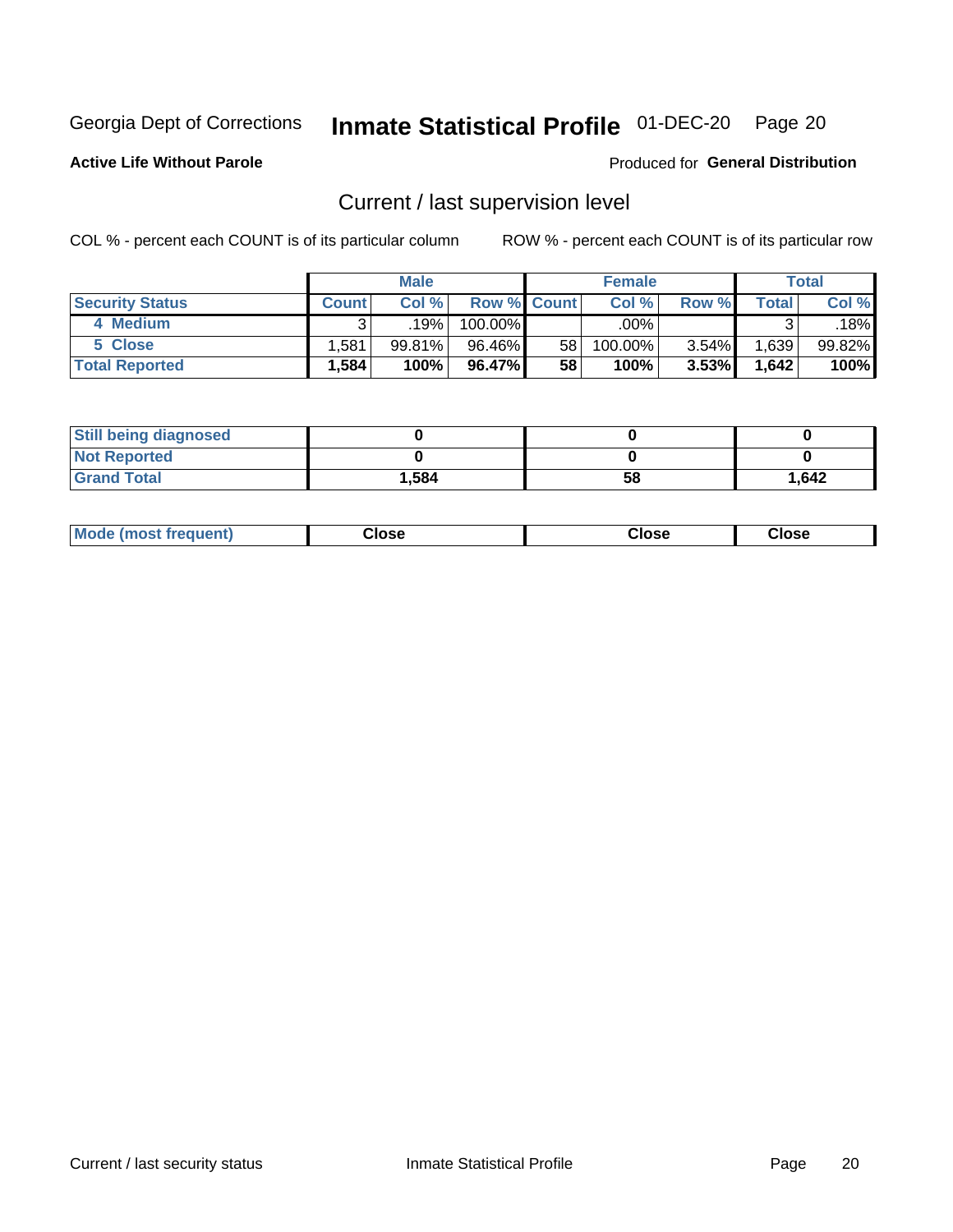## Inmate Statistical Profile 01-DEC-20 Page 21

**Active Life Without Parole** 

Produced for General Distribution

## Current / last type of institution

COL % - percent each COUNT is of its particular column

|                            |              | <b>Male</b> |                    |                 | <b>Female</b> |          |                | <b>Total</b> |
|----------------------------|--------------|-------------|--------------------|-----------------|---------------|----------|----------------|--------------|
| <b>Type of Institution</b> | <b>Count</b> | Col%        | <b>Row % Count</b> |                 | Col %         | Row %    | <b>Total</b> I | Col %        |
| <b>State Prison</b>        | 1,584        | 100.00%     | 96.47%             | 58 <sub>1</sub> | 100.00%       | $3.53\%$ | 1.642          | 100.00%      |
| <b>Total Reported</b>      | 1,584        | 100%        | 96.47%             | 58              | $100\%$ .     | $3.53\%$ | 1.642          | 100%         |

| тео |         |    |      |
|-----|---------|----|------|
|     | 584<br> | ວເ | .642 |

|  | <b>Mode (most frequent)</b> | State Prison | <b>State Prison</b> | <b>State Prison</b> |
|--|-----------------------------|--------------|---------------------|---------------------|
|--|-----------------------------|--------------|---------------------|---------------------|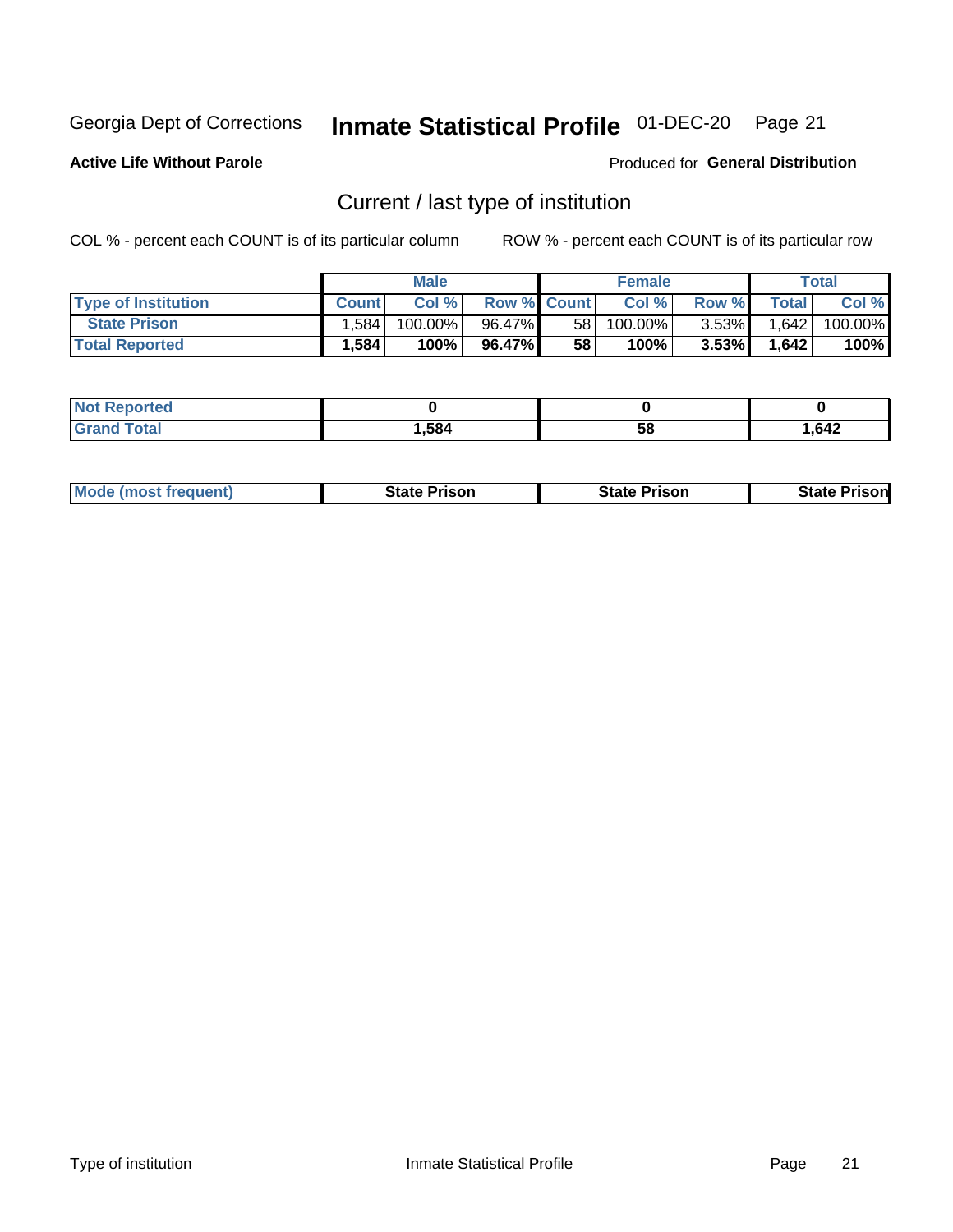## Inmate Statistical Profile 01-DEC-20 Page 22

#### **Active Life Without Parole**

#### Produced for General Distribution

## Institution type - transitional centers

COL % - percent each COUNT is of its particular column

|                                                  | <b>Male</b> |                    | <b>Female</b> |             | Total |
|--------------------------------------------------|-------------|--------------------|---------------|-------------|-------|
| <b>Institution Type - Trans. Centers Count  </b> | Col%        | <b>Row % Count</b> | Col %         | Row % Total | Col % |
| <b>Total Reported</b>                            |             |                    |               |             |       |

| <b>Reported</b><br><b>NOT</b><br>$\sim$            |  |  |
|----------------------------------------------------|--|--|
| $f$ $f \circ f \circ f$<br>$C = 1$<br><b>TULAI</b> |  |  |

| Mode (most frequent) | <b>Null</b> | <b>Null</b> | <b>Null</b> |
|----------------------|-------------|-------------|-------------|
|                      |             |             |             |
|                      |             |             |             |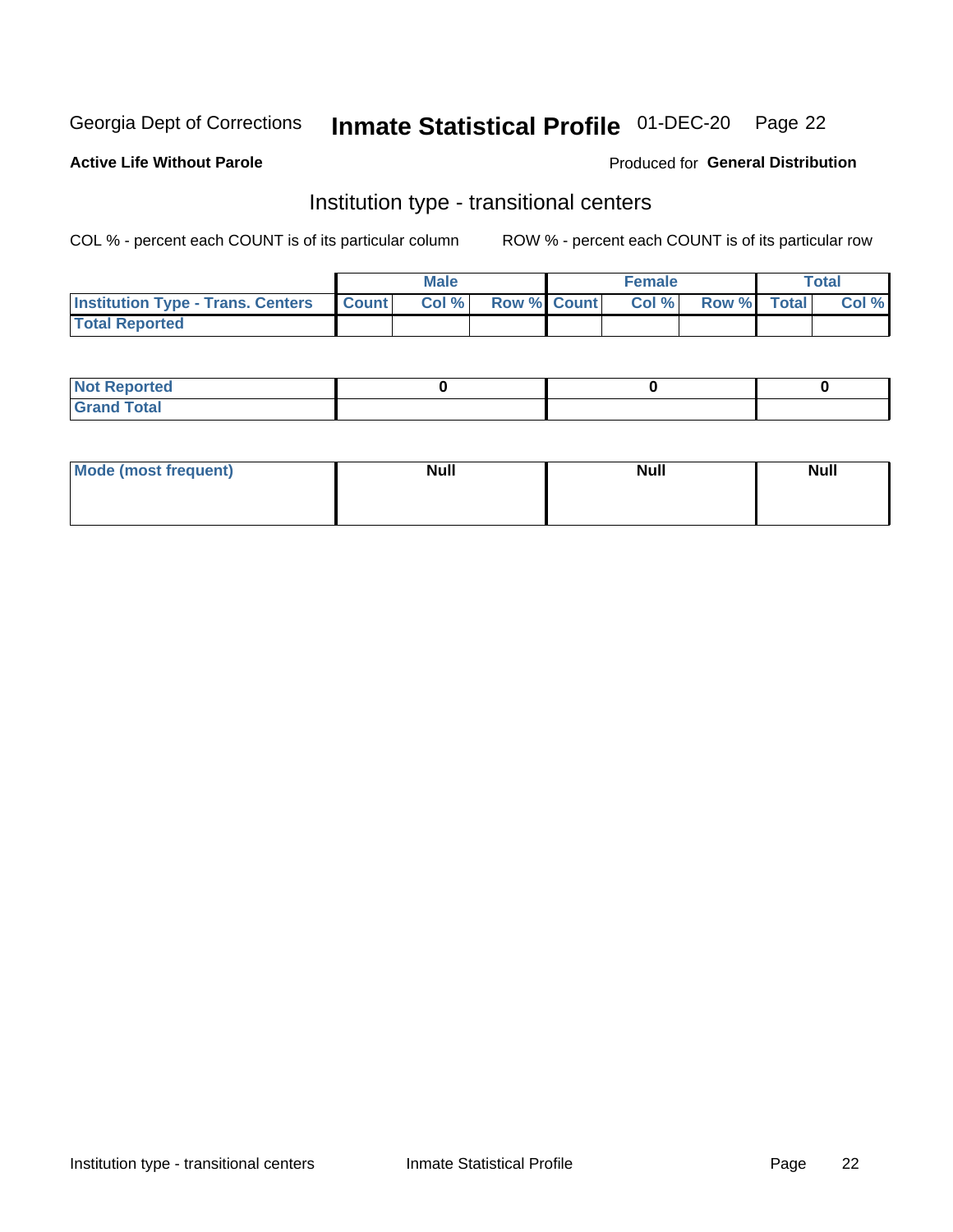## Inmate Statistical Profile 01-DEC-20 Page 23

**Active Life Without Parole** 

**Produced for General Distribution** 

### Institution type - county prisons

COL % - percent each COUNT is of its particular column

|                                                    | <b>Male</b> |       |  | <b>Female</b> |                          |             | <b>Total</b> |       |
|----------------------------------------------------|-------------|-------|--|---------------|--------------------------|-------------|--------------|-------|
| <b>Institution Type - County Prisons   Count  </b> |             | Col % |  |               | <b>Row % Count Col %</b> | Row % Total |              | Col % |
| <b>Total Reported</b>                              |             |       |  |               |                          |             |              |       |

| <b>Not</b><br>: Reported<br> |  |  |
|------------------------------|--|--|
| <b>Total</b><br>---          |  |  |

| Mode (most frequent) | <b>Null</b> | <b>Null</b><br><b>Null</b> |
|----------------------|-------------|----------------------------|
|                      |             |                            |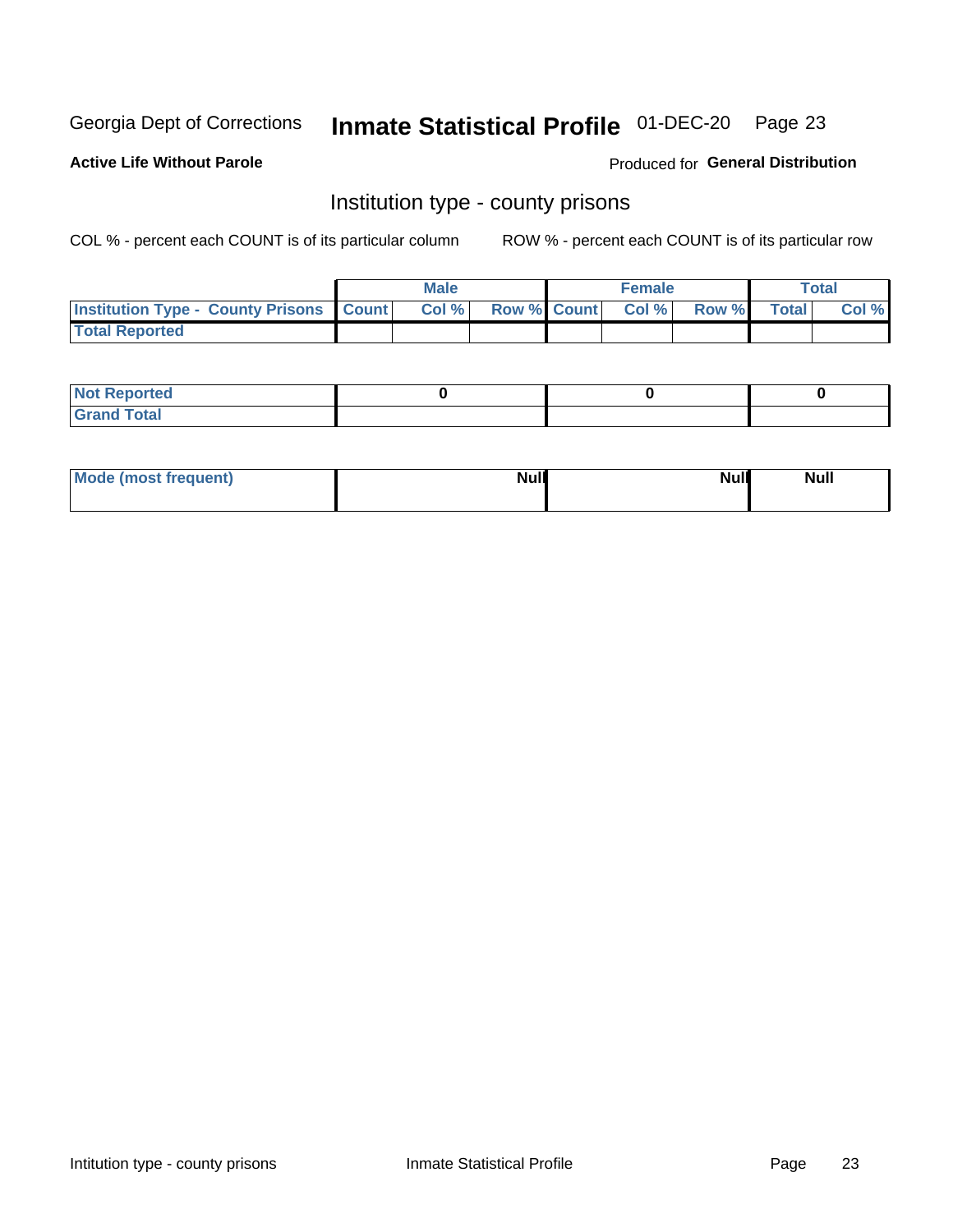## Inmate Statistical Profile 01-DEC-20 Page 24

#### **Active Life Without Parole**

#### **Produced for General Distribution**

### Institution type - state prisons

COL % - percent each COUNT is of its particular column

ROW % - percent each COUNT is of its particular row

|                                         | <b>Male</b>    |                           |         |              | <b>Female</b>                 |         | <b>Total</b>       |        |  |
|-----------------------------------------|----------------|---------------------------|---------|--------------|-------------------------------|---------|--------------------|--------|--|
| <b>Institution Type - State Prisons</b> | <b>Count</b>   | Col %                     | Row %   | <b>Count</b> | Col %                         | Row %   | <b>Total</b>       | Col %  |  |
| <b>Arrendale State Prison</b>           |                |                           |         | 30           | 51.72%                        | 100.00% | 30                 | 1.83%  |  |
| <b>Augusta State Med. Prison</b>        | 85             | 5.37%                     | 100.00% |              |                               |         | 85                 | 5.18%  |  |
| <b>Autry State Prison</b>               | $\overline{2}$ | .13%                      | 100.00% |              |                               |         | $\overline{2}$     | .12%   |  |
| <b>Baldwin State Prison</b>             | 53             | 3.35%                     | 100.00% |              |                               |         | 53                 | 3.23%  |  |
| <b>Calhoun State Prison</b>             | 2              | .13%                      | 100.00% |              |                               |         | 2                  | .12%   |  |
| <b>Central State Prison</b>             | 4              | .25%                      | 100.00% |              |                               |         | 4                  | .24%   |  |
| <b>Coastal State Prison</b>             | 3              | .19%                      | 100.00% |              |                               |         | 3                  | .18%   |  |
| <b>Ga Diag Class Prison</b>             | 24             | 1.52%                     | 100.00% |              |                               |         | 24                 | 1.46%  |  |
| <b>Ga State Prison</b>                  | 54             | 3.41%                     | 100.00% |              |                               |         | 54                 | 3.29%  |  |
| <b>Hancock State Prison</b>             | 165            | 10.42%                    | 100.00% |              |                               |         | 165                | 10.05% |  |
| <b>Hays State Prison</b>                | 132            | 8.33%                     | 100.00% |              |                               |         | 132                | 8.04%  |  |
| <b>Johnson State Prison</b>             | 1              | .06%                      | 100.00% |              |                               |         |                    | .06%   |  |
| <b>Macon State Prison</b>               | 308            | 19.44%                    | 100.00% |              |                               |         | 308                | 18.76% |  |
| <b>Phillips State Prison</b>            | 35             | 2.21%                     | 100.00% |              |                               |         | 35                 | 2.13%  |  |
| <b>Pulaski State Prison</b>             |                |                           |         | 28           | 48.28%                        | 100.00% | 28                 | 1.71%  |  |
| <b>Smith State Prison</b>               | 215            | 13.57%                    | 100.00% |              |                               |         | 215                | 13.09% |  |
| <b>Special Management Unit</b>          | 24             | 1.52%                     | 100.00% |              |                               |         | 24                 | 1.46%  |  |
| <b>Telfair State Prison</b>             | 229            | 14.46%                    | 100.00% |              |                               |         | 229                | 13.95% |  |
| <b>Valdosta State Prison</b>            | 123            | 7.77%                     | 100.00% |              |                               |         | 123                | 7.49%  |  |
| <b>Ware State Prison</b>                | 125            | 7.89%                     | 100.00% |              |                               |         | 125                | 7.61%  |  |
| <b>Total Reported</b>                   | 1,584          | 100%                      | 96.47%  | 58           | 100%                          | 3.53%   | 1,642              | 100%   |  |
| <b>Not Reported</b>                     |                | 0                         |         | $\bf{0}$     |                               |         | $\bf{0}$           |        |  |
| <b>Grand Total</b>                      |                | 1,584                     |         |              | 58                            |         |                    | 1,642  |  |
| <b>Mode (most frequent)</b>             |                | <b>Macon State Prison</b> |         |              | <b>Arrendale State Prison</b> |         | <b>Macon State</b> |        |  |

Prison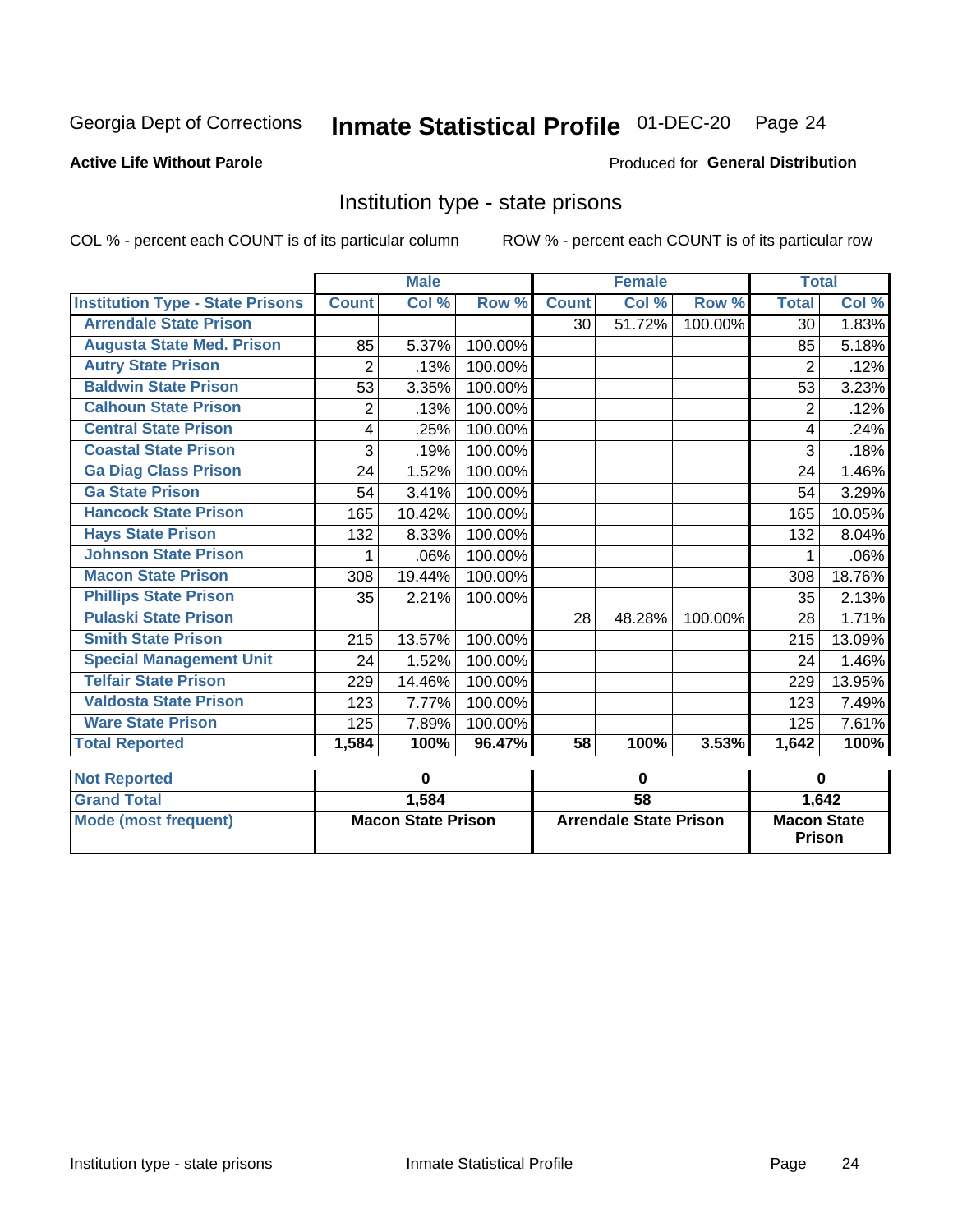## Inmate Statistical Profile 01-DEC-20 Page 25

**Active Life Without Parole** 

Produced for General Distribution

### Institution type - private prisons

COL % - percent each COUNT is of its particular column

|                                                 | <b>Male</b> |      |                    | <b>Female</b> |       |             | Total |       |
|-------------------------------------------------|-------------|------|--------------------|---------------|-------|-------------|-------|-------|
| <b>Institution Type - Private Prisons Count</b> |             | Col% | <b>Row % Count</b> |               | Col % | Row % Total |       | Col % |
| <b>Total Reported</b>                           |             |      |                    |               |       |             |       |       |

| <b>Reported</b><br><b>NOT</b><br>$\sim$            |  |  |
|----------------------------------------------------|--|--|
| $f$ $f \circ f \circ f$<br>$C = 1$<br><b>TULAI</b> |  |  |

| <b>Mo</b><br>frequent) | <b>Null</b> | <b>Null</b> | . . I *<br><b>IVUII</b> |
|------------------------|-------------|-------------|-------------------------|
|                        |             |             |                         |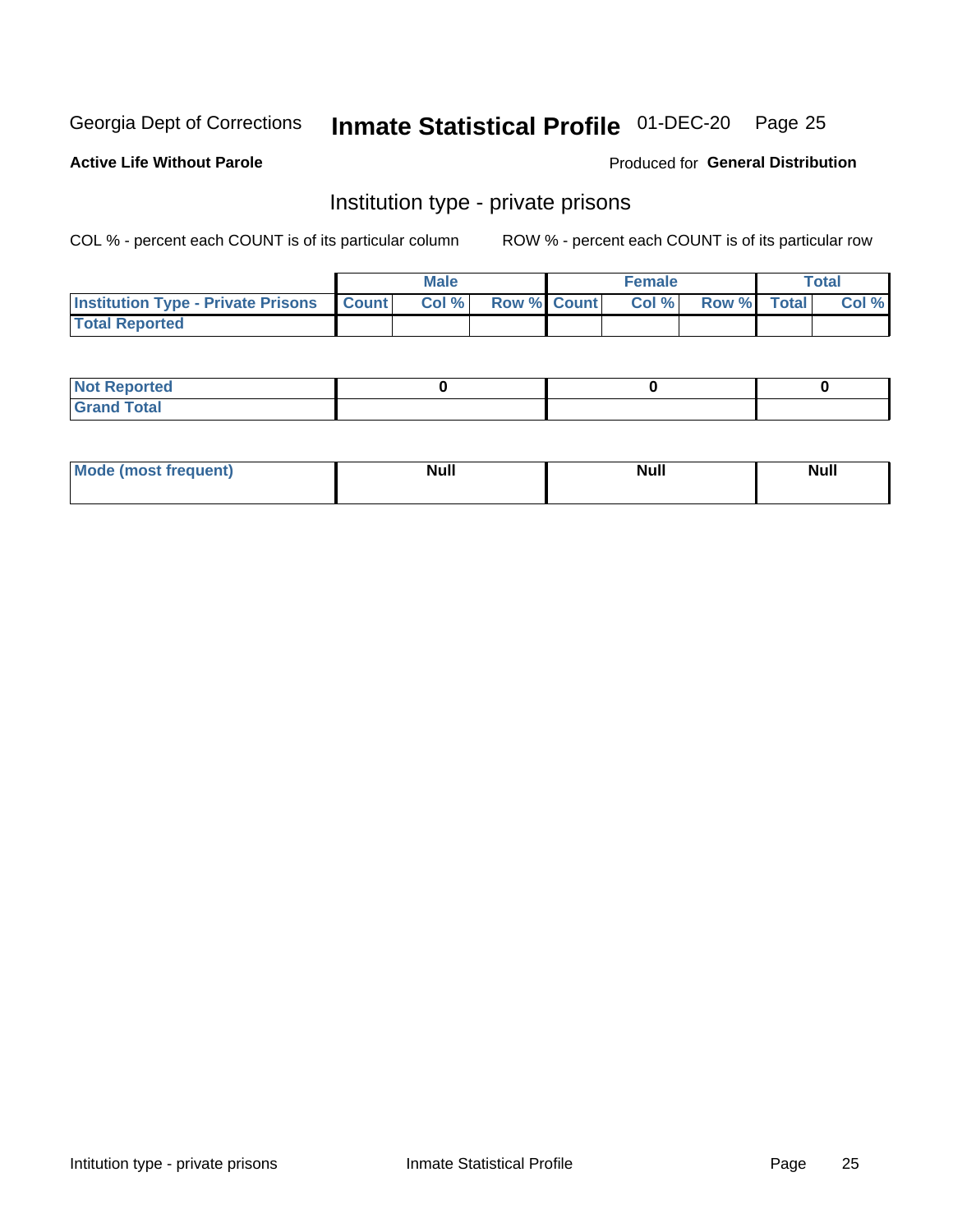## Inmate Statistical Profile 01-DEC-20 Page 26

#### **Active Life Without Parole**

#### Produced for General Distribution

### Institution type - inmate boot camp

COL % - percent each COUNT is of its particular column

|                                      | <b>Male</b>     |       |              |              | <b>Female</b> | <b>Total</b> |  |       |
|--------------------------------------|-----------------|-------|--------------|--------------|---------------|--------------|--|-------|
| <b>Institution Type - Boot Camps</b> | <b>I</b> Count⊥ | Col % | <b>Row %</b> | <b>Count</b> | Col %         | Row % Total  |  | Col % |
| <b>Total Rported</b>                 |                 |       |              |              |               |              |  |       |

| <b>Not Reported</b>            |  |  |
|--------------------------------|--|--|
| <b>Total</b><br>C <sub>r</sub> |  |  |

| Mod<br>uamo | Nul.<br>$- - - - - -$ | <b>Null</b> | <br>uu.<br>------ |
|-------------|-----------------------|-------------|-------------------|
|             |                       |             |                   |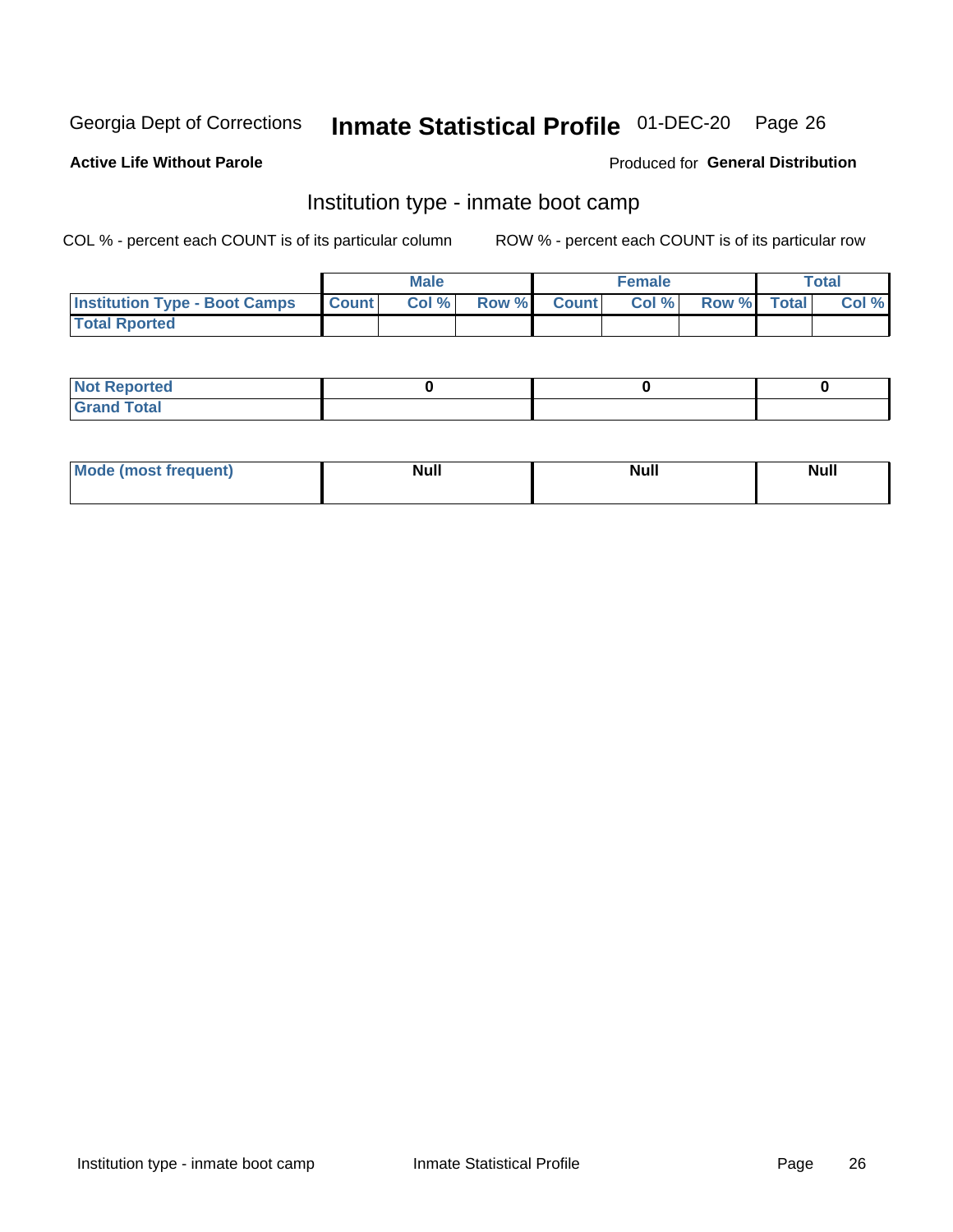## Inmate Statistical Profile 01-DEC-20 Page 27

#### **Active Life Without Parole**

#### **Produced for General Distribution**

### Number of disciplinary reports

COL % - percent each COUNT is of its particular column

|                                       | <b>Male</b>  |          |        | <b>Female</b> |        |       | <b>Total</b> |        |
|---------------------------------------|--------------|----------|--------|---------------|--------|-------|--------------|--------|
| <b>Number of Disciplinary Reports</b> | <b>Count</b> | Col %    | Row %  | <b>Count</b>  | Col %  | Row % | Total        | Col %  |
|                                       | 439          | 27.71%   | 95.43% | 21            | 36.21% | 4.57% | 460          | 28.01% |
|                                       | 222          | 14.02%   | 96.10% | 9             | 15.52% | 3.90% | 231          | 14.07% |
| $\mathbf{2}$                          | 150          | $9.47\%$ | 94.94% | 8             | 13.79% | 5.06% | 158          | 9.62%  |
| 3                                     | 125          | 7.89%    | 95.42% | 6             | 10.34% | 4.58% | 131          | 7.98%  |
|                                       | 86           | 5.43%    | 96.63% | 3             | 5.17%  | 3.37% | 89           | 5.42%  |
| 5                                     | 64           | 4.04%    | 96.97% | 2             | 3.45%  | 3.03% | 66           | 4.02%  |
| <b>More Than 5</b>                    | 498          | 31.44%   | 98.22% | 9             | 15.52% | 1.78% | 507          | 30.88% |
| <b>Total Reported</b>                 | 1,584        | 100%     | 96.47% | 58            | 100%   | 3.53% | 1,642        | 100%   |

| NO           |      |    |      |
|--------------|------|----|------|
| <b>Total</b> | .584 | Ⴢჾ | .642 |

| Mean (average)       | 6.62 | 4.05 | 6.53 |
|----------------------|------|------|------|
| Median (middle)      |      |      |      |
| Mode (most frequent) |      |      |      |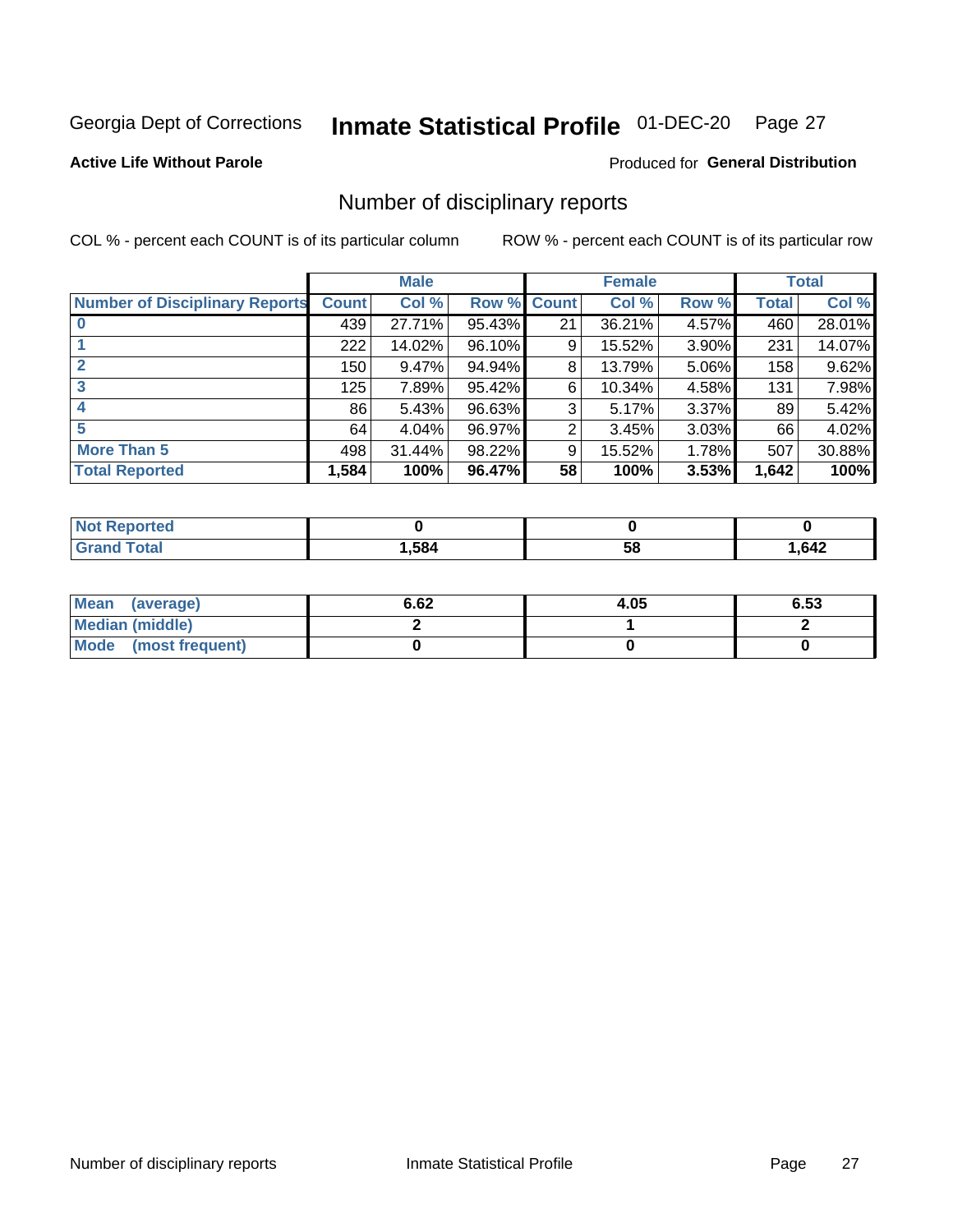## Inmate Statistical Profile 01-DEC-20 Page 28

#### **Active Life Without Parole**

#### **Produced for General Distribution**

## Number of transfers

COL % - percent each COUNT is of its particular column

|                            | <b>Male</b>     |        | <b>Female</b> |    |        | <b>Total</b> |              |        |
|----------------------------|-----------------|--------|---------------|----|--------|--------------|--------------|--------|
| <b>Number of Transfers</b> | <b>Count</b>    | Col %  | Row % Count   |    | Col %  | Row %        | <b>Total</b> | Col %  |
|                            | 16 <sup>1</sup> | 1.01%  | 66.67%        | 8  | 13.79% | 33.33%       | 24           | 1.46%  |
|                            | 409             | 25.82% | 94.68%        | 23 | 39.66% | 5.32%        | 432          | 26.31% |
| $\mathbf{2}$               | 232             | 14.65% | 94.31%        | 14 | 24.14% | 5.69%        | 246          | 14.98% |
| 3                          | 180             | 11.36% | 96.26%        | 7  | 12.07% | 3.74%        | 187          | 11.39% |
|                            | 123             | 7.77%  | 99.19%        |    | 1.72%  | 0.81%        | 124          | 7.55%  |
| 5                          | 97              | 6.12%  | 98.98%        |    | 1.72%  | 1.02%        | 98           | 5.97%  |
| <b>More Than 5</b>         | 527             | 33.27% | 99.25%        | 4  | 6.90%  | 0.75%        | 531          | 32.34% |
| <b>Total Reported</b>      | 1,584           | 100%   | 96.47%        | 58 | 100%   | 3.53%        | 1,642        | 100%   |

| NO           |      |    |      |
|--------------|------|----|------|
| <b>Total</b> | .584 | Ⴢჾ | .642 |

| Mean (average)       | 5.99 | 1.95 | 5.85 |
|----------------------|------|------|------|
| Median (middle)      |      |      |      |
| Mode (most frequent) |      |      |      |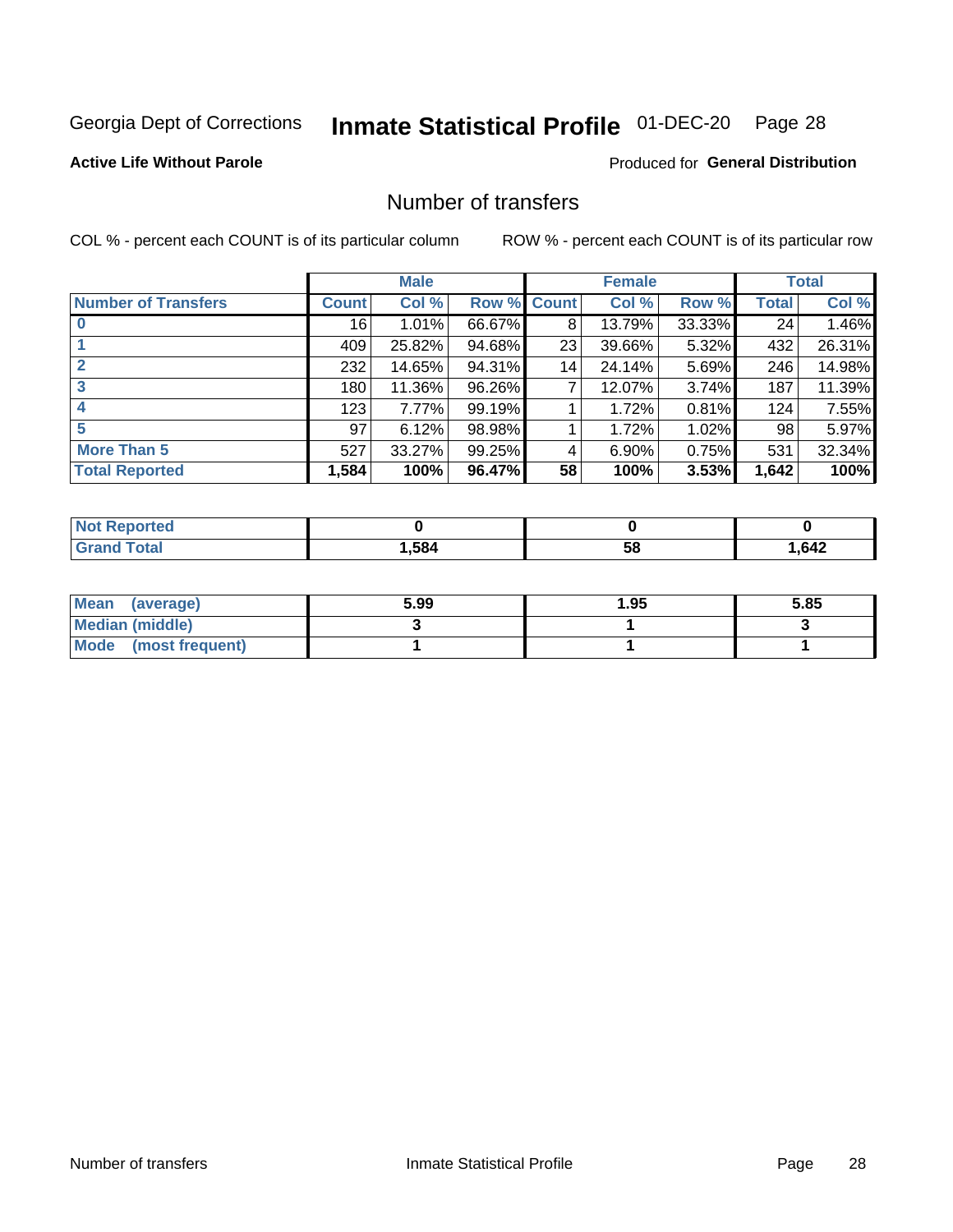## Inmate Statistical Profile 01-DEC-20 Page 29

**Active Life Without Parole** 

**Produced for General Distribution** 

## Number of escapes

COL % - percent each COUNT is of its particular column

|                          | <b>Male</b>       |        |                    | <b>Female</b> |         |          | Total |        |
|--------------------------|-------------------|--------|--------------------|---------------|---------|----------|-------|--------|
| <b>Number of Escapes</b> | <b>Count</b>      | Col %  | <b>Row % Count</b> |               | Col %   | Row %    | Total | Col %  |
|                          | .580 <sup>1</sup> | 99.75% | $96.46\%$          | 58            | 100.00% | $3.54\%$ | .638  | 99.76% |
|                          |                   | 0.13%  | 100.00%            |               |         |          |       | 0.12%  |
|                          |                   | 0.13%  | $100.00\%$         |               |         |          |       | 0.12%  |
| <b>Total Reported</b>    | .584              | 100%   | 96.47%             | 58            | 100%    | 3.53%    | 1,642 | 100%   |

| <b>Not Reported</b> |      |    |      |
|---------------------|------|----|------|
| <b>Grand Total</b>  | .584 | 58 | .642 |

| Mean (average)       |  |  |
|----------------------|--|--|
| Median (middle)      |  |  |
| Mode (most frequent) |  |  |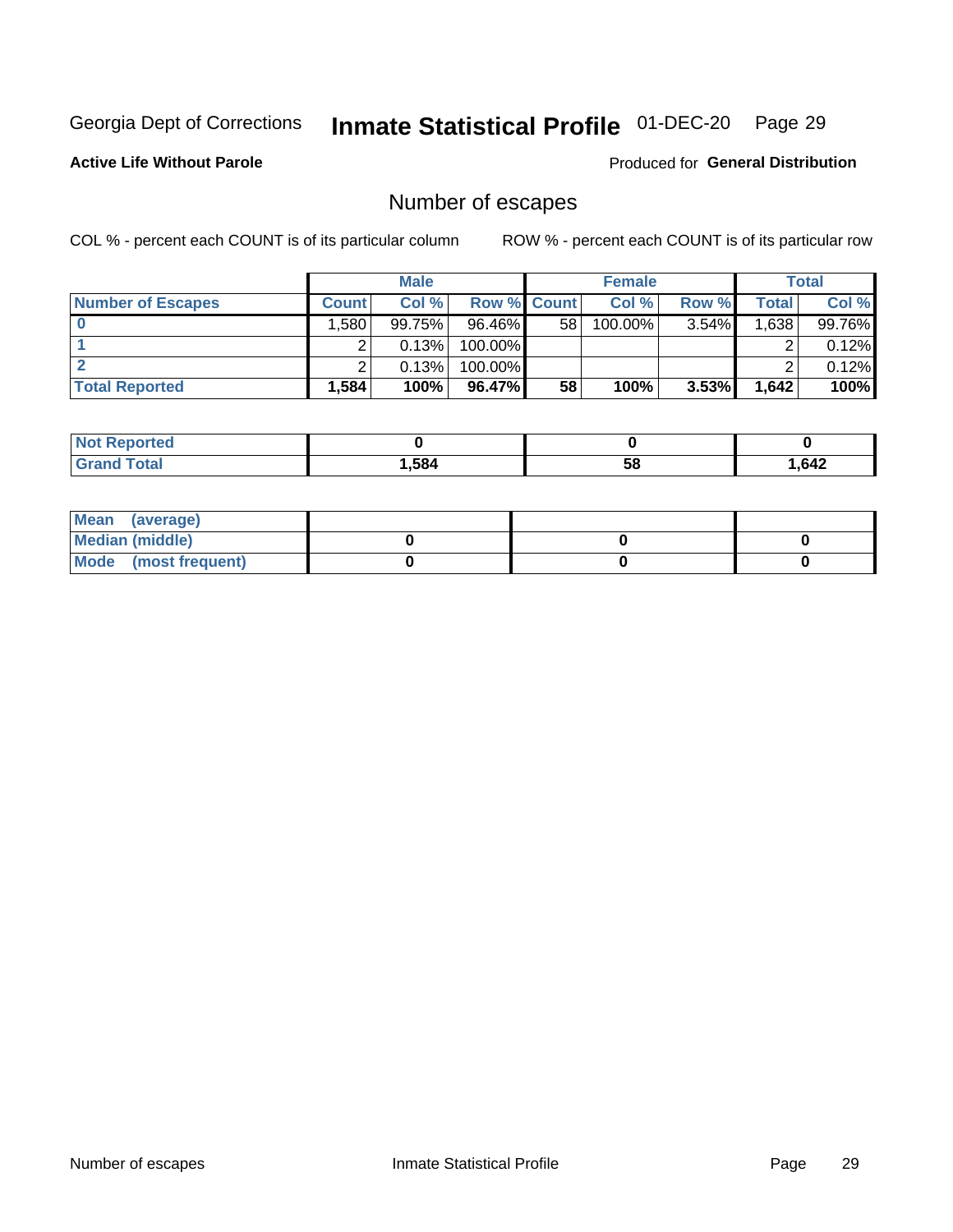#### **Active Life Without Parole**

#### Produced for General Distribution

### Time served in current (or last) institution

COL % - percent each COUNT is of its particular column

|                            |              | <b>Male</b> |         |                | <b>Female</b> | <b>Total</b> |              |        |
|----------------------------|--------------|-------------|---------|----------------|---------------|--------------|--------------|--------|
| <b>Time In Institution</b> | <b>Count</b> | Col %       | Row %   | <b>Count</b>   | Col %         | Row %        | <b>Total</b> | Col %  |
| 0 to 3 months              | 66           | 4.17%       | 97.06%  | 2              | 3.45%         | 2.94%        | 68           | 4.14%  |
| 3.01 to 6 months           | 94           | 5.93%       | 100.00% |                |               |              | 94           | 5.72%  |
| 6.01 to 9 months           | 53           | 3.35%       | 100.00% |                |               |              | 53           | 3.23%  |
| 9.01 to 12 months          | 89           | 5.62%       | 97.80%  | $\overline{2}$ | 3.45%         | 2.20%        | 91           | 5.54%  |
| 12.01 to 18 months         | 188          | 11.87%      | 97.41%  | 5              | 8.62%         | 2.59%        | 193          | 11.75% |
| 18.01 to 24 months         | 172          | 10.86%      | 95.03%  | 9              | 15.52%        | 4.97%        | 181          | 11.02% |
| $2.01$ to 3 years          | 294          | 18.56%      | 97.35%  | 8              | 13.79%        | 2.65%        | 302          | 18.39% |
| 3.01 to 4 years            | 173          | 10.92%      | 98.30%  | 3              | 5.17%         | 1.70%        | 176          | 10.72% |
| 4.01 to 5 years            | 128          | 8.08%       | 91.43%  | 12             | 20.69%        | 8.57%        | 140          | 8.53%  |
| 5.01 to 6 years            | 87           | 5.49%       | 95.60%  | 4              | 6.90%         | 4.40%        | 91           | 5.54%  |
| 6.01 to 7 years            | 55           | 3.47%       | 94.83%  | 3              | 5.17%         | 5.17%        | 58           | 3.53%  |
| 7.01 to 8 years            | 46           | 2.90%       | 90.20%  | 5              | 8.62%         | 9.80%        | 51           | 3.11%  |
| 8.01 to 9 years            | 35           | 2.21%       | 100.00% |                |               |              | 35           | 2.13%  |
| 9.01 to 10 years           | 24           | 1.52%       | 82.76%  | 5              | 8.62%         | 17.24%       | 29           | 1.77%  |
| Over 10 years              | 80           | 5.05%       | 100.00% |                |               |              | 80           | 4.87%  |
| <b>Total Reported</b>      | 1,584        | 100%        | 96.47%  | 58             | 100%          | 3.53%        | 1,642        | 100%   |

| <b>Not Reported</b> |       |    |      |
|---------------------|-------|----|------|
| $f \circ f \circ f$ | .584، | uu | ,642 |

| <b>Mean</b><br>(average) | 41 months | 49 months | 41 months |  |  |
|--------------------------|-----------|-----------|-----------|--|--|
| Median (middle)          | 29 months | 46 months | 29 months |  |  |
| Mode (most frequent)     | 4 months  | 4 months  | 1 months  |  |  |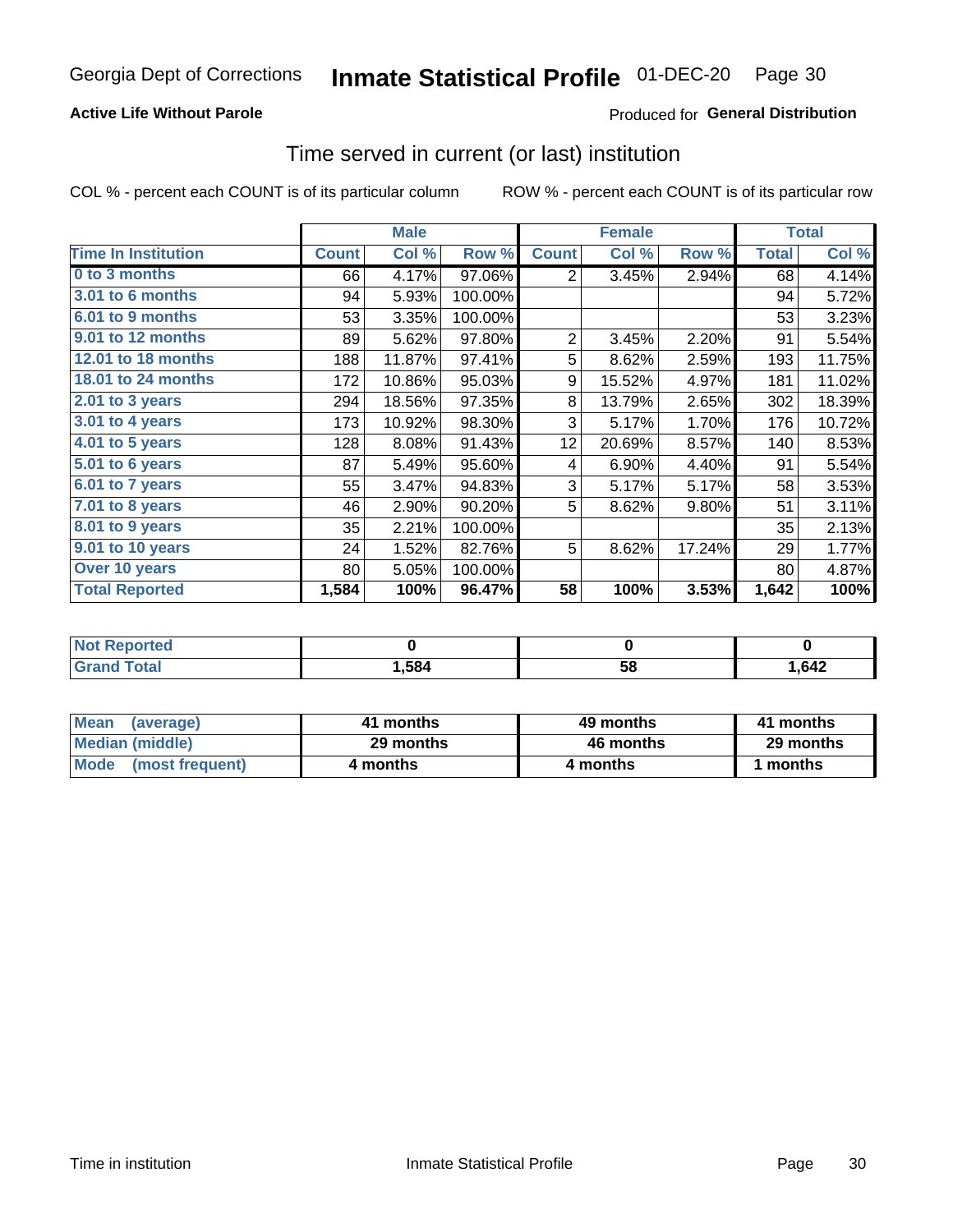#### Inmate Statistical Profile 01-DEC-20 Page 31

#### **Active Life Without Parole**

#### Produced for General Distribution

### Highest grade level attained

COL % - percent each COUNT is of its particular column

|                              |                | <b>Male</b> |         |                 | <b>Female</b> |        |                | <b>Total</b> |
|------------------------------|----------------|-------------|---------|-----------------|---------------|--------|----------------|--------------|
| <b>Grade Level</b>           | <b>Count</b>   | Col %       | Row %   | <b>Count</b>    | Col %         | Row %  | <b>Total</b>   | Col %        |
| No school at all             | 2              | 0.17%       | 100.00% |                 |               |        | $\overline{2}$ | 0.17%        |
| <b>Grade 1</b>               | 1              | 0.08%       | 100.00% |                 |               |        | 1              | 0.08%        |
| <b>Grade 2</b>               | 1              | 0.08%       | 100.00% |                 |               |        | 1              | 0.08%        |
| <b>Grade 3</b>               | $\overline{2}$ | 0.17%       | 100.00% |                 |               |        | $\overline{2}$ | 0.17%        |
| Grade 4                      | 3              | 0.25%       | 100.00% |                 |               |        | 3              | 0.25%        |
| Grade 5                      | 1              | 0.08%       | 100.00% |                 |               |        | 1              | 0.08%        |
| Grade 6                      | 9              | 0.76%       | 100.00% |                 |               |        | 9              | 0.75%        |
| Grade 7                      | 34             | 2.88%       | 100.00% |                 |               |        | 34             | 2.82%        |
| <b>Grade 8</b>               | 79             | 6.69%       | 98.75%  | 1               | 3.85%         | 1.25%  | 80             | 6.63%        |
| Grade 9                      | 141            | 11.95%      | 97.92%  | 3               | 11.54%        | 2.08%  | 144            | 11.94%       |
| Grade 10                     | 225            | 19.07%      | 97.40%  | 6               | 23.08%        | 2.60%  | 231            | 19.15%       |
| Grade 11                     | 215            | 18.22%      | 98.62%  | 3               | 11.54%        | 1.38%  | 218            | 18.08%       |
| <b>Grade 12 or GED</b>       | 309            | 26.19%      | 97.48%  | 8               | 30.77%        | 2.52%  | 317            | 26.29%       |
| Some tech school             | 14             | 1.19%       | 93.33%  | 1               | 3.85%         | 6.67%  | 15             | 1.24%        |
| <b>Completed tech school</b> | 17             | 1.44%       | 100.00% |                 |               |        | 17             | 1.41%        |
| College, 1 year              | 38             | 3.22%       | 97.44%  | 1               | 3.85%         | 2.56%  | 39             | 3.23%        |
| College, 2 year              | 42             | 3.56%       | 97.67%  | 1               | 3.85%         | 2.33%  | 43             | 3.57%        |
| College, 3 year              | 19             | 1.61%       | 100.00% |                 |               |        | 19             | 1.58%        |
| <b>Bachelor's degree</b>     | 21             | 1.78%       | 100.00% |                 |               |        | 21             | 1.74%        |
| <b>Master's degree</b>       | 4              | 0.34%       | 80.00%  | 1               | 3.85%         | 20.00% | 5              | 0.41%        |
| Ph.D. degree                 | 1              | 0.08%       | 50.00%  | 1               | 3.85%         | 50.00% | $\overline{2}$ | 0.17%        |
| Law degree                   | $\overline{2}$ | 0.17%       | 100.00% |                 |               |        | $\overline{2}$ | 0.17%        |
| <b>Total Reported</b>        | 1,180          | 100%        | 97.84%  | $\overline{26}$ | 100.0%        | 2.16%  | 1,206          | 100.0%       |

| rteo        | $\overline{A}$ | ^^ | .    |
|-------------|----------------|----|------|
| NO          |                | ◡∠ | 430  |
| <b>Utal</b> | .584           | 58 | .642 |

| <b>Mean</b><br>(average) | 10.84           | 11.62           | 10.86           |  |
|--------------------------|-----------------|-----------------|-----------------|--|
| <b>Median (middle)</b>   | Grade 11        | Other           | Grade 11        |  |
| Mode<br>(most frequent)  | Grade 12 or GED | Grade 12 or GED | Grade 12 or GED |  |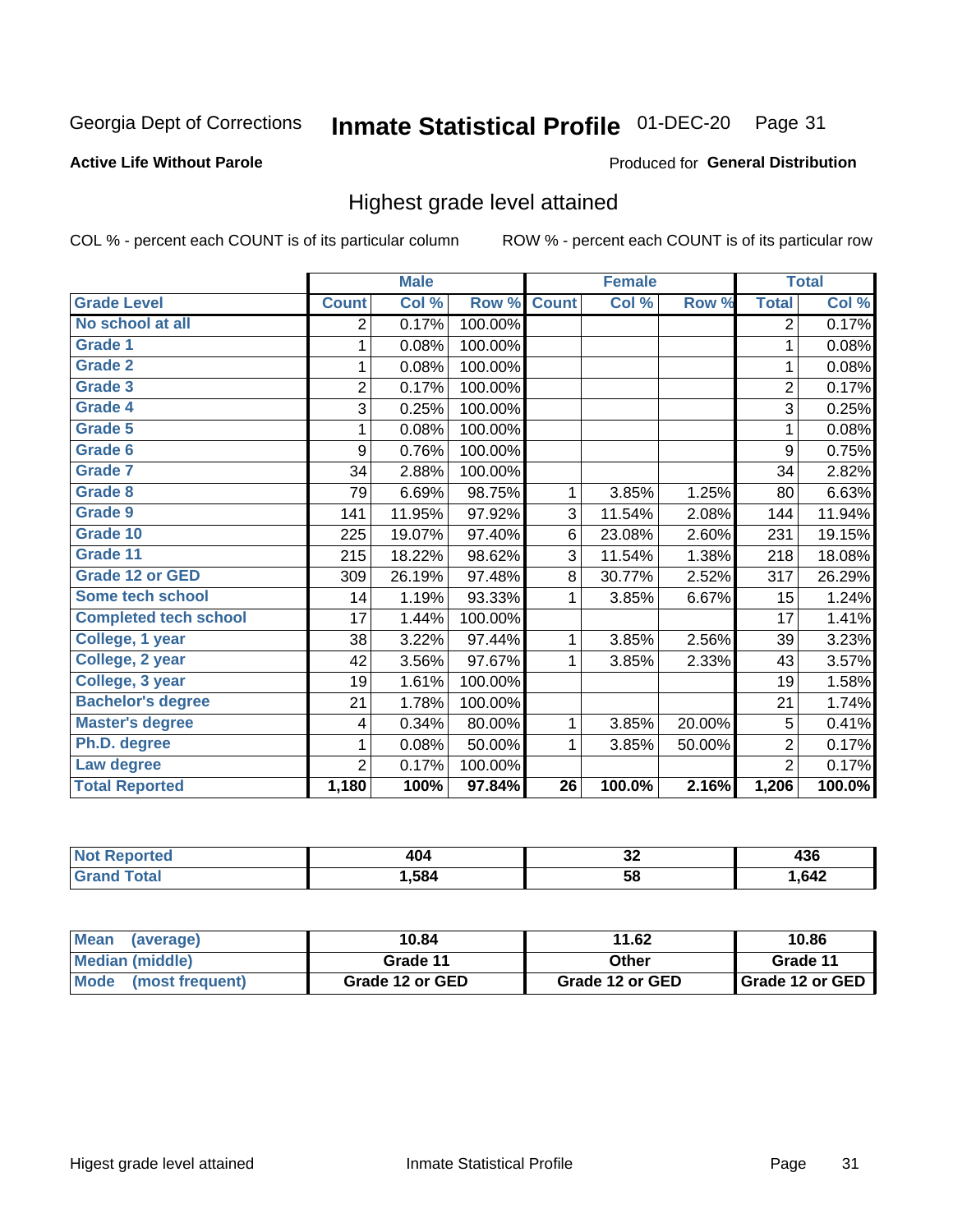## Inmate Statistical Profile 01-DEC-20 Page 32

#### **Active Life Without Parole**

#### **Produced for General Distribution**

### Culture fair IQ scores

COL % - percent each COUNT is of its particular column

|                       |              | <b>Male</b> |        |                | <b>Female</b> |          |              | <b>Total</b> |
|-----------------------|--------------|-------------|--------|----------------|---------------|----------|--------------|--------------|
| <b>IQ Scores</b>      | <b>Count</b> | Col %       | Row %  | <b>Count</b>   | Col %         | Row %    | <b>Total</b> | Col %        |
| $60 - 69$             | 43           | 3.16%       | 97.73% |                | 2.13%         | $2.27\%$ | 44           | 3.13%        |
| $70 - 79$             | 101          | 7.43%       | 97.12% | 3              | 6.38%         | 2.88%    | 104          | 7.39%        |
| $80 - 89$             | 186          | 13.68%      | 96.37% | 7              | 14.89%        | $3.63\%$ | 193          | 13.72%       |
| $90 - 99$             | 356          | 26.18%      | 94.93% | 19             | 40.43%        | $5.07\%$ | 375          | 26.65%       |
| $100 - 109$           | 373          | 27.43%      | 97.64% | 9              | 19.15%        | 2.36%    | 382          | 27.15%       |
| $110 - 119$           | 251          | 18.46%      | 98.05% | 5              | 10.64%        | 1.95%    | 256          | 18.19%       |
| $120 - 129$           | 48           | 3.53%       | 96.00% | $\overline{2}$ | 4.26%         | $4.00\%$ | 50           | 3.55%        |
| $130 - 139$           | 2            | 0.15%       | 66.67% | 1              | 2.13%         | 33.33%   | 3            | 0.21%        |
| <b>Total Reported</b> | 1,360        | 100%        | 96.66% | 47             | 100.0%        | 3.34%    | 1,407        | 100%         |

| <b>Not Reported</b>  | 206   |    | つイつ<br>2 I J |
|----------------------|-------|----|--------------|
| Not Valid (under 60) | 18    |    | ົ<br>LL      |
| <b>Grand Total</b>   | 1,584 | 58 | 1,642        |

| <b>Mean</b><br>(average) | 98 | 98  | 98 |
|--------------------------|----|-----|----|
| Median (middle)          | 99 | 96  | 99 |
| Mode (most frequent)     | 99 | 102 | 99 |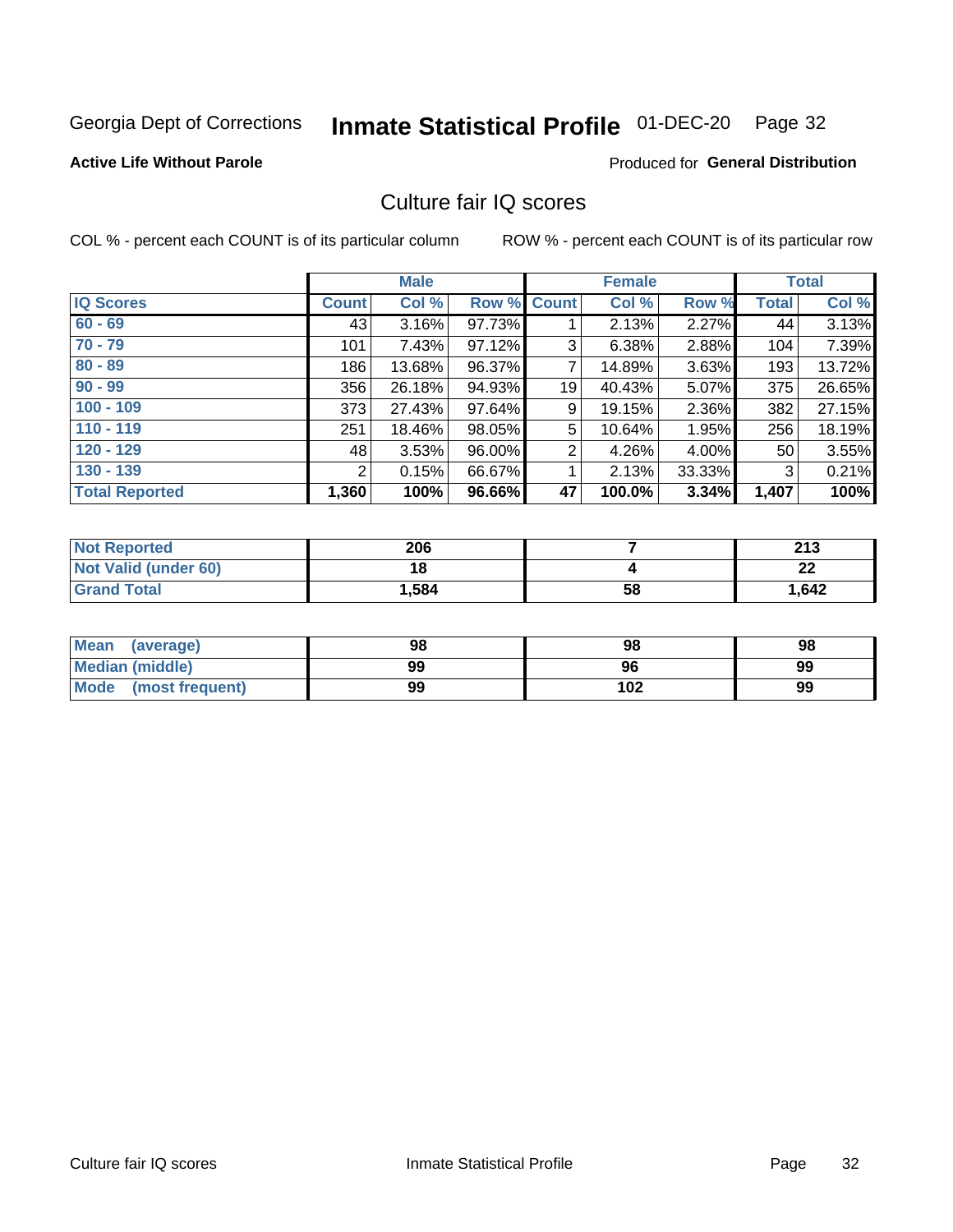#### Inmate Statistical Profile 01-DEC-20 Page 33

#### **Active Life Without Parole**

#### **Produced for General Distribution**

## Wide Range Achievement Test (WRAT) reading score

COL % - percent each COUNT is of its particular column

|                           |              | <b>Male</b> |         |                | <b>Female</b> |       |              | <b>Total</b> |
|---------------------------|--------------|-------------|---------|----------------|---------------|-------|--------------|--------------|
| <b>WRAT Reading Score</b> | <b>Count</b> | Col %       | Row %   | <b>Count</b>   | Col %         | Row % | <b>Total</b> | Col %        |
| 0.1 to 0.9                | 27           | 1.85%       | 100.00% |                |               |       | 27           | 1.79%        |
| 1.0 to 1.9                | 23           | 1.58%       | 100.00% |                |               |       | 23           | 1.52%        |
| 2.0 to 2.9                | 48           | 3.29%       | 96.00%  | $\overline{2}$ | 3.92%         | 4.00% | 50           | 3.31%        |
| 3.0 to 3.9                | 88           | 6.03%       | 95.65%  | 4              | 7.84%         | 4.35% | 92           | 6.09%        |
| 4.0 to 4.9                | 110          | 7.54%       | 96.49%  | 4              | 7.84%         | 3.51% | 114          | 7.55%        |
| 5.0 to 5.9                | 137          | 9.39%       | 98.56%  | $\overline{2}$ | 3.92%         | 1.44% | 139          | 9.21%        |
| 6.0 to 6.9                | 118          | 8.09%       | 98.33%  | $\overline{2}$ | 3.92%         | 1.67% | 120          | 7.95%        |
| 7.0 to 7.9                | 46           | 3.15%       | 100.00% |                |               |       | 46           | 3.05%        |
| 8.0 to 8.9                | 125          | 8.57%       | 97.66%  | 3              | 5.88%         | 2.34% | 128          | 8.48%        |
| 9.0 to 9.9                | 71           | 4.87%       | 97.26%  | $\overline{2}$ | 3.92%         | 2.74% | 73           | 4.83%        |
| 10.0 to 10.9              | 86           | 5.89%       | 98.85%  | 1              | 1.96%         | 1.15% | 87           | 5.76%        |
| 11.0 to 11.9              | 142          | 9.73%       | 95.95%  | 6              | 11.76%        | 4.05% | 148          | 9.80%        |
| 12.0 to 12.9              | 385          | 26.39%      | 94.59%  | 22             | 43.14%        | 5.41% | 407          | 26.95%       |
| 13                        | 53           | 3.63%       | 94.64%  | 3              | 5.88%         | 5.36% | 56           | 3.71%        |
| <b>Total Reported</b>     | 1,459        | 100%        | 96.62%  | 51             | 100%          | 3.38% | 1,510        | 100%         |

| <b>Not Reported</b>   | 1 つに<br>ن 1 |    | <br>IJZ. |
|-----------------------|-------------|----|----------|
| <b>Total</b><br>Grand | 584,        | 58 | 1,642    |

| <b>Mean</b><br>(average)       | 8.70         | 9.88 | 8.74 |
|--------------------------------|--------------|------|------|
| <b>Median (middle)</b>         | י ה<br>้ ⊎.∠ | 11.9 | 9.2  |
| <b>Mode</b><br>(most frequent) | 12.9         | 12.9 | 12.9 |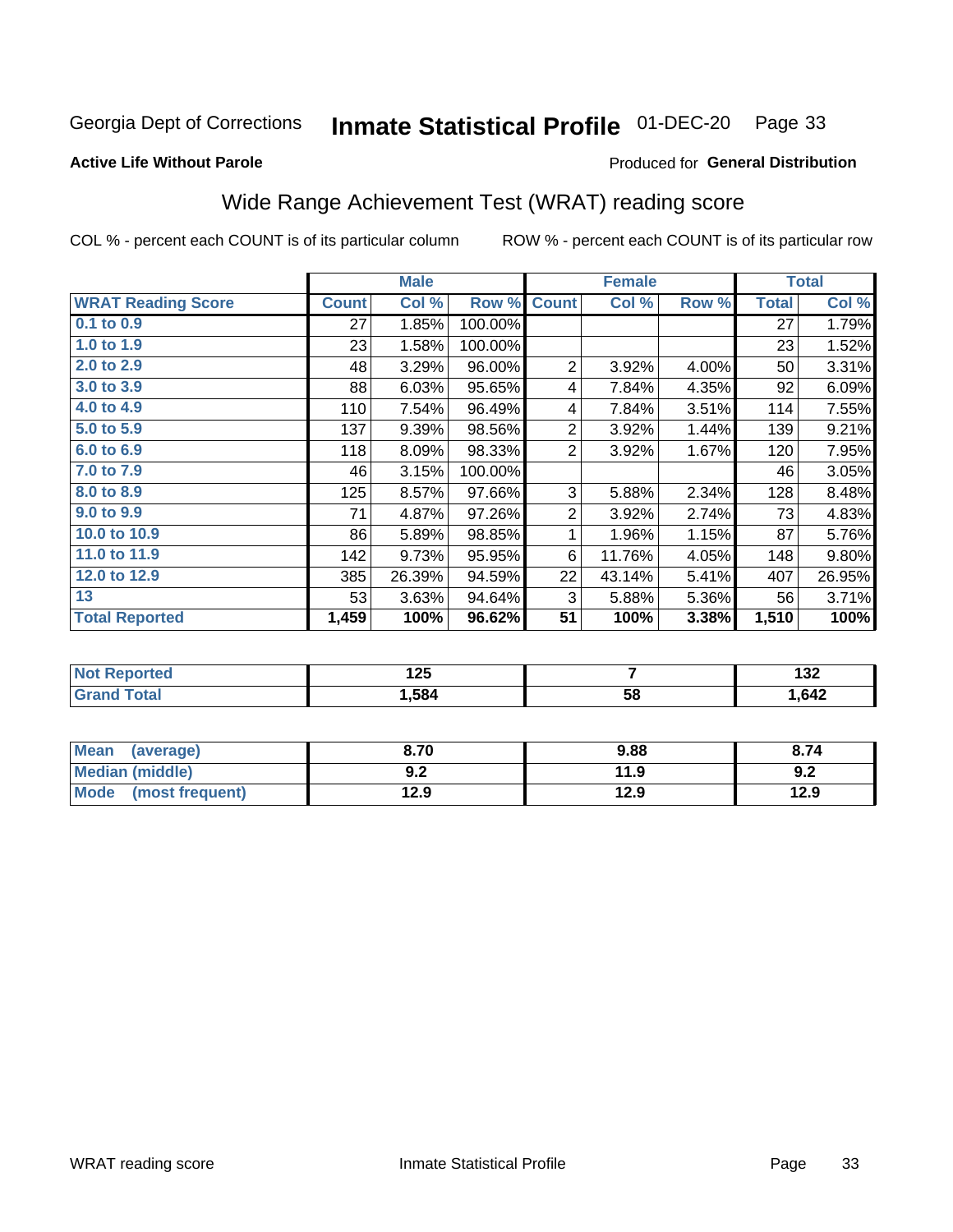#### Inmate Statistical Profile 01-DEC-20 Page 34

**Active Life Without Parole** 

#### Produced for General Distribution

## Wide Range Achievement Test (WRAT) math score

COL % - percent each COUNT is of its particular column

|                              |                 | <b>Male</b> |         |                | <b>Female</b> |        |              | <b>Total</b> |
|------------------------------|-----------------|-------------|---------|----------------|---------------|--------|--------------|--------------|
| <b>WRAT Mathematic Score</b> | <b>Count</b>    | Col %       | Row %   | <b>Count</b>   | Col %         | Row %  | <b>Total</b> | Col %        |
| 0.1 to 0.9                   | 5               | 0.34%       | 100.00% |                |               |        | 5            | 0.33%        |
| 1.0 to 1.9                   | 12 <sub>2</sub> | 0.82%       | 100.00% |                |               |        | 12           | 0.79%        |
| 2.0 to 2.9                   | 36              | 2.47%       | 97.30%  | 1              | 1.96%         | 2.70%  | 37           | 2.45%        |
| 3.0 to 3.9                   | 82              | 5.62%       | 97.62%  | $\overline{2}$ | 3.92%         | 2.38%  | 84           | 5.56%        |
| 4.0 to 4.9                   | 163             | 11.17%      | 97.02%  | 5              | 9.80%         | 2.98%  | 168          | 11.13%       |
| 5.0 to 5.9                   | 207             | 14.19%      | 97.64%  | 5              | 9.80%         | 2.36%  | 212          | 14.04%       |
| 6.0 to 6.9                   | 308             | 21.11%      | 97.16%  | 9              | 17.65%        | 2.84%  | 317          | 20.99%       |
| 7.0 to 7.9                   | 133             | 9.12%       | 96.38%  | 5              | 9.80%         | 3.62%  | 138          | 9.14%        |
| 8.0 to 8.9                   | 145             | 9.94%       | 97.97%  | 3              | 5.88%         | 2.03%  | 148          | 9.80%        |
| 9.0 to 9.9                   | 108             | 7.40%       | 95.58%  | 5              | 9.80%         | 4.42%  | 113          | 7.48%        |
| 10.0 to 10.9                 | 30 <sup>°</sup> | 2.06%       | 100.00% |                |               |        | 30           | 1.99%        |
| 11.0 to 11.9                 | 49              | 3.36%       | 96.08%  | $\overline{2}$ | 3.92%         | 3.92%  | 51           | 3.38%        |
| 12.0 to 12.9                 | 175             | 11.99%      | 93.09%  | 13             | 25.49%        | 6.91%  | 188          | 12.45%       |
| 13                           | 6               | 0.41%       | 85.71%  | 1              | 1.96%         | 14.29% | 7            | 0.46%        |
| <b>Total Reported</b>        | 1,459           | 100%        | 96.62%  | 51             | 100%          | 3.38%  | 1,510        | 100%         |

| Reported    | א ה  |    | 100  |
|-------------|------|----|------|
| <b>NO</b> t | 14J  |    | IJL  |
| ota.        | .584 | 58 | ,642 |

| <b>Mean</b><br>(average) | 7.33 | 8.40 | 7.36 |
|--------------------------|------|------|------|
| Median (middle)          | 6.9  | ۰.,  | 6.9  |
| Mode<br>(most frequent)  | 12.9 | 12.9 | 12.9 |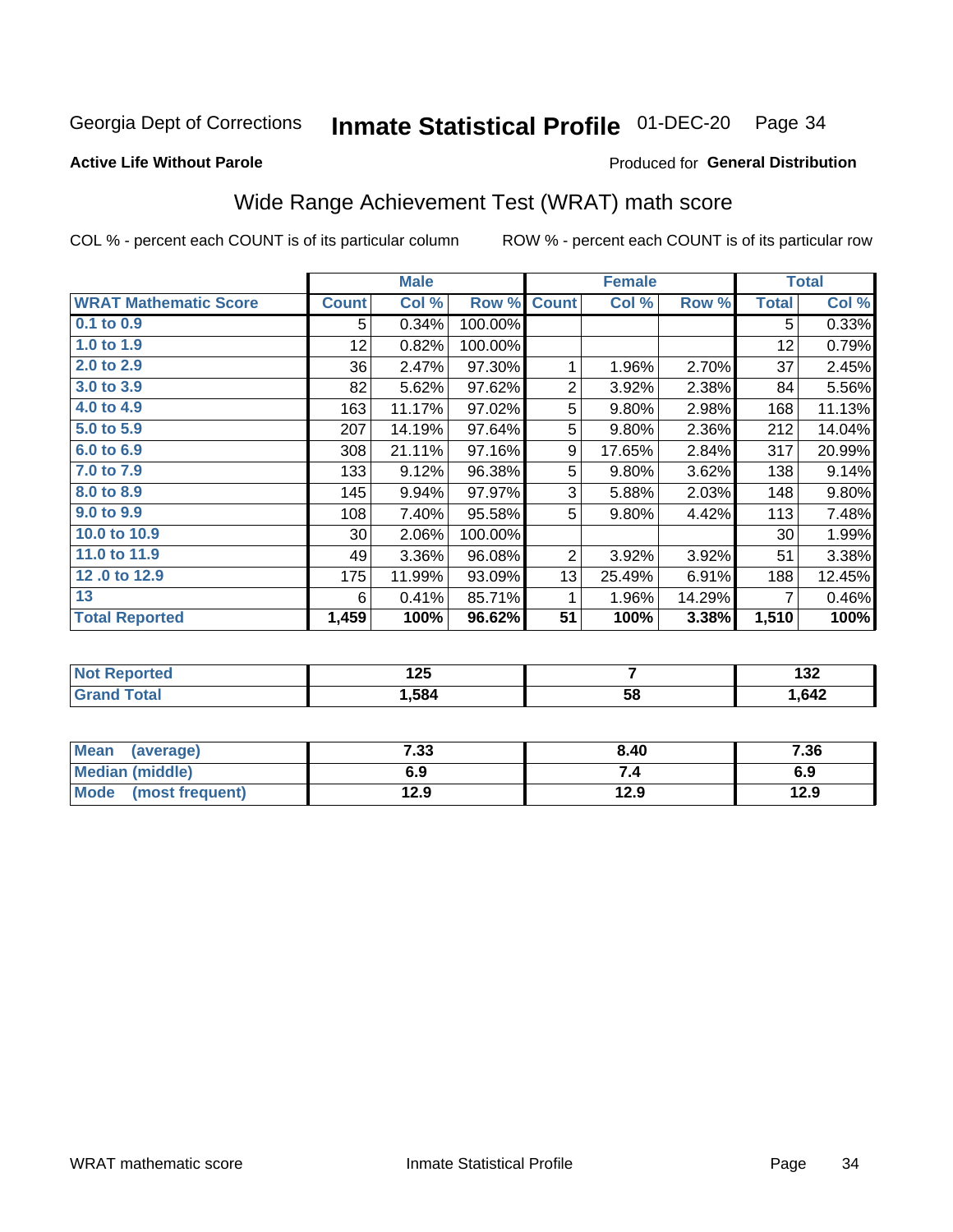#### Inmate Statistical Profile 01-DEC-20 Page 35

#### **Active Life Without Parole**

#### Produced for General Distribution

## Wide Range Achievement Test (WRAT) spelling score

COL % - percent each COUNT is of its particular column

|                            |              | <b>Male</b> |         |                 | <b>Female</b>  |       |              | <b>Total</b> |
|----------------------------|--------------|-------------|---------|-----------------|----------------|-------|--------------|--------------|
| <b>WRAT Spelling Score</b> | <b>Count</b> | Col %       | Row %   | <b>Count</b>    | Col %          | Row % | <b>Total</b> | Col %        |
| 0.1 to 0.9                 | 26           | 1.78%       | 100.00% |                 |                |       | 26           | 1.72%        |
| 1.0 to 1.9                 | 36           | 2.47%       | 100.00% |                 |                |       | 36           | 2.39%        |
| 2.0 to 2.9                 | 62           | 4.26%       | 96.88%  | $\overline{2}$  | 3.92%          | 3.13% | 64           | 4.24%        |
| 3.0 to 3.9                 | 87           | 5.97%       | 97.75%  | 2               | 3.92%          | 2.25% | 89           | 5.90%        |
| 4.0 to 4.9                 | 85           | 5.83%       | 97.70%  | $\overline{c}$  | 3.92%          | 2.30% | 87           | 5.77%        |
| 5.0 to 5.9                 | 148          | 10.16%      | 99.33%  | 1               | 1.96%          | 0.67% | 149          | 9.88%        |
| 6.0 to 6.9                 | 128          | 8.79%       | 98.46%  | 2               | 3.92%          | 1.54% | 130          | 8.62%        |
| 7.0 to 7.9                 | 135          | 9.27%       | 97.83%  | 3               | 5.88%          | 2.17% | 138          | 9.15%        |
| 8.0 to 8.9                 | 125          | 8.58%       | 97.66%  | 3               | 5.88%          | 2.34% | 128          | 8.49%        |
| 9.0 to 9.9                 | 80           | 5.49%       | 100.00% |                 |                |       | 80           | 5.31%        |
| 10.0 to 10.9               | 74           | 5.08%       | 100.00% |                 |                |       | 74           | 4.91%        |
| 11.0 to 11.9               | 101          | 6.93%       | 93.52%  | $\overline{7}$  | 13.73%         | 6.48% | 108          | 7.16%        |
| 12.0 to 12.9               | 340          | 23.34%      | 92.39%  | 28              | 54.90%         | 7.61% | 368          | 24.40%       |
| 13                         | 30           | 2.06%       | 96.77%  | 1               | 1.96%          | 3.23% | 31           | 2.06%        |
| <b>Total Reported</b>      | 1,457        | 100%        | 96.62%  | $\overline{51}$ | 100%           | 3.38% | 1,508        | 100%         |
|                            |              |             |         |                 |                |       |              |              |
| <b>Not Reported</b>        |              | 127         |         |                 | $\overline{7}$ |       |              | 134          |
| <b>Grand Total</b>         |              | 1,584       |         |                 | 58             |       |              | 1,642        |

| <b>Mean</b><br>(average)       | 8.25 | 10.55    | 8.33 |
|--------------------------------|------|----------|------|
| <b>Median (middle)</b>         | o.J  | 1つつ<br>. | ი.ა  |
| <b>Mode</b><br>(most frequent) | 12.9 | 12.9     | 12.9 |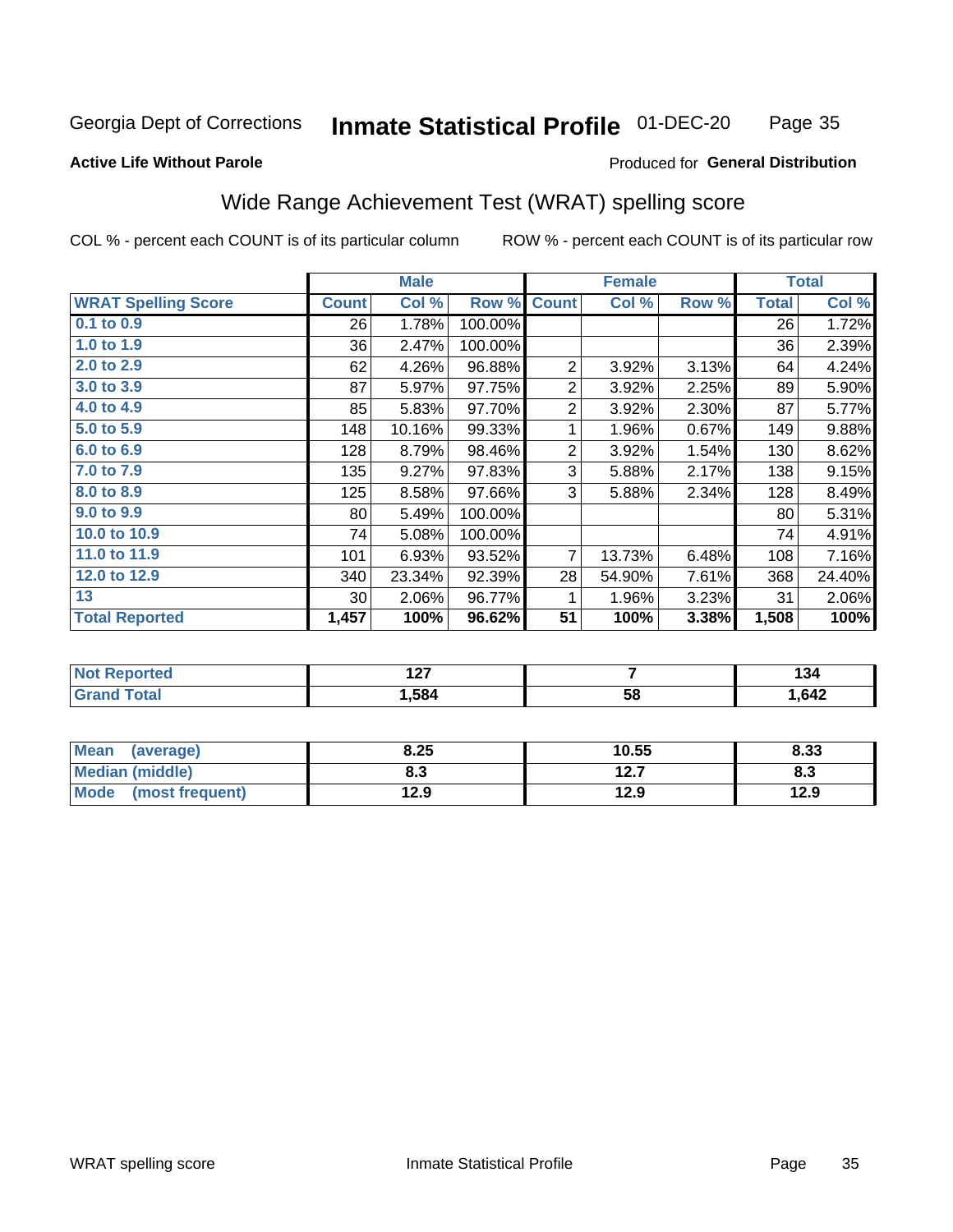## Inmate Statistical Profile 01-DEC-20 Page 36

#### **Active Life Without Parole**

#### Produced for General Distribution

## Current / last mental health treatment level

COL % - percent each COUNT is of its particular column

|                                    |              | <b>Male</b> |         |                    | <b>Female</b> |        |              | <b>Total</b> |
|------------------------------------|--------------|-------------|---------|--------------------|---------------|--------|--------------|--------------|
| <b>Mental Health Treatment Lev</b> | <b>Count</b> | Col %       | Row %   | Count <sup>1</sup> | Col%          | Row %  | <b>Total</b> | Col %        |
| 1 No problem at current time       | 281          | 39.08%      | 95.90%  | 12                 | 23.53%        | 4.10%  | 293          | 38.05%       |
| 2 Receiving outpatient             | 350          | 48.68%      | 89.97%  | 39                 | 76.47%        | 10.03% | 389          | 50.52%       |
| <b>Treatment</b>                   |              |             |         |                    |               |        |              |              |
| 3 Inpatient, moderate              | 67           | 9.32%       | 100.00% |                    |               |        | 67           | 8.70%        |
| <b>Treatment</b>                   |              |             |         |                    |               |        |              |              |
| 4 Inpatient, intensive             | 21           | $2.92\%$    | 100.00% |                    |               |        | 21           | 2.73%        |
| <b>Treatment</b>                   |              |             |         |                    |               |        |              |              |
| <b>Total Evaluated</b>             | 719          | 100%        | 93.38%  | 51                 | 100%          | 6.62%  | 770          | 100%         |

| Never had MH evaluation | 865  |    | 0.7c |
|-------------------------|------|----|------|
|                         | .584 | ວ໐ | ,642 |

| <b>Median (middle)</b>         | <b>Receiving outpatient</b><br>treatment | <b>Receiving outpatient</b><br>treatment | <b>Receiving</b><br>outpatient<br>treatment |  |  |
|--------------------------------|------------------------------------------|------------------------------------------|---------------------------------------------|--|--|
| <b>Mode</b><br>(most frequent) | <b>Receiving outpatient</b><br>treatment | <b>Receiving outpatient</b><br>treatment | <b>Receiving</b><br>outpatient<br>treatment |  |  |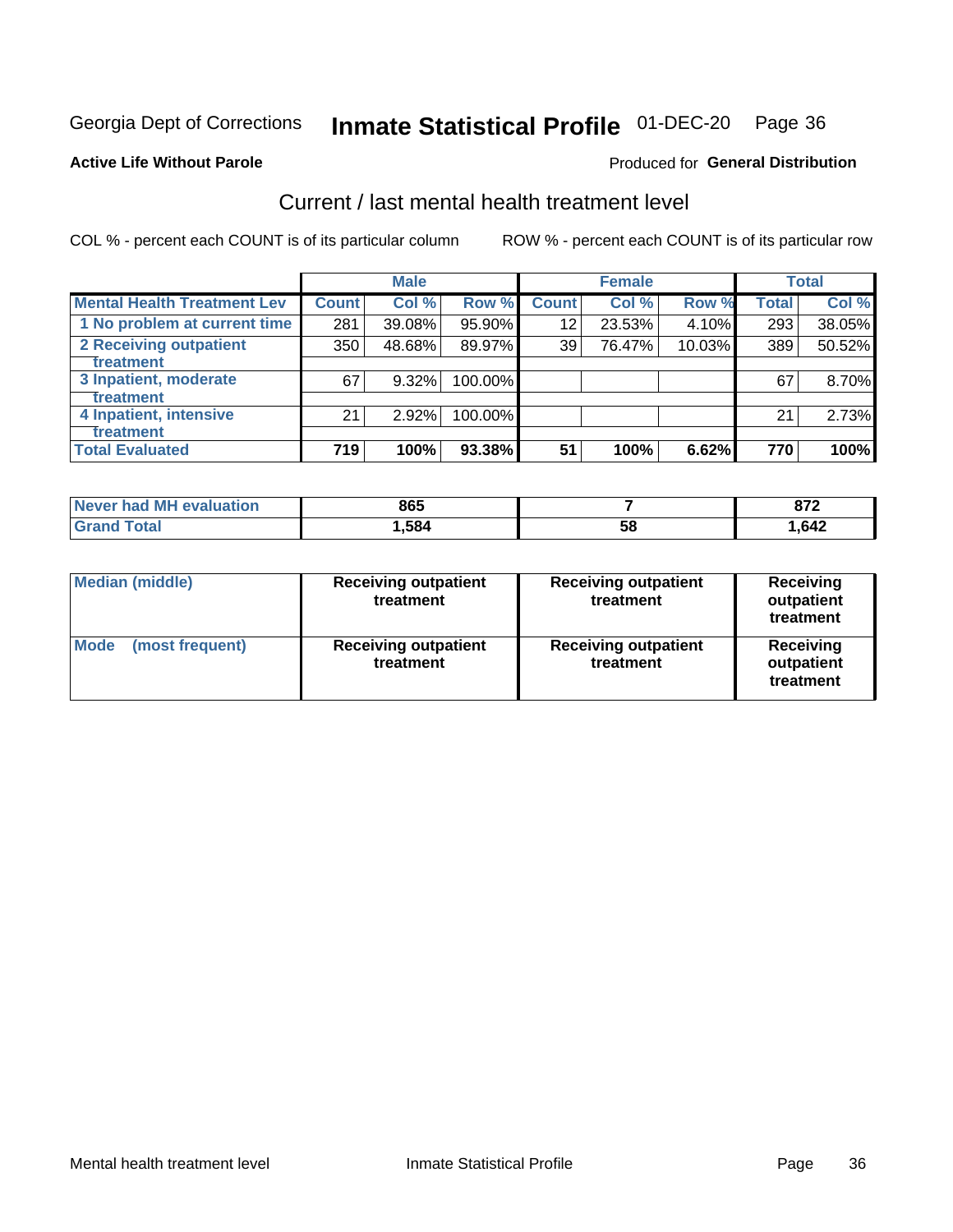#### Inmate Statistical Profile 01-DEC-20 Page 37

#### **Active Life Without Parole**

#### Produced for General Distribution

## PULHESDWIT medical scale - 'P' overall condition ('P'hysical)

COL % - percent each COUNT is of its particular column

|                                  |                | <b>Male</b> |         |              | <b>Female</b> |       |                | <b>Total</b> |
|----------------------------------|----------------|-------------|---------|--------------|---------------|-------|----------------|--------------|
| 'P' Overall Condition            | <b>Count</b>   | Col %       | Row %   | <b>Count</b> | Col %         | Row % | Total          | Col %        |
| 1 No medical illness             | 1,122          | 75.81%      | 97.31%  | 31           | 53.45%        | 2.69% | 1,153          | 74.97%       |
| 2 Well-controlled chronic        | 320            | 21.62%      | 92.49%  | 26           | 44.83%        | 7.51% | 346            | 22.50%       |
| <b>lillness</b>                  |                |             |         |              |               |       |                |              |
| 3 Poorly-controlled chronic      | 35             | 2.36%       | 97.22%  |              | 1.72%         | 2.78% | 36             | 2.34%        |
| <b>illness</b>                   |                |             |         |              |               |       |                |              |
| 4 Significant problems requiring | $\overline{2}$ | 0.14%       | 100.00% |              |               |       | $\overline{2}$ | 0.13%        |
| special housing                  |                |             |         |              |               |       |                |              |
| 5 Terminal illness, $<$ 6 months |                | $0.07\%$    | 100.00% |              |               |       |                | 0.07%        |
| to live                          |                |             |         |              |               |       |                |              |
| <b>Total Reported</b>            | 1,480          | 100%        | 96.23%  | 58           | 100%          | 3.77% | 1,538          | 100.0%       |

| rtea<br>.            | 104  |    | 104  |
|----------------------|------|----|------|
| $5 - 6 - 1$<br>_____ | ,584 | Эč | ,642 |

|  |  | Mode (most frequent) | 1 No medical illness | 1 No medical illness | 1 No medical<br>illness |
|--|--|----------------------|----------------------|----------------------|-------------------------|
|--|--|----------------------|----------------------|----------------------|-------------------------|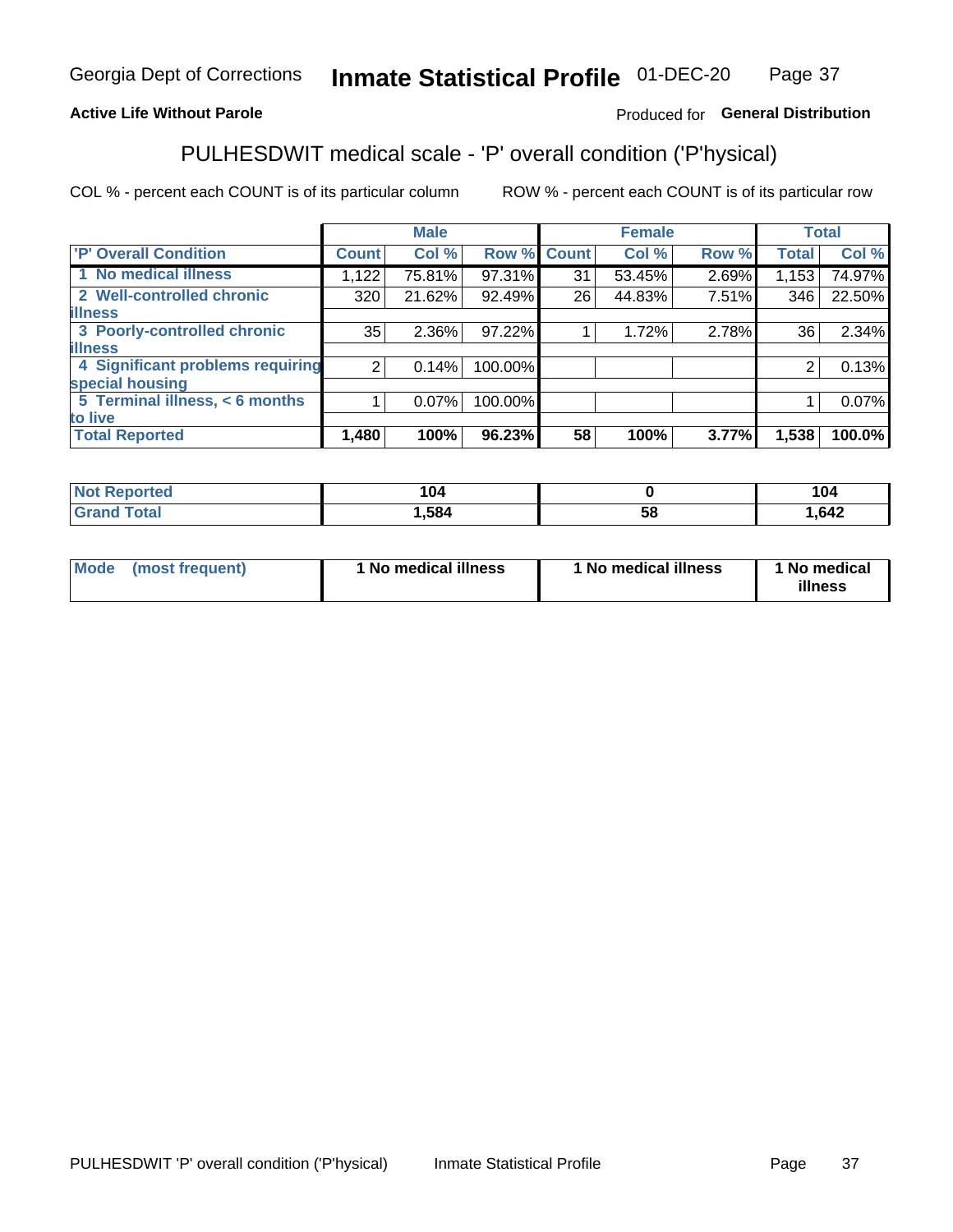#### **Active Life Without Parole**

### Produced for General Distribution

## PULHESDWIT medical scale - 'U' upper body

COL % - percent each COUNT is of its particular column

|                              |              | <b>Male</b> |         |              | <b>Female</b> |       |              | <b>Total</b> |
|------------------------------|--------------|-------------|---------|--------------|---------------|-------|--------------|--------------|
| <b>'U' Upper Body</b>        | <b>Count</b> | Col %       | Row %   | <b>Count</b> | Col %         | Row % | <b>Total</b> | Col %        |
| 1 Upper bones, joints,       | 1,392        | 94.25%      | 96.27%  | 54           | 93.10%        | 3.73% | 1,446        | 94.20%       |
| muscles all OK               |              |             |         |              |               |       |              |              |
| 2 One or both arms minimally | 71           | 4.81%       | 94.67%  | 4            | 6.90%         | 5.33% | 75           | 4.89%        |
| limited                      |              |             |         |              |               |       |              |              |
| 3 One or both arms           | 11           | 0.74%       | 100.00% |              |               |       | 11           | 0.72%        |
| moderately limited           |              |             |         |              |               |       |              |              |
| 4 One arm disabled,          | 3            | 0.20%       | 100.00% |              |               |       | 3            | 0.20%        |
| paralyzed, or amputated      |              |             |         |              |               |       |              |              |
| <b>Total Reported</b>        | 1,477        | 100%        | 96.22%  | 58           | 100%          | 3.78% | 1,535        | 100.0%       |

| <b>Not Reported</b> | 1 N.Z<br>ו טו |    | 4 A 7<br>1 V 1 |
|---------------------|---------------|----|----------------|
| <b>Total</b>        | 584، ا        | 58 | ,642           |

| Mode | (most frequent) | l Upper bones, joints,<br>muscles all OK | 1 Upper bones, joints,<br>muscles all OK | 1 Upper bones,<br>ljoints, muscles all<br>ОK |
|------|-----------------|------------------------------------------|------------------------------------------|----------------------------------------------|
|------|-----------------|------------------------------------------|------------------------------------------|----------------------------------------------|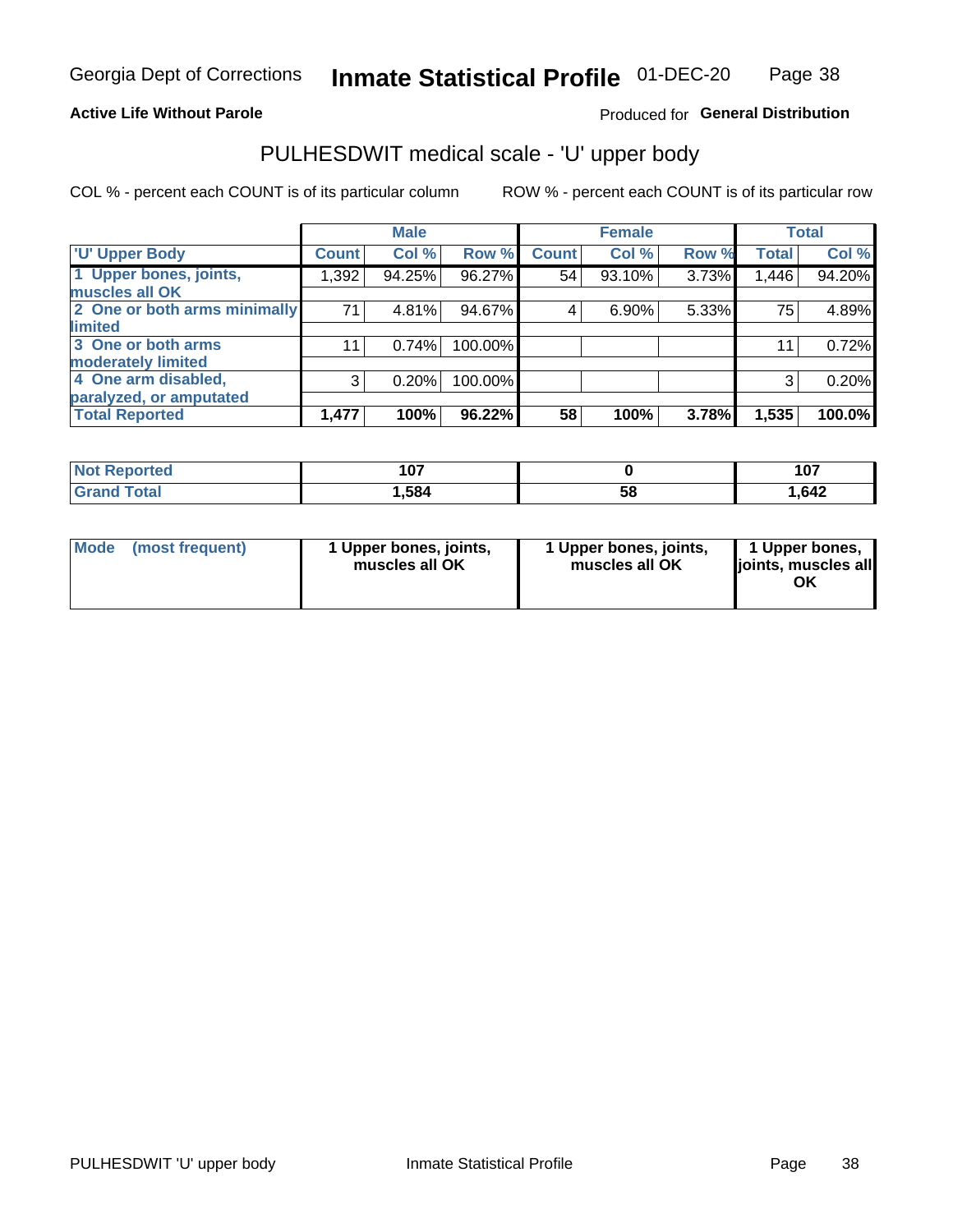#### **Active Life Without Parole**

#### Produced for General Distribution

## PULHESDWIT medical scale - 'L' lower body

COL % - percent each COUNT is of its particular column

|                                |              | <b>Male</b> |         |              | <b>Female</b> |       |              | <b>Total</b> |
|--------------------------------|--------------|-------------|---------|--------------|---------------|-------|--------------|--------------|
| 'L' Lower Body                 | <b>Count</b> | Col %       | Row %   | <b>Count</b> | Col %         | Row % | <b>Total</b> | Col %        |
| 1 Lower bones, joints,         | 1,284        | 86.93%      | 96.18%  | 51           | 87.93%        | 3.82% | 1,335        | 86.97%       |
| muscles all OK                 |              |             |         |              |               |       |              |              |
| 2 One or both legs minimally   | 164          | 11.10%      | 95.91%  |              | 12.07%        | 4.09% | 171          | 11.14%       |
| limited                        |              |             |         |              |               |       |              |              |
| 3 One or both legs             | 23           | 1.56%       | 100.00% |              |               |       | 23           | 1.50%        |
| moderately limited             |              |             |         |              |               |       |              |              |
| 4 One leg disabled, paralyzed, | 5            | 0.34%       | 100.00% |              |               |       | 5            | 0.33%        |
| or amputated                   |              |             |         |              |               |       |              |              |
| 5 Both legs disabled,          |              | 0.07%       | 100.00% |              |               |       |              | 0.07%        |
| paralyzed, or amputated        |              |             |         |              |               |       |              |              |
| <b>Total Reported</b>          | 1,477        | 100%        | 96.22%  | 58           | 100%          | 3.78% | 1,535        | 100.0%       |

| <b>Not Reported</b> | - 57<br>וטו |    | 107  |
|---------------------|-------------|----|------|
| <b>Grand Total</b>  | 1,584       | ວັ | .642 |

| Mode | (most frequent) | 1 Lower bones, joints,<br>muscles all OK | 1 Lower bones, joints,<br>muscles all OK | 1 Lower bones,<br>joints, muscles all<br>ΟK |
|------|-----------------|------------------------------------------|------------------------------------------|---------------------------------------------|
|------|-----------------|------------------------------------------|------------------------------------------|---------------------------------------------|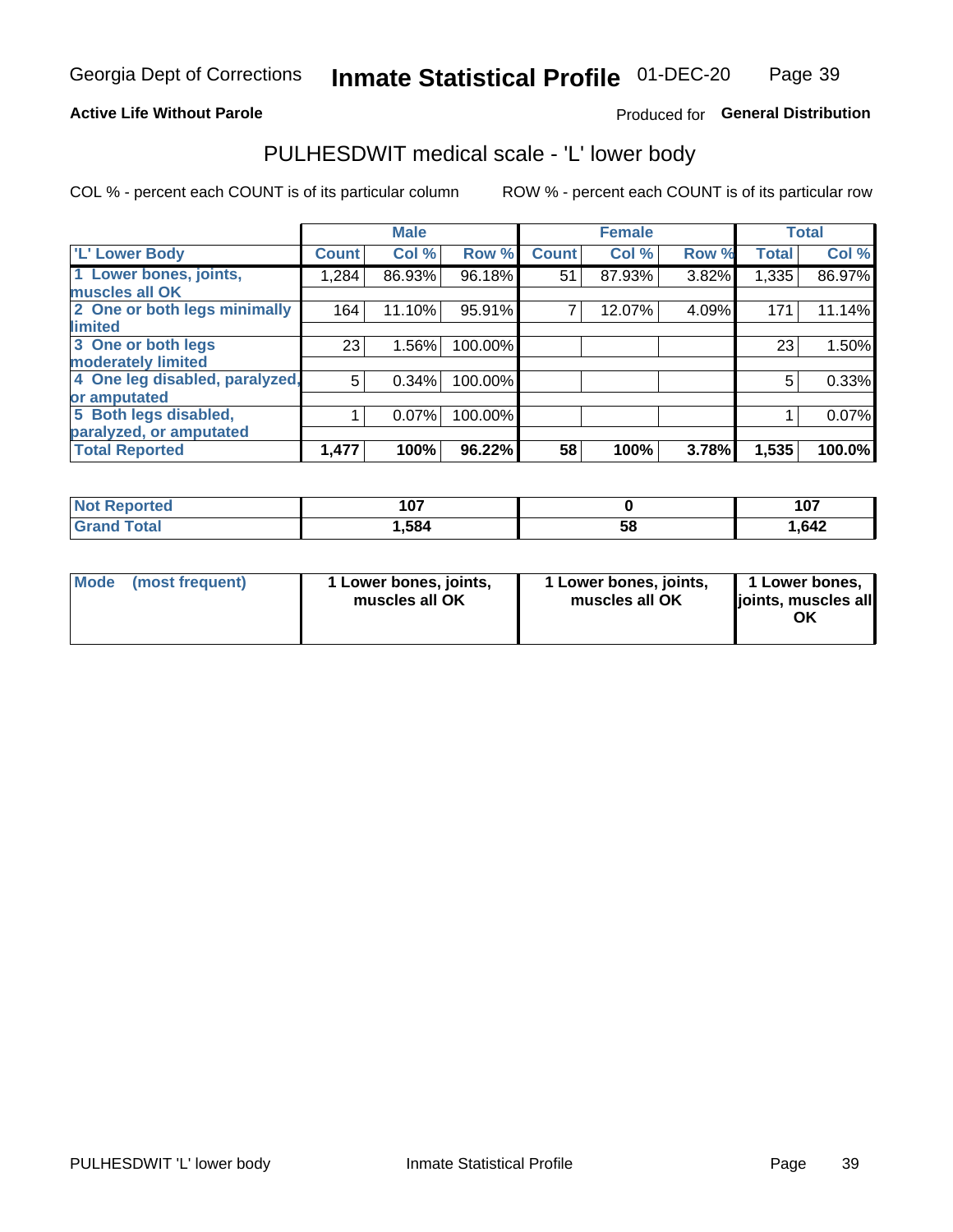#### **Active Life Without Parole**

Produced for General Distribution

### PULHESDWIT medical scale - 'H' hearing

COL % - percent each COUNT is of its particular column

|                                |              | <b>Male</b> |             |    | <b>Female</b> |       | <b>Total</b> |        |
|--------------------------------|--------------|-------------|-------------|----|---------------|-------|--------------|--------|
| <b>H' Hearing</b>              | <b>Count</b> | Col %       | Row % Count |    | Col %         | Row % | <b>Total</b> | Col %  |
| 1 Normal hearing both ears     | 1,457        | 98.91%      | 96.30%      | 56 | 100.00%       | 3.70% | 1,513        | 98.95% |
| 2 Some loss in one ear with    | 11           | 0.75%       | 100.00%     |    |               |       | 11           | 0.72%  |
| other OK, or mild loss in both |              |             |             |    |               |       |              |        |
| 3 Total loss in one ear with   | 4            | 0.27%       | 100.00%     |    |               |       | 4            | 0.26%  |
| mild loss in other             |              |             |             |    |               |       |              |        |
| 4 Severe loss in both ears     |              | $0.07\%$    | 100.00%     |    |               |       |              | 0.07%  |
| <b>Total Reported</b>          | 1,473        | 100%        | 96.34%      | 56 | 100%          | 3.66% | 1,529        | 100%   |

| N<br>тео | .   |    | טוו   |
|----------|-----|----|-------|
| ______   | 584 | აა | 1,642 |

| Mode (most frequent) | 1 Normal hearing both ears 1 Normal hearing both ears 1 Normal hearing | both ears |
|----------------------|------------------------------------------------------------------------|-----------|
|                      |                                                                        |           |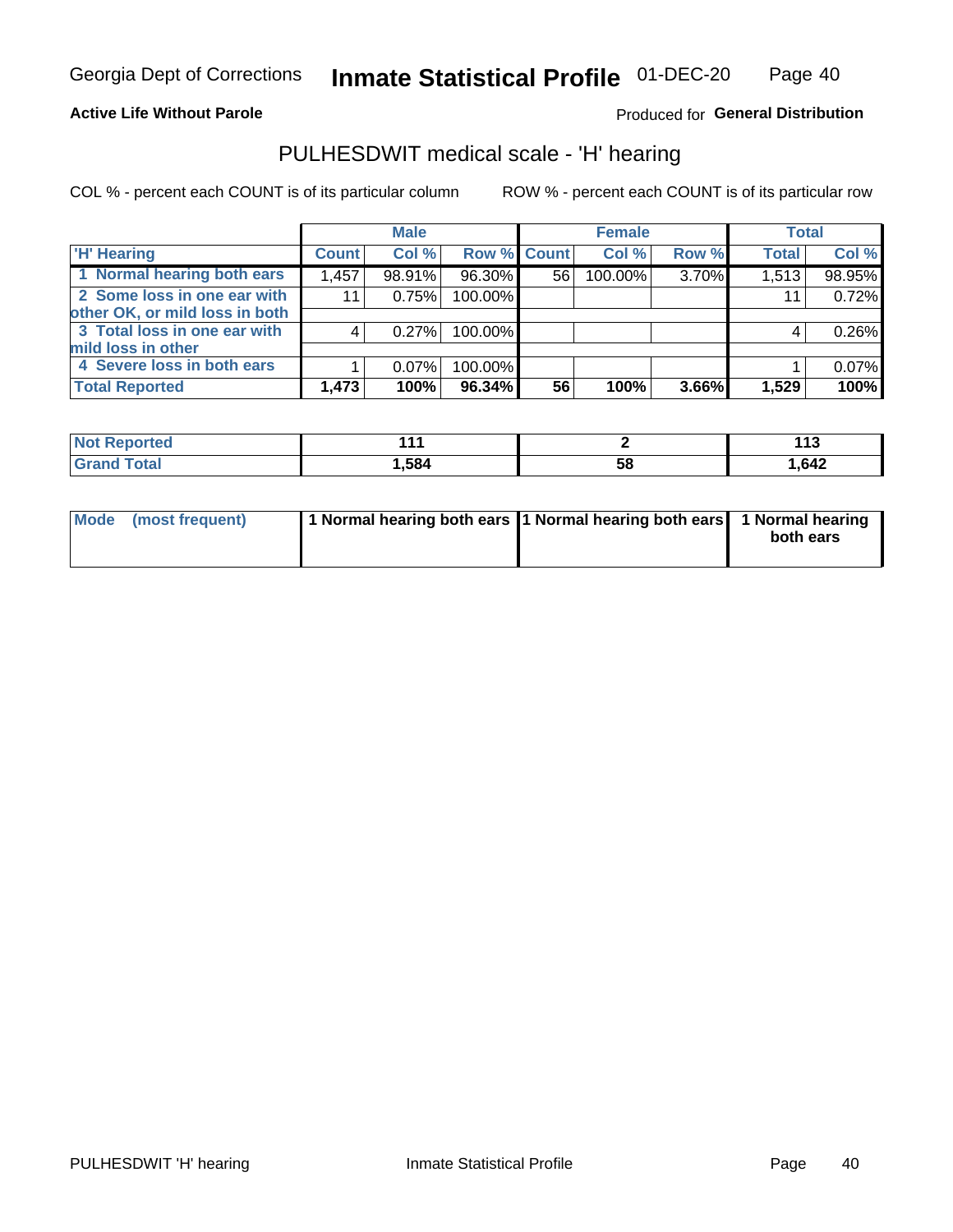#### **Active Life Without Parole**

#### Produced for General Distribution

### PULHESDWIT medical scale - 'E' vision

COL % - percent each COUNT is of its particular column

|                                 |              | <b>Male</b> |         |              | <b>Female</b> |       |              | <b>Total</b> |
|---------------------------------|--------------|-------------|---------|--------------|---------------|-------|--------------|--------------|
| <b>E' Vision</b>                | <b>Count</b> | Col %       | Row %   | <b>Count</b> | Col %         | Row % | <b>Total</b> | Col %        |
| 1 Correctable to 20/40 in both  | 1,051        | 73.24%      | 97.05%  | 32           | 56.14%        | 2.95% | 1,083        | 72.59%       |
| eyes                            |              |             |         |              |               |       |              |              |
| 2 Correctable to 20/70 in one   | 318          | 22.16%      | 92.71%  | 25           | 43.86%        | 7.29% | 343          | 22.99%       |
| eye, may be blind in other      |              |             |         |              |               |       |              |              |
| 3 Correctable to 20/200 in one  | 59           | 4.11%       | 100.00% |              |               |       | 59           | 3.95%        |
| eye, may be blind in other      |              |             |         |              |               |       |              |              |
| 4 One eye not correctable to    | 6            | 0.42%       | 100.00% |              |               |       | 6            | 0.40%        |
| 20/200, other may be blind      |              |             |         |              |               |       |              |              |
| 5 Blind in both eyes, requiring |              | 0.07%       | 100.00% |              |               |       |              | 0.07%        |
| special housing                 |              |             |         |              |               |       |              |              |
| <b>Total Reported</b>           | 1,435        | 100%        | 96.18%  | 57           | 100%          | 3.82% | 1,492        | 100%         |

| Reported<br><b>NOT</b> | 49،  |    | 150  |
|------------------------|------|----|------|
| $\mathsf{total}$       | ,584 | 58 | ,642 |

| Mode (most frequent) | 1 Correctable to 20/40 in both<br>eves | 1 Correctable to 20/40 in   1 Correctable to  <br>both eyes | 20/40 in both eyes |
|----------------------|----------------------------------------|-------------------------------------------------------------|--------------------|
|                      |                                        |                                                             |                    |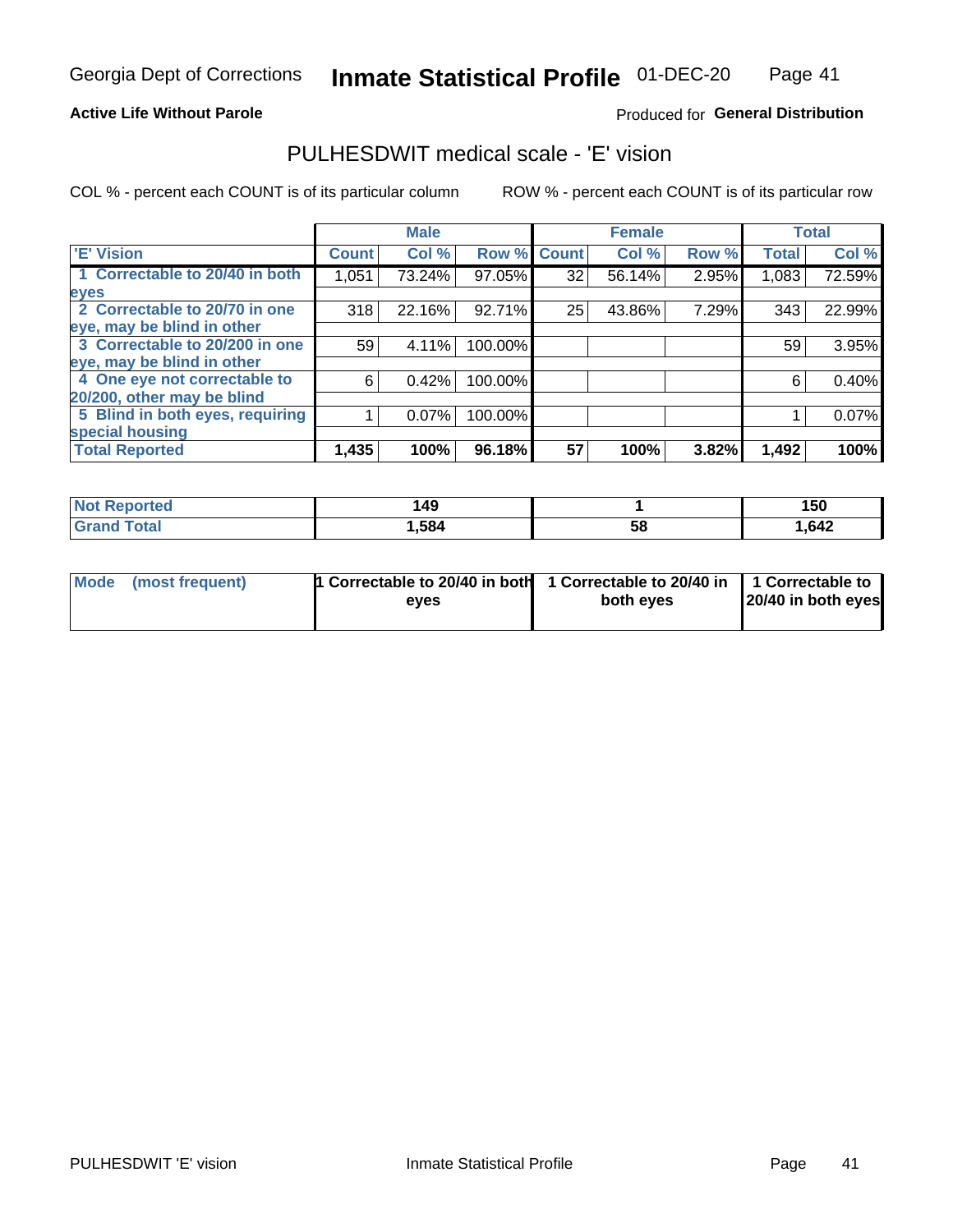#### **Active Life Without Parole**

#### Produced for General Distribution

## PULHESDWIT medical scale - 'S' pSychiatric

COL % - percent each COUNT is of its particular column

|                                        |                 | <b>Male</b> |         |             | <b>Female</b> |        |              | <b>Total</b> |
|----------------------------------------|-----------------|-------------|---------|-------------|---------------|--------|--------------|--------------|
| 'S' pSychiatric                        | <b>Count</b>    | Col %       |         | Row % Count | Col %         | Row %  | <b>Total</b> | Col %        |
| 1 No impairment or disorders           | 1,215           | 82.77%      | 98.62%  | 17          | 32.69%        | 1.38%  | 1,232        | 81.05%       |
| 2 Stable, or in remission, or          | 202             | 13.76%      | 85.59%  | 34          | 65.38%        | 14.41% | 236          | 15.53%       |
| mild impairment or retardation         |                 |             |         |             |               |        |              |              |
| 3 Requires moderate inpatient          | 38              | 2.59%       | 97.44%  |             | 1.92%         | 2.56%  | 39           | 2.57%        |
| treatment                              |                 |             |         |             |               |        |              |              |
| 4 Requires intensive inpatient         | 12 <sub>1</sub> | 0.82%       | 100.00% |             |               |        | 12           | 0.79%        |
| treatment                              |                 |             |         |             |               |        |              |              |
| <b>5 Requires Crisis Stabilization</b> |                 | $0.07\%$    | 100.00% |             |               |        |              | 0.07%        |
| Unit (CSU) inpatient care              |                 |             |         |             |               |        |              |              |
| <b>Total Reported</b>                  | 1,468           | 100%        | 96.58%  | 52          | 100%          | 3.42%  | 1,520        | 100.0%       |

| ੋ≌orted<br><b>NOT</b><br>Renoi | 11C<br>$\sim$ |    | 100<br>175 |
|--------------------------------|---------------|----|------------|
| <b>Total</b>                   | ,584          | 58 | 642, ا     |

| Mode (most frequent) | <b>1 No impairment or disorders</b> 2 Stable, or in remission, 11 No impairment or |                       |           |
|----------------------|------------------------------------------------------------------------------------|-----------------------|-----------|
|                      |                                                                                    | or mild impairment or | disorders |
|                      |                                                                                    | retardation           |           |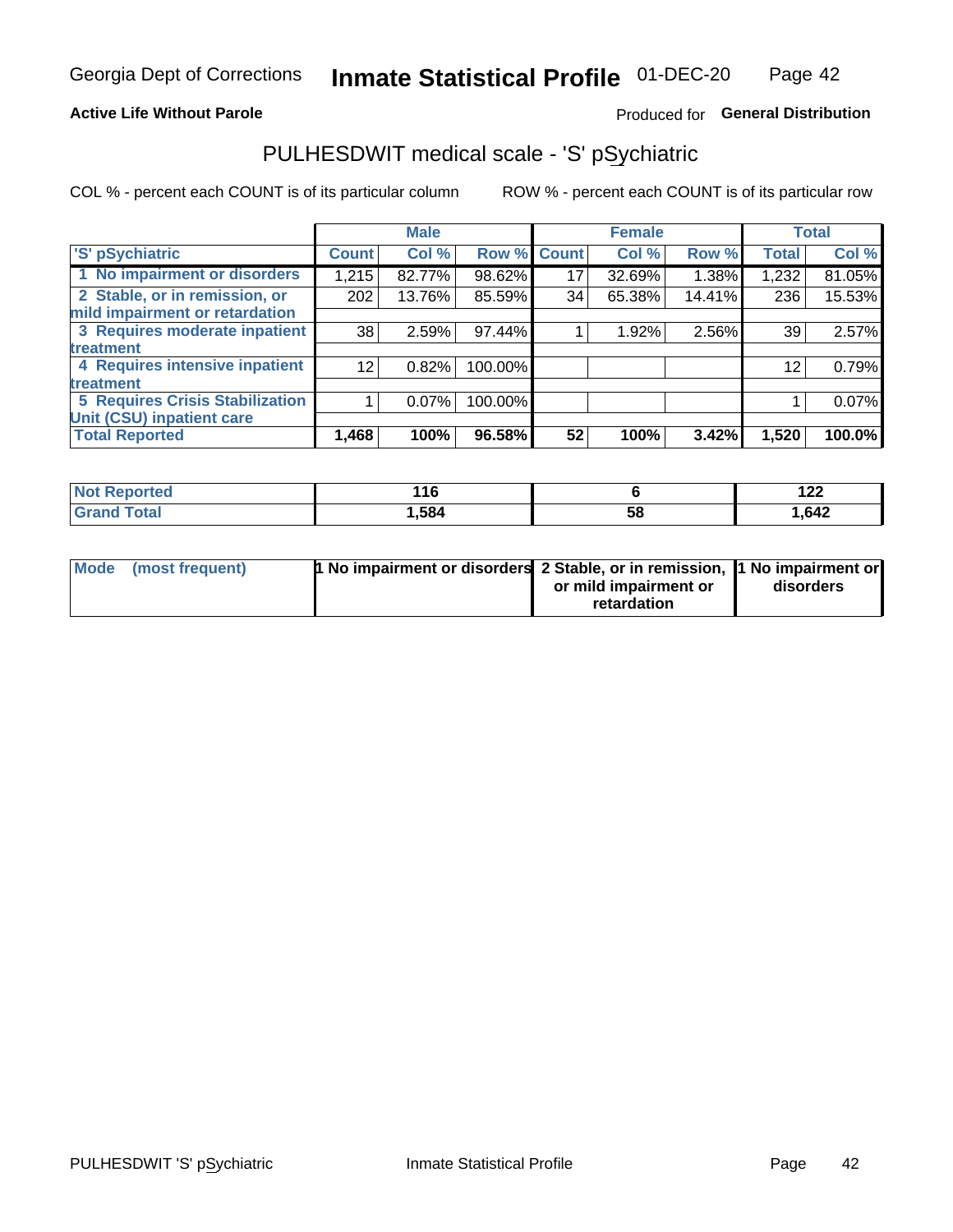#### **Active Life Without Parole**

Produced for General Distribution

## PULHESDWIT medical scale - 'D' dental

COL % - percent each COUNT is of its particular column

|                                 |              | <b>Male</b> |                    |    | <b>Female</b> |          |              | <b>Total</b> |
|---------------------------------|--------------|-------------|--------------------|----|---------------|----------|--------------|--------------|
| 'D' Dental                      | <b>Count</b> | Col %       | <b>Row % Count</b> |    | Col %         | Row %    | <b>Total</b> | Col %        |
| 1 Minimal routine dental health | 1,056        | 76.91%      | 95.48%             | 50 | 94.34%        | 4.52%    | 1,106        | 77.56%       |
| <b>needs</b>                    |              |             |                    |    |               |          |              |              |
| 2 Moderate cavities and/or gum  | 277          | 20.17%      | 99.28%             |    | $3.77\%$      | 0.72%    | 279          | 19.57%       |
| disease                         |              |             |                    |    |               |          |              |              |
| 3 Extensive gum disease         | 40           | 2.91%       | 97.56%             |    | 1.89%         | $2.44\%$ | 41           | 2.88%        |
| and/or widespread decay         |              |             |                    |    |               |          |              |              |
| <b>Total Reported</b>           | 1,373        | 100%        | $96.28\%$          | 53 | 100%          | 3.72%    | 1,426        | 100.0%       |

| prtea<br>NOT R<br> | 24<br>. |    | 24C<br>2 I U |
|--------------------|---------|----|--------------|
| <b>cotal</b>       | 584,    | 58 | .642         |

| <b>Mode</b><br><b>Minimal routine dental</b><br>(most frequent)<br>health needs | Minimal routine dental<br>health needs | 1 Minimal routine<br>dental health<br>needs |
|---------------------------------------------------------------------------------|----------------------------------------|---------------------------------------------|
|---------------------------------------------------------------------------------|----------------------------------------|---------------------------------------------|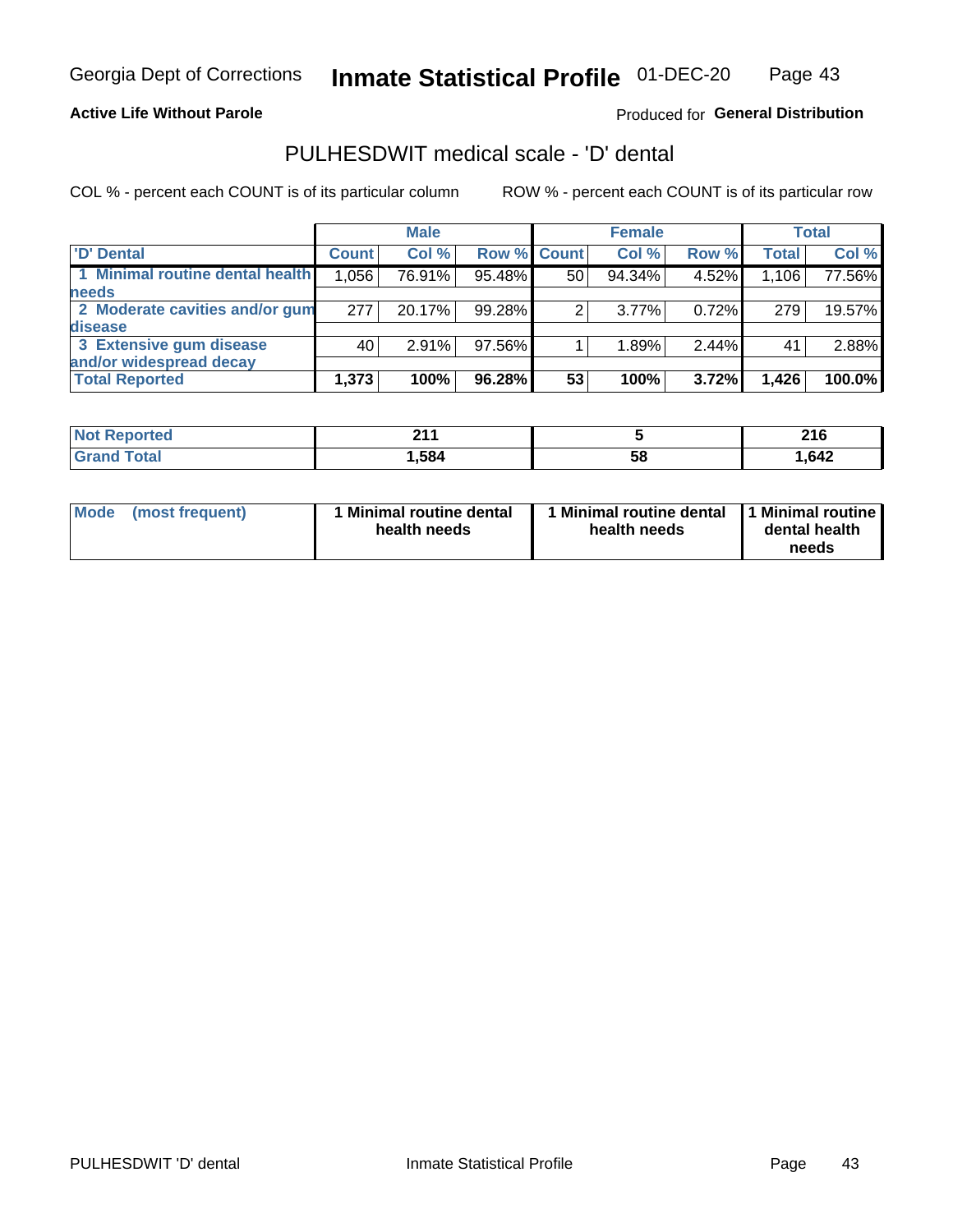#### **Active Life Without Parole**

#### Produced for General Distribution

### PULHESDWIT medical scale - 'W' work ability

COL % - percent each COUNT is of its particular column

|                                 |              | <b>Male</b> |         |             | <b>Female</b> |       |              | <b>Total</b> |
|---------------------------------|--------------|-------------|---------|-------------|---------------|-------|--------------|--------------|
| <b>W' work ability</b>          | <b>Count</b> | Col %       |         | Row % Count | Col %         | Row % | <b>Total</b> | Col %        |
| 1 Unrestricted work or activity | 1,231        | 83.34%      | 96.55%  | 44          | 75.86%        | 3.45% | 1,275        | 83.06%       |
| 2 Minor restrictions on type of | 191          | 12.93%      | 93.17%  | 14          | 24.14%        | 6.83% | 205          | 13.36%       |
| <b>work</b>                     |              |             |         |             |               |       |              |              |
| 3 Moderate restrictions on type | 37           | 2.51%       | 100.00% |             |               |       | 37           | 2.41%        |
| lof work                        |              |             |         |             |               |       |              |              |
| 4 Major restrictions on type of | 11           | 0.74%       | 100.00% |             |               |       | 11           | 0.72%        |
| <b>work</b>                     |              |             |         |             |               |       |              |              |
| 5 Cannot work under any         |              | 0.47%       | 100.00% |             |               |       |              | 0.46%        |
| <b>circumstances</b>            |              |             |         |             |               |       |              |              |
| <b>Total Reported</b>           | 1,477        | 100%        | 96.22%  | 58          | 100%          | 3.78% | 1,535        | 100.0%       |

| <b>Not Reported</b>  | 107<br>1 V I |   | 107  |
|----------------------|--------------|---|------|
| <b>Total</b><br>Cron | 584. ا       | ວ | .642 |

| Mode (most frequent) | 1 Unrestricted work or | 1 Unrestricted work or | 1 Unrestricted   |
|----------------------|------------------------|------------------------|------------------|
|                      | activity               | activity               | work or activity |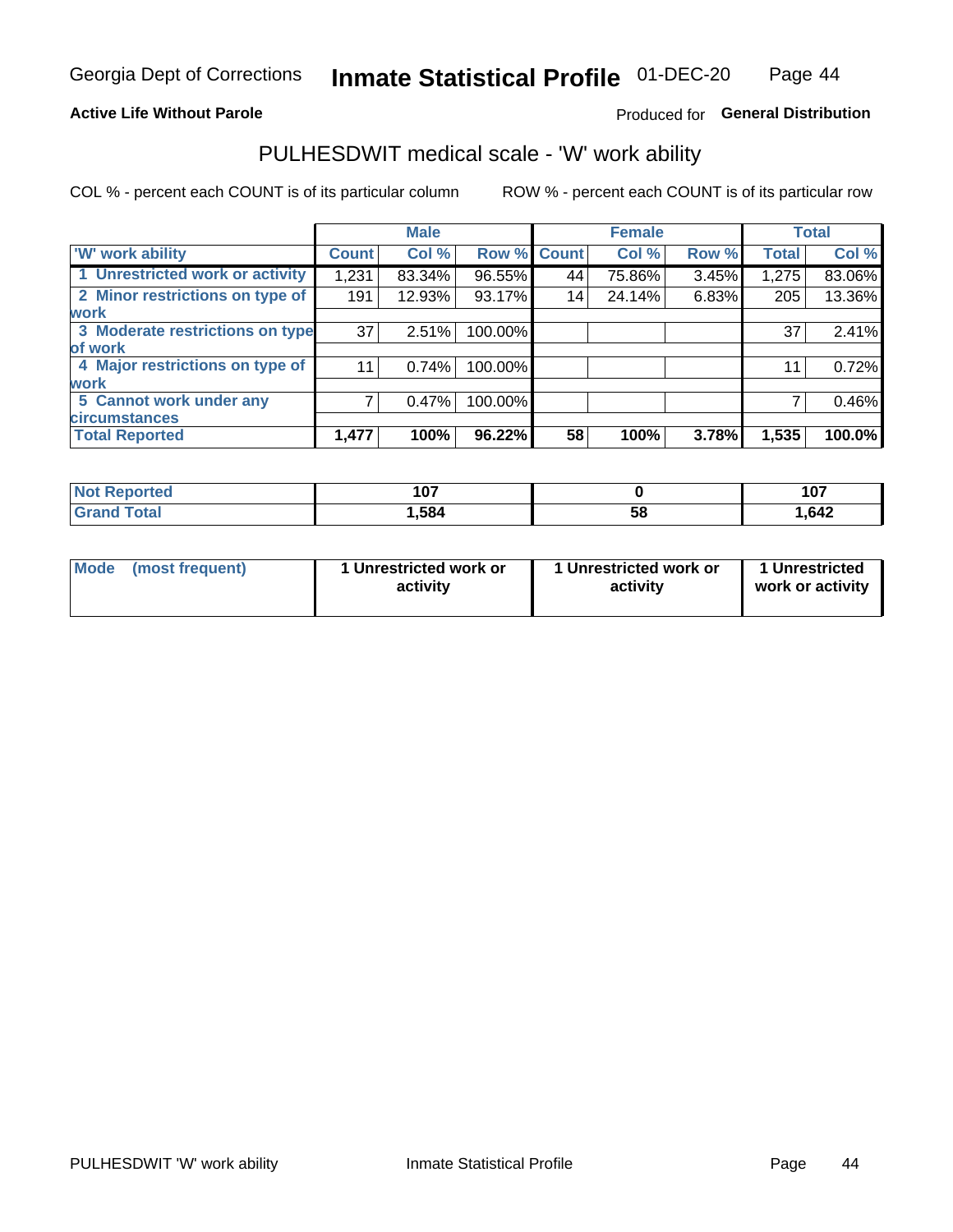#### **Active Life Without Parole**

#### Produced for General Distribution

## PULHESDWIT medical scale - 'I' impairment

COL % - percent each COUNT is of its particular column ROW % - percent each COUNT is of its particular row

|                                                             |              | <b>Male</b> |                    |    | <b>Female</b> |       |              | <b>Total</b> |
|-------------------------------------------------------------|--------------|-------------|--------------------|----|---------------|-------|--------------|--------------|
| <b>T' Impairment</b>                                        | <b>Count</b> | Col %       | <b>Row % Count</b> |    | Col %         | Row % | <b>Total</b> | Col %        |
| 1 No impairments or<br>disabilities                         | 1,450        | 98.37%      | 96.15%             | 58 | 100.00%       | 3.85% | 1,508        | 98.43%       |
| 2 Wheelchair-bound but                                      |              | 0.75%       | 100.00%            |    |               |       | 11           | 0.72%        |
| otherwise OK                                                |              |             |                    |    |               |       |              |              |
| <b>3 Needs low-level Assisted</b><br>Living (level I)       |              | 0.14%       | 100.00%            |    |               |       |              | 0.13%        |
| 4 Needs moderate Assisted                                   |              | 0.07%       | 100.00%            |    |               |       |              | 0.07%        |
| <b>Living (level II)</b><br><b>5 Needs maximal Assisted</b> |              |             |                    |    |               |       |              |              |
| <b>Living (level III)</b>                                   | 10           | 0.68%       | 100.00%            |    |               |       | 10           | 0.65%        |
| <b>Total Reported</b>                                       | 1,474        | 100%        | 96.21%             | 58 | 100%          | 3.79% | 1,532        | 100%         |

| Reported<br>NOT | 110  |        | 110   |
|-----------------|------|--------|-------|
| <b>Fotal</b>    | .584 | <br>Ⴢჾ | 1,642 |

| <b>Mode</b> | (most frequent) | <b>No impairments or</b><br>disabilities | 1 No impairments or<br>disabilities | 1 No impairments<br>or disabilities |
|-------------|-----------------|------------------------------------------|-------------------------------------|-------------------------------------|
|-------------|-----------------|------------------------------------------|-------------------------------------|-------------------------------------|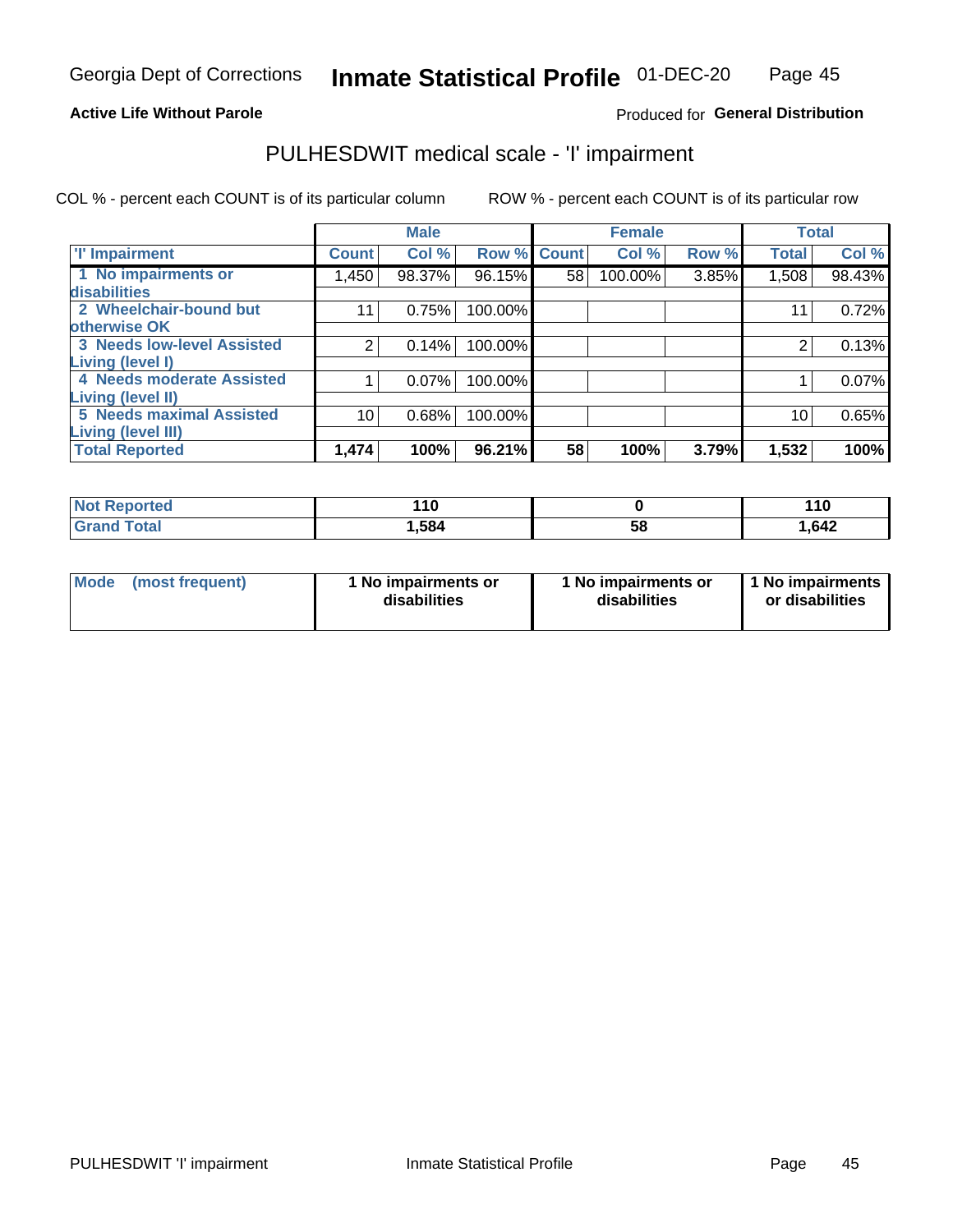#### **Active Life Without Parole**

### Produced fo General Distribution

## PULHESDWIT medical scale - 'T' transportability

COL % - percent each COUNT is of its particular column

|                              |              | <b>Male</b> |                    |    | <b>Female</b> |       |              | <b>Total</b> |
|------------------------------|--------------|-------------|--------------------|----|---------------|-------|--------------|--------------|
| <b>T' Transportability</b>   | <b>Count</b> | Col %       | <b>Row % Count</b> |    | Col %         | Row % | <b>Total</b> | Col %        |
| 1 Can be transported in any  | 1,466        | 98.79%      | 96.26%             | 57 | 100.00%       | 3.74% | 1,523        | 98.83%       |
| ordinary approved vehicle    |              |             |                    |    |               |       |              |              |
| 2 Wheelchair-bound, not      | 8            | 0.54%       | 100.00%            |    |               |       |              | 0.52%        |
| needing special vehicle      |              |             |                    |    |               |       |              |              |
| 3 Wheelchair-bound, requires |              | 0.13%       | 100.00%            |    |               |       |              | 0.13%        |
| special vehicle              |              |             |                    |    |               |       |              |              |
| 5 Requires ambulance         | 8            | 0.54%       | 100.00%            |    |               |       |              | 0.52%        |
| transport                    |              |             |                    |    |               |       |              |              |
| <b>Total Reported</b>        | 1,484        | 100%        | 96.30%             | 57 | 100%          | 3.70% | 1,541        | 100%         |

| orted        | 100  |    | 10 $\cdot$ |
|--------------|------|----|------------|
| <b>Total</b> | .584 | 58 | 1,642      |

| <b>Mode</b> | (most frequent) | 1 Can be transported in any 1 Can be transported in any<br>ordinary approved vehicle   ordinary approved vehicle   transported in any |  | 1 Can be<br>  ordinary approved  <br>vehicle |
|-------------|-----------------|---------------------------------------------------------------------------------------------------------------------------------------|--|----------------------------------------------|
|-------------|-----------------|---------------------------------------------------------------------------------------------------------------------------------------|--|----------------------------------------------|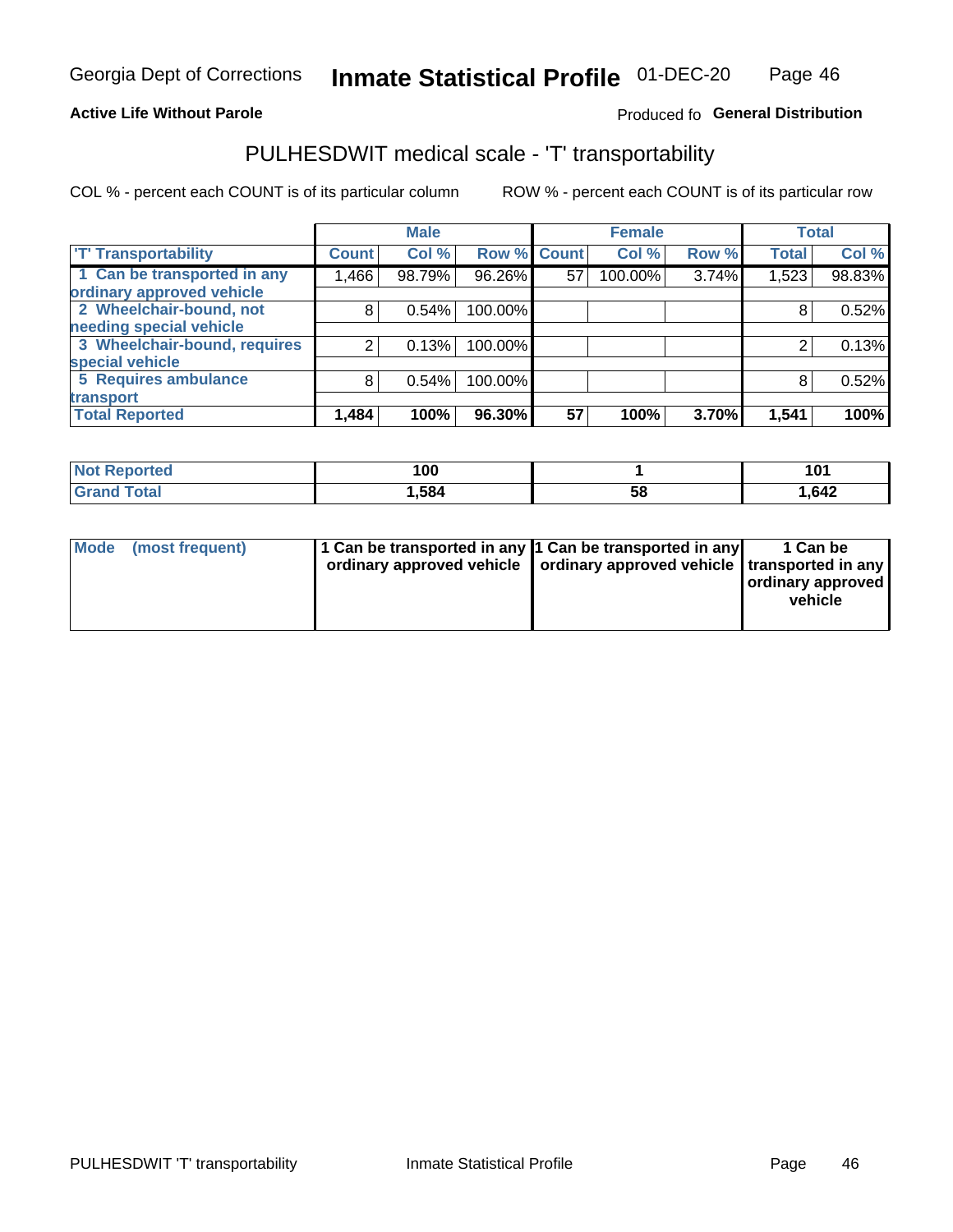## Inmate Statistical Profile 01-DEC-20 Page 47

#### **Active Life Without Parole**

#### **Produced for General Distribution**

### Number of prior Georgia incarcerations

COL % - percent each COUNT is of its particular column

|                                       |              | <b>Male</b> |                    |    | <b>Female</b> |       |       | <b>Total</b> |
|---------------------------------------|--------------|-------------|--------------------|----|---------------|-------|-------|--------------|
| <b>Num of Prior GA Incarcerations</b> | <b>Count</b> | Col %       | <b>Row % Count</b> |    | Col %         | Row % | Total | Col %        |
|                                       | 807          | 50.95%      | 94.50%             | 47 | 81.03%        | 5.50% | 854   | 52.01%       |
|                                       | 313          | 19.76%      | 98.12%             | 6  | 10.34%        | 1.88% | 319   | 19.43%       |
|                                       | 195          | 12.31%      | 98.98%             | 2  | 3.45%         | 1.02% | 197   | 12.00%       |
| 3                                     | 128          | 8.08%       | 98.46%             | 2  | 3.45%         | 1.54% | 130   | 7.92%        |
| 4                                     | 67           | 4.23%       | 100.00%            |    |               |       | 67    | 4.08%        |
| 5                                     | 41           | 2.59%       | 100.00%            |    |               |       | 41    | 2.50%        |
| <b>More Than 5</b>                    | 33           | 2.08%       | 97.06%             |    | 1.72%         | 2.94% | 34    | 2.07%        |
| <b>Total Reported</b>                 | 1,584        | 100%        | 96.47%             | 58 | 100%          | 3.53% | 1,642 | 100.0%       |

| <b>orted</b><br><b>NI</b> |      |            |      |
|---------------------------|------|------------|------|
| `otal<br>$\mathbf{v}$ and | .584 | - 12<br>JL | ,642 |

| Mean (average)       | 1 1 J | .40 | 1.10 |
|----------------------|-------|-----|------|
| Median (middle)      |       |     |      |
| Mode (most frequent) |       |     |      |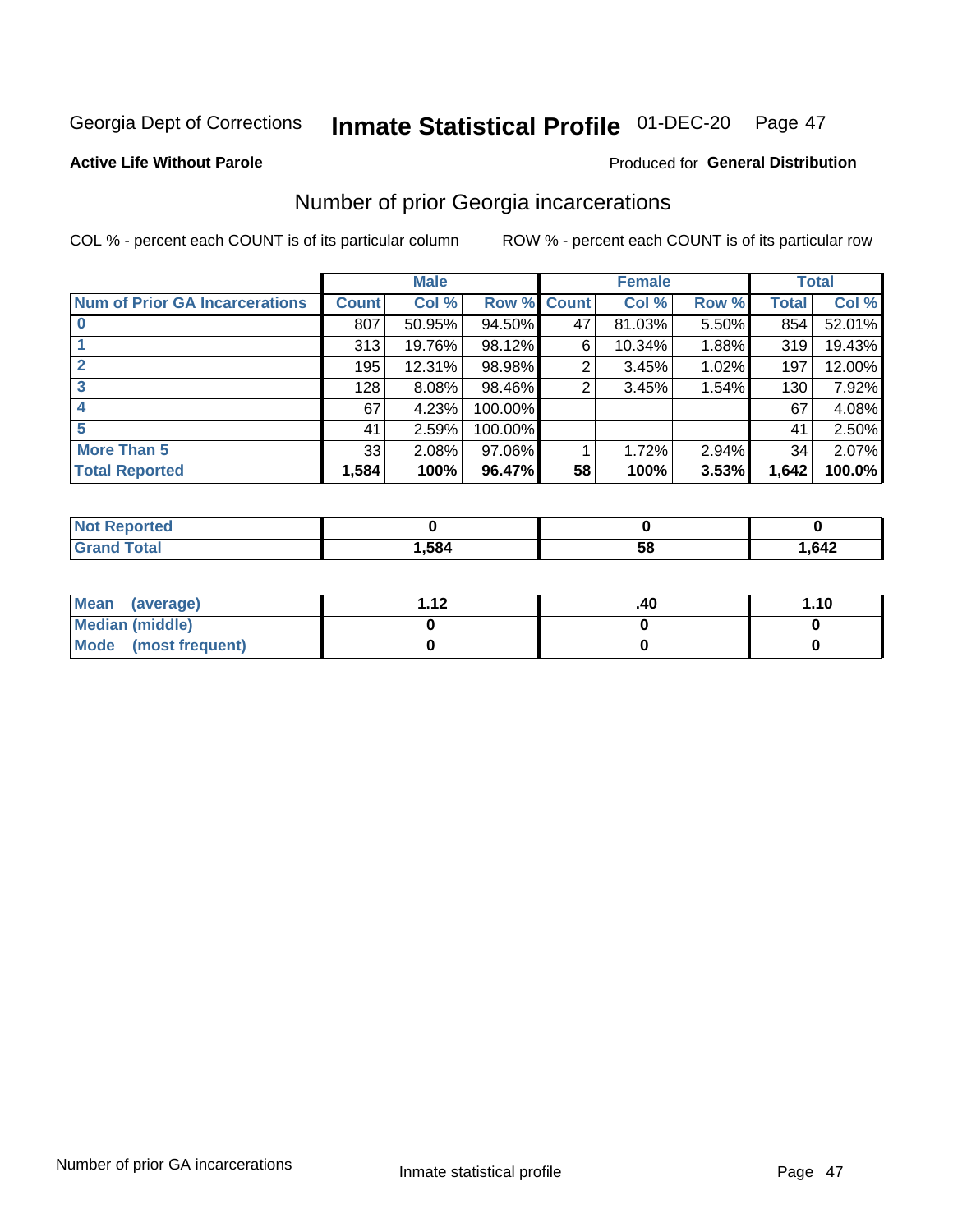## Inmate Statistical Profile 01-DEC-20 Page 48

**Active Life Without Parole** 

Produced for General Distribution

### Prison sentence in years

COL % - percent each COUNT is of its particular column

ROW % - percent each COUNT is of its particular row

|                                 | <b>Male</b>  |          |                    |    | <b>Female</b> | Total    |       |          |
|---------------------------------|--------------|----------|--------------------|----|---------------|----------|-------|----------|
| <b>Prison Sentence In Years</b> | <b>Count</b> | Col %    | <b>Row % Count</b> |    | Col %         | Row %    | Total | Col %    |
| <b>Life Without Parole</b>      | ˈ 583.،      | 99.94%   | 96.47%             | 58 | 100.00%       | 3.53%    | 1.641 | 99.94%   |
| <b>Death</b>                    |              | $0.06\%$ | 100.00%            |    |               |          |       | $0.06\%$ |
| <b>Total Reported</b>           | 1,584        | 100%     | 96.47%             | 58 | 100%          | $3.53\%$ | 1,642 | 100%     |

| eported      |      |    |        |
|--------------|------|----|--------|
| <b>cotal</b> | .584 | วด | 642. ا |

#### **Determinate (numeric) sentences only**

| <b>Mean</b> | (average)<br>. . |  |  |
|-------------|------------------|--|--|
|             |                  |  |  |

All sentences (including determinate), with life, life without parole, and death sentences figured at 45 years

| l Mea<br>חר<br> | ᠇៶<br>$\sim$ | $\sim$ | ╌ |
|-----------------|--------------|--------|---|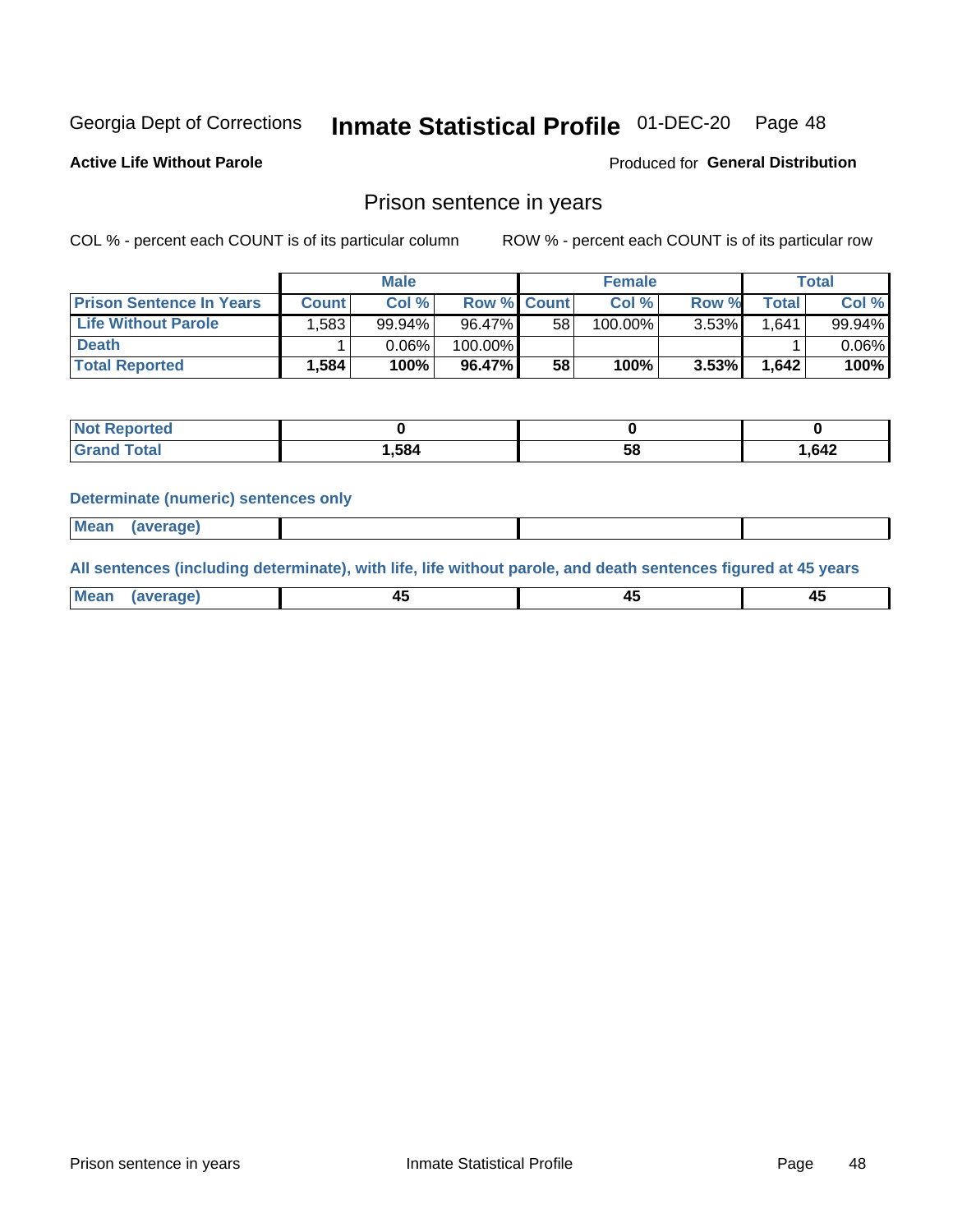#### Inmate Statistical Profile 01-DEC-20 Georgia Dept of Corrections Page 49

#### **Active Life Without Parole**

#### Produced for General Distribution

### Primary offense, broken out into felonies vs misdemeanors

COL % - percent each COUNT is of its particular column

|                                  | <b>Male</b>       |         |                    | <b>Female</b> |         |          | Total              |         |
|----------------------------------|-------------------|---------|--------------------|---------------|---------|----------|--------------------|---------|
| <b>Felonies and Misdemeanors</b> | <b>Count</b>      | Col $%$ | <b>Row % Count</b> |               | Col%    | Row %    | Total <sub>1</sub> | Col %   |
| <b>Felonies</b>                  | .575              | 100.00% | $96.57\%$          | 56            | 100.00% | $3.43\%$ | 1,631              | 100.00% |
| <b>Total Reported</b>            | $.575$ $^{\circ}$ | 100%    | 96.57%             | 56            | 100%    | 3.43%    | 1,631              | 100%    |

| <b>Not Reported</b>  |      |          |          |
|----------------------|------|----------|----------|
| <b>Total</b><br>Gran | ,584 | ヒママ<br>. | . 642، ، |

| <b>Mode</b><br>frequent)<br>nies<br>≧ (most tr.<br>. | onies<br>. | lonies<br>ею<br>____ |
|------------------------------------------------------|------------|----------------------|
|------------------------------------------------------|------------|----------------------|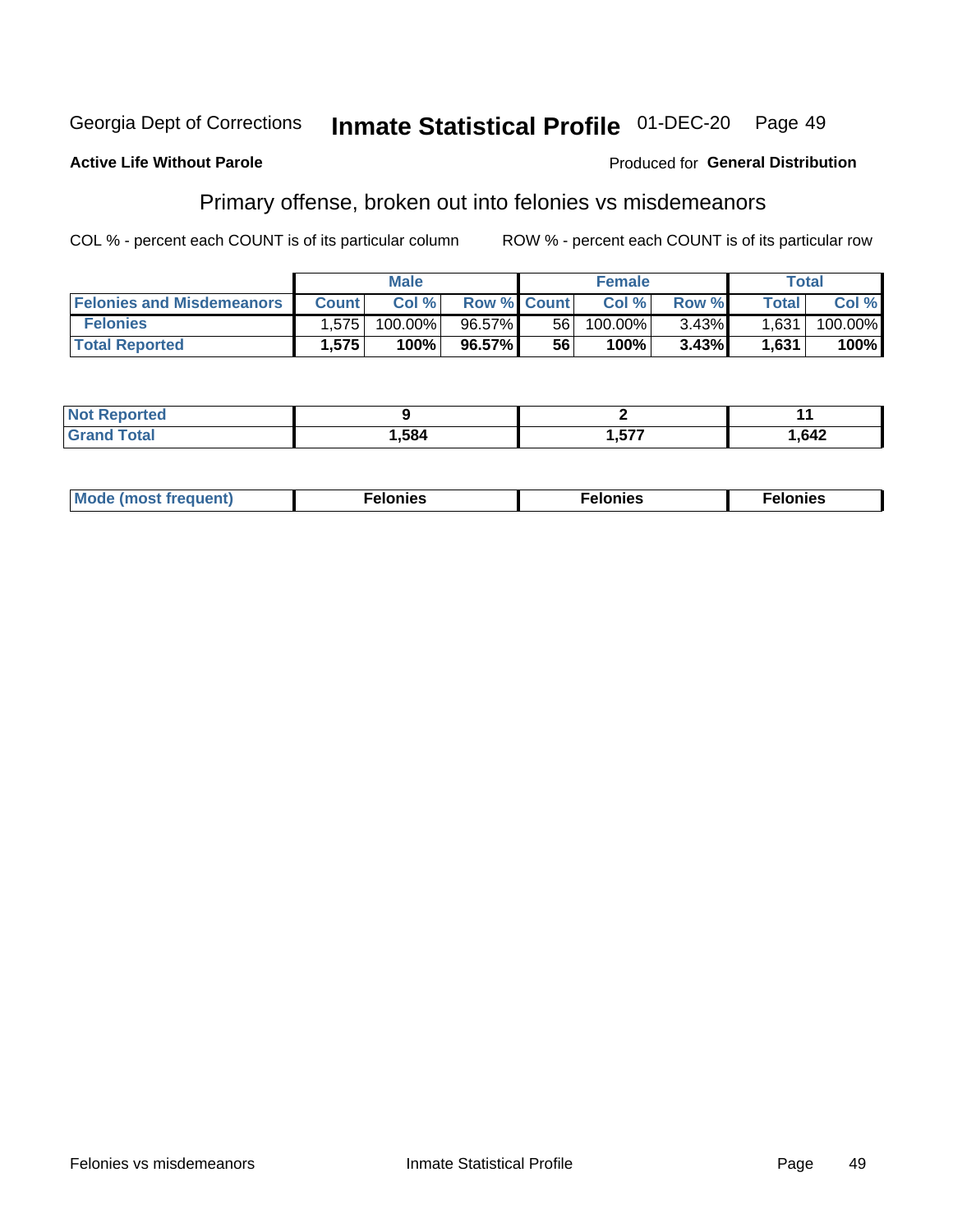#### Inmate Statistical Profile 01-DEC-20 Page 50

#### **Active Life Without Parole**

#### Produced for General Distribution

### Primary offense, broken out into six broad crime categories

COL % - percent each COUNT is of its particular column

|                         | <b>Male</b>  |        |                    |    | <b>Female</b> |          |              | Total  |  |
|-------------------------|--------------|--------|--------------------|----|---------------|----------|--------------|--------|--|
| <b>Crime Categories</b> | <b>Count</b> | Col %  | <b>Row % Count</b> |    | Col %         | Row %    | <b>Total</b> | Col %  |  |
| <b>Violent</b>          | 1,377        | 86.93% | 96.03%             | 57 | 98.28%        | $3.97\%$ | 1.434        | 87.33% |  |
| <b>Sex Crime</b>        | 201          | 12.69% | 99.50%             |    | 1.72%         | $.50\%$  | 202          | 12.30% |  |
| <b>Drug</b>             | 6            | .38%   | 100.00%            |    | .00%          |          |              | .37%   |  |
| <b>Total Reported</b>   | 1,584        | 100%   | 96.47%             | 58 | 100%          | 3.53%    | 1,642        | 100%   |  |

| .584 | 58 | 642,<br>.— |
|------|----|------------|

| <b>Mode (most frequent)</b> | .             |         | .     |
|-----------------------------|---------------|---------|-------|
|                             | <b>ïolent</b> | ∕iolent | ∍lent |
|                             |               |         |       |
|                             |               |         |       |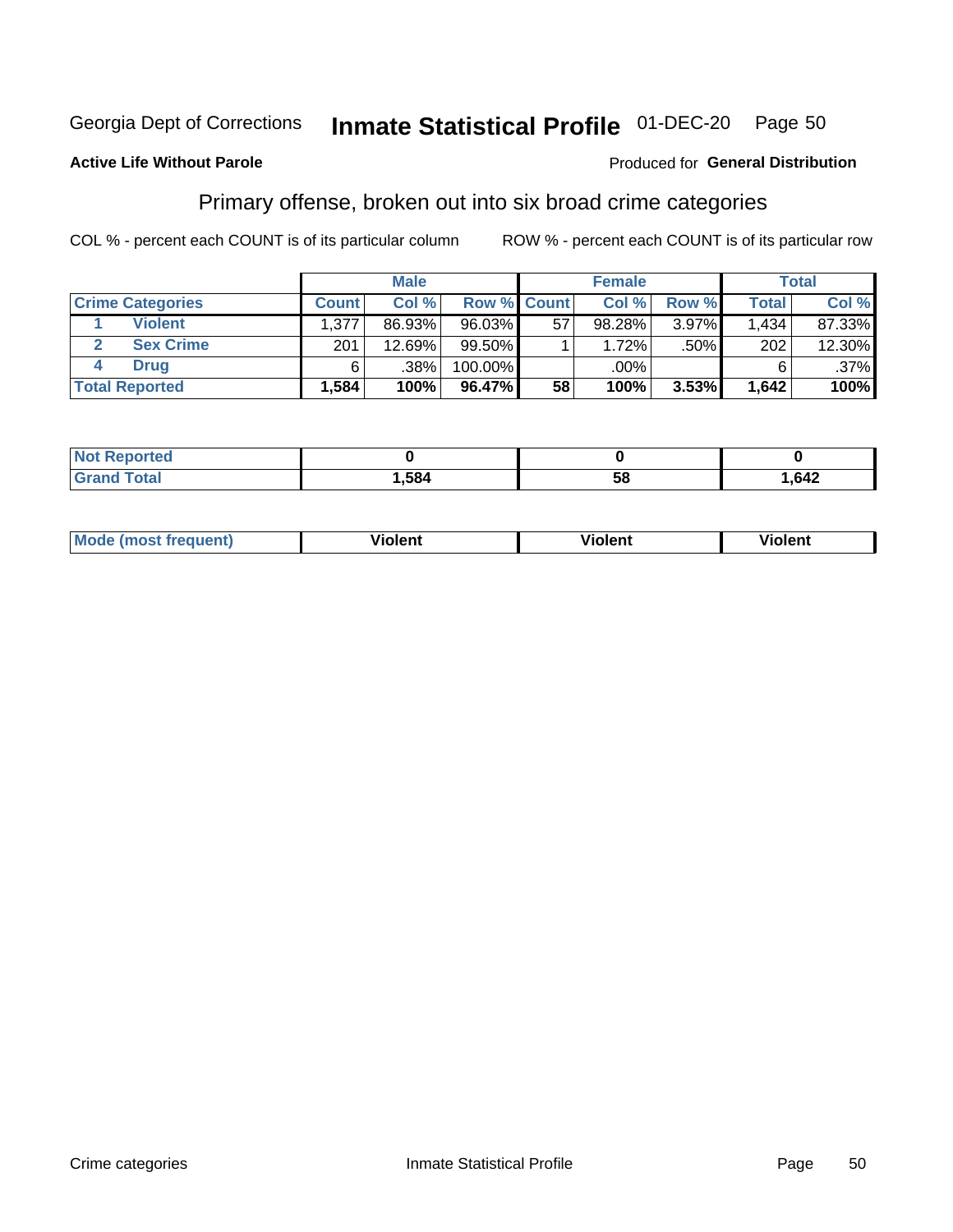## Inmate Statistical Profile 01-DEC-20 Page 51

#### **Active Life Without Parole**

#### Produced for General Distribution

## Primary offense, detailed offense code

COL % - percent each COUNT is of its particular column

|                                         |              | <b>Male</b>                |         |              | <b>Female</b> |        |                | <b>Total</b> |
|-----------------------------------------|--------------|----------------------------|---------|--------------|---------------|--------|----------------|--------------|
| <b>Primary Offense</b>                  | <b>Count</b> | $\overline{\text{Col }^9}$ | Row %   | <b>Count</b> | Col %         | Row %  | <b>Total</b>   | Col %        |
| <b>Agg Sex Battery Atmpt (2099)</b>     |              | .06%                       | 100.00% |              |               |        | 1              | .06%         |
| <b>Aggrav Assault (1302)</b>            | 2            | .13%                       | 66.67%  | 1            | 1.72%         | 33.33% | 3              | .18%         |
| <b>Aggrav Battery (1305)</b>            |              | .06%                       | 100.00% |              |               |        |                | .06%         |
| <b>Aggrav Child Molestation (2021)</b>  | 26           | 1.64%                      | 100.00% |              |               |        | 26             | 1.58%        |
| <b>Aggrav Sexual Battery (2009)</b>     |              | .44%                       | 100.00% |              |               |        | $\overline{7}$ | .43%         |
| <b>Aggrav Sodomy (2003)</b>             | 12           | .76%                       | 100.00% |              |               |        | 12             | .73%         |
| <b>Armed Robbery (1902)</b>             | 160          | 10.10%                     | 99.38%  | 1            | 1.72%         | .62%   | 161            | 9.81%        |
| <b>Child Molestation (2019)</b>         | 5            | .32%                       | 100.00% |              |               |        | 5              | .30%         |
| <b>False Imprisonment (1308)</b>        |              | .06%                       | 100.00% |              |               |        |                | .06%         |
| <b>Hijacking Motor Vehicle (1911)</b>   |              | .06%                       | 100.00% |              |               |        |                | .06%         |
| Kidnapping (1311)                       | 91           | 5.74%                      | 100.00% |              |               |        | 91             | 5.54%        |
| <b>Murder (1101)</b>                    | 1,118        | 70.58%                     | 95.31%  | 55           | 94.83%        | 4.69%  | 1,173          | 71.44%       |
| <b>Poss Of Firearm Dur Crime</b>        | 2            | .13%                       | 100.00% |              |               |        | 2              | .12%         |
| (2910)                                  |              |                            |         |              |               |        |                |              |
| Rape (2001)                             | 150          | 9.47%                      | 99.34%  |              | 1.72%         | .66%   | 151            | 9.20%        |
| S/D Cocaine (4021)                      |              | .06%                       | 100.00% |              |               |        |                | .06%         |
| S/D Cont Sub Public (4017)              |              | .06%                       | 100.00% |              |               |        |                | .06%         |
| S/D Cont Sub School (4018)              |              | .06%                       | 100.00% |              |               |        | 1              | .06%         |
| <b>Traf Cocaine 401+ Gm (4103)</b>      |              | .06%                       | 100.00% |              |               |        | 1              | .06%         |
| <b>Traf Methamph 28-199 Gm</b>          |              | .06%                       | 100.00% |              |               |        | 1              | .06%         |
| (4140)                                  |              |                            |         |              |               |        |                |              |
| Traf Narcotic 29+ Gm (4113)             |              | .06%                       | 100.00% |              |               |        |                | .06%         |
| <b>Traffick Sexual Servitude (1331)</b> |              | .06%                       | 100.00% |              |               |        |                | .06%         |
| <b>Total Rported</b>                    | 1,584        | 100%                       | 96.47%  | 58           | 100%          | 3.53%  | 1,642          | 100%         |

| <b>ported?</b> |      |    |        |
|----------------|------|----|--------|
| <b>Total</b>   | ,584 | 58 | 642. ا |

| Mode (most frequent) | 1101 Murder | 1101 Murder | 1101 Murder |
|----------------------|-------------|-------------|-------------|
|----------------------|-------------|-------------|-------------|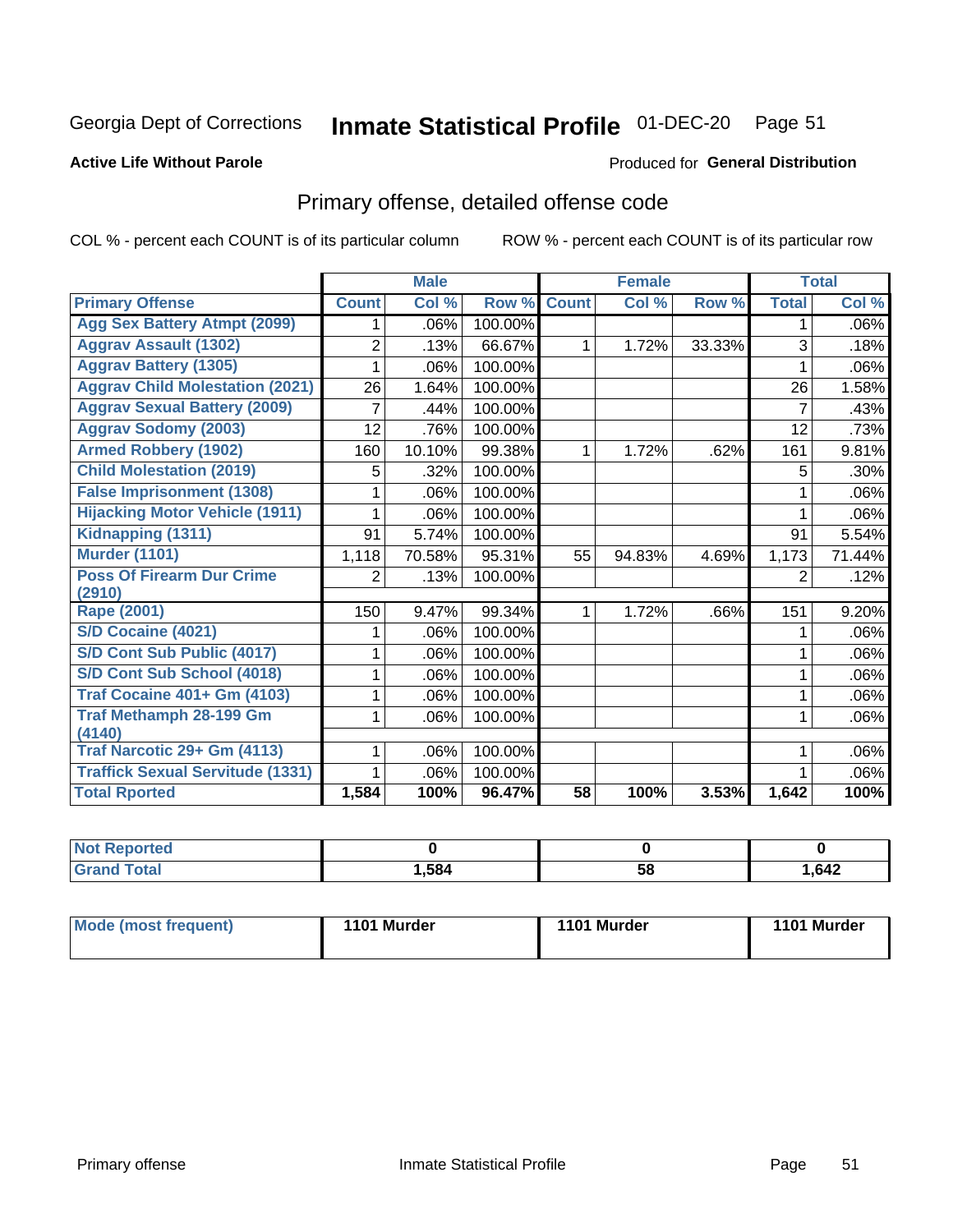## Inmate Statistical Profile 01-DEC-20 Page 52

#### **Active Life Without Parole**

#### **Produced for General Distribution**

## County of conviction of primary offense

COL % - percent each COUNT is of its particular column

|                                |                  | <b>Male</b> |         |                | <b>Female</b> |        |                | <b>Total</b> |
|--------------------------------|------------------|-------------|---------|----------------|---------------|--------|----------------|--------------|
| <b>County of Conviction</b>    | <b>Count</b>     | Col %       | Row %   | <b>Count</b>   | Col %         | Row %  | <b>Total</b>   | Col %        |
| 000<br><b>Unknown</b>          | 9                | .57%        | 81.82%  | $\overline{2}$ | 3.45%         | 18.18% | 11             | .67%         |
| <b>Appling County</b><br>001   | 4                | .25%        | 100.00% |                |               |        | 4              | .24%         |
| <b>Atkinson County</b><br>002  | 3                | .19%        | 100.00% |                |               |        | 3              | .18%         |
| <b>Bacon County</b><br>003     | 5                | .32%        | 100.00% |                |               |        | 5              | .30%         |
| <b>Baker County</b><br>004     | $\mathbf{1}$     | .06%        | 100.00% |                |               |        | $\mathbf{1}$   | .06%         |
| <b>Baldwin County</b><br>005   | 4                | .25%        | 100.00% |                |               |        | 4              | .24%         |
| <b>Banks County</b><br>006     | 3                | .19%        | 100.00% |                |               |        | 3              | .18%         |
| <b>Barrow County</b><br>007    | $\overline{7}$   | .44%        | 100.00% |                |               |        | $\overline{7}$ | .43%         |
| <b>Bartow County</b><br>008    | $\boldsymbol{9}$ | .57%        | 90.00%  | 1              | 1.72%         | 10.00% | 10             | .61%         |
| <b>Ben Hill County</b><br>009  | 8                | .51%        | 100.00% |                |               |        | 8              | .49%         |
| <b>Berrien County</b><br>010   | $\overline{2}$   | .13%        | 100.00% |                |               |        | $\overline{2}$ | .12%         |
| <b>Bibb County</b><br>011      | 44               | 2.78%       | 95.65%  | $\overline{2}$ | 3.45%         | 4.35%  | 46             | 2.80%        |
| <b>Bleckley County</b><br>012  | 1                | .06%        | 100.00% |                |               |        | 1              | .06%         |
| <b>Brantley County</b><br>013  | $\mathbf{1}$     | .06%        | 100.00% |                |               |        | $\mathbf{1}$   | .06%         |
| <b>Brooks County</b><br>014    | $\overline{2}$   | .13%        | 100.00% |                |               |        | $\overline{2}$ | .12%         |
| <b>Bryan County</b><br>015     | $\mathbf{1}$     | .06%        | 100.00% |                |               |        | $\mathbf{1}$   | .06%         |
| <b>Bulloch County</b><br>016   | 8                | .51%        | 88.89%  | 1              | 1.72%         | 11.11% | 9              | .55%         |
| <b>Burke County</b><br>017     | 13               | .82%        | 100.00% |                |               |        | 13             | .79%         |
| <b>Butts County</b><br>018     | 4                | .25%        | 100.00% |                |               |        | 4              | .24%         |
| <b>Calhoun County</b><br>019   | 3                | .19%        | 100.00% |                |               |        | $\sqrt{3}$     | .18%         |
| <b>Camden County</b><br>020    | 6                | .38%        | 100.00% |                |               |        | 6              | .37%         |
| <b>Candler County</b><br>021   | 3                | .19%        | 100.00% |                |               |        | 3              | .18%         |
| <b>Carroll County</b><br>022   | 5                | .32%        | 100.00% |                |               |        | 5              | .30%         |
| <b>Catoosa County</b><br>023   | 4                | .25%        | 80.00%  | 1              | 1.72%         | 20.00% | 5              | .30%         |
| <b>Chatham County</b><br>025   | 66               | 4.17%       | 97.06%  | $\overline{2}$ | 3.45%         | 2.94%  | 68             | 4.14%        |
| <b>Chattooga County</b><br>027 | $\overline{2}$   | .13%        | 100.00% |                |               |        | $\overline{2}$ | .12%         |
| <b>Cherokee County</b><br>028  | $\boldsymbol{9}$ | .57%        | 100.00% |                |               |        | 9              | .55%         |
| <b>Clarke County</b><br>029    | 24               | 1.52%       | 96.00%  | 1              | 1.72%         | 4.00%  | 25             | 1.52%        |
| <b>Clay County</b><br>030      | $\mathbf{1}$     | .06%        | 100.00% |                |               |        | $\mathbf{1}$   | .06%         |
| <b>Clayton County</b><br>031   | 74               | 4.67%       | 93.67%  | 5              | 8.62%         | 6.33%  | 79             | 4.81%        |
| <b>Clinch County</b><br>032    | 1                | .06%        | 100.00% |                |               |        | 1              | .06%         |
| <b>Cobb County</b><br>033      | 70               | 4.42%       | 97.22%  | 2              | 3.45%         | 2.78%  | 72             | 4.38%        |
| <b>Coffee County</b><br>034    | 12               | .76%        | 85.71%  | $\overline{2}$ | 3.45%         | 14.29% | 14             | .85%         |
| 035<br><b>Colquitt County</b>  | $\sqrt{3}$       | .19%        | 100.00% |                |               |        | $\sqrt{3}$     | .18%         |
| <b>Columbia County</b><br>036  | 10               | .63%        | 83.33%  | $\overline{2}$ | 3.45%         | 16.67% | 12             | .73%         |
| <b>Cook County</b><br>037      | 5                | .32%        | 100.00% |                |               |        | 5              | .30%         |
| <b>Coweta County</b><br>038    | $\boldsymbol{9}$ | .57%        | 100.00% |                |               |        | 9              | .55%         |
| <b>Crisp County</b><br>040     | 6                | .38%        | 100.00% |                |               |        | 6              | .37%         |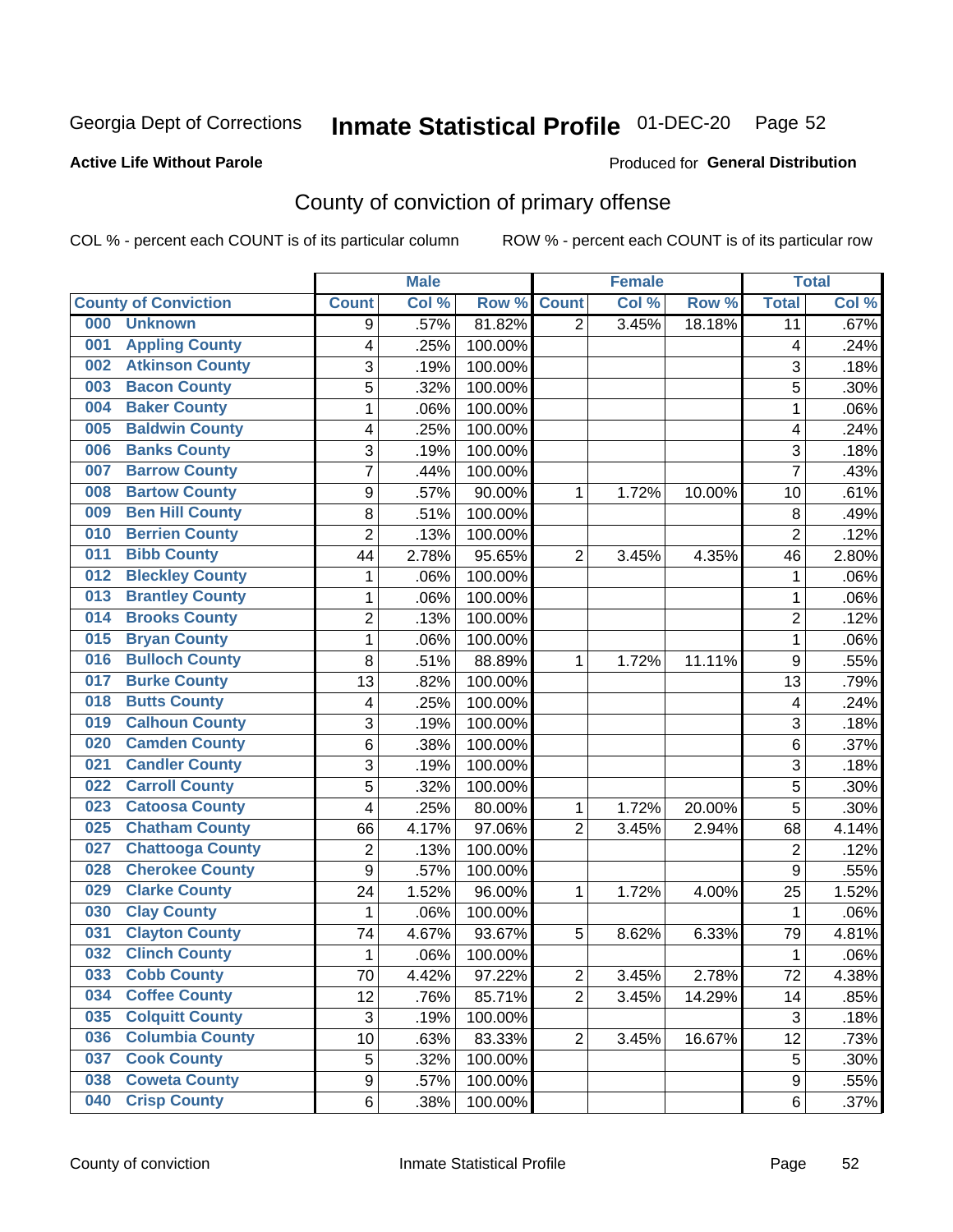## Inmate Statistical Profile 01-DEC-20 Page 53

#### **Active Life Without Parole**

#### Produced for General Distribution

## County of conviction of primary offense

COL % - percent each COUNT is of its particular column

|     |                             |                  | <b>Male</b> |         |                | <b>Female</b> |        |                | <b>Total</b> |
|-----|-----------------------------|------------------|-------------|---------|----------------|---------------|--------|----------------|--------------|
|     | <b>County of Conviction</b> | <b>Count</b>     | Col %       | Row %   | <b>Count</b>   | Col %         | Row %  | <b>Total</b>   | Col %        |
| 041 | <b>Dade County</b>          | 1                | .06%        | 100.00% |                |               |        | 1              | $.06\%$      |
| 042 | <b>Dawson County</b>        | $\overline{2}$   | .13%        | 100.00% |                |               |        | $\overline{2}$ | .12%         |
| 043 | <b>Decatur County</b>       | 6                | .38%        | 100.00% |                |               |        | 6              | .37%         |
| 044 | <b>Dekalb County</b>        | 143              | 9.03%       | 97.28%  | 4              | 6.90%         | 2.72%  | 147            | 8.95%        |
| 046 | <b>Dooly County</b>         | $\overline{2}$   | .13%        | 100.00% |                |               |        | $\overline{2}$ | .12%         |
| 047 | <b>Dougherty County</b>     | 33               | 2.08%       | 97.06%  | 1              | 1.72%         | 2.94%  | 34             | 2.07%        |
| 048 | <b>Douglas County</b>       | 39               | 2.46%       | 95.12%  | $\overline{2}$ | 3.45%         | 4.88%  | 41             | 2.50%        |
| 049 | <b>Early County</b>         | $\mathbf 2$      | .13%        | 100.00% |                |               |        | $\overline{2}$ | .12%         |
| 051 | <b>Effingham County</b>     | 7                | .44%        | 100.00% |                |               |        | $\overline{7}$ | .43%         |
| 052 | <b>Elbert County</b>        | $\overline{2}$   | .13%        | 66.67%  | 1              | 1.72%         | 33.33% | 3              | .18%         |
| 053 | <b>Emanuel County</b>       | 12               | .76%        | 100.00% |                |               |        | 12             | .73%         |
| 056 | <b>Fayette County</b>       | $\boldsymbol{9}$ | .57%        | 100.00% |                |               |        | 9              | .55%         |
| 057 | <b>Floyd County</b>         | 33               | 2.08%       | 97.06%  | $\mathbf{1}$   | 1.72%         | 2.94%  | 34             | 2.07%        |
| 058 | <b>Forsyth County</b>       | 4                | .25%        | 80.00%  | 1              | 1.72%         | 20.00% | 5              | .30%         |
| 059 | <b>Franklin County</b>      | 6                | .38%        | 85.71%  | 1              | 1.72%         | 14.29% | $\overline{7}$ | .43%         |
| 060 | <b>Fulton County</b>        | 216              | 13.64%      | 98.63%  | 3              | 5.17%         | 1.37%  | 219            | 13.34%       |
| 061 | <b>Gilmer County</b>        | $\overline{2}$   | .13%        | 100.00% |                |               |        | $\overline{2}$ | .12%         |
| 063 | <b>Glynn County</b>         | 21               | 1.33%       | 100.00% |                |               |        | 21             | 1.28%        |
| 064 | <b>Gordon County</b>        | 8                | .51%        | 100.00% |                |               |        | 8              | .49%         |
| 065 | <b>Grady County</b>         | 3                | .19%        | 100.00% |                |               |        | 3              | .18%         |
| 066 | <b>Greene County</b>        | $\overline{2}$   | .13%        | 100.00% |                |               |        | $\overline{2}$ | .12%         |
| 067 | <b>Gwinnett County</b>      | 72               | 4.55%       | 94.74%  | 4              | 6.90%         | 5.26%  | 76             | 4.63%        |
| 068 | <b>Habersham County</b>     | $\overline{4}$   | .25%        | 100.00% |                |               |        | 4              | .24%         |
| 069 | <b>Hall County</b>          | 23               | 1.45%       | 85.19%  | 4              | 6.90%         | 14.81% | 27             | 1.64%        |
| 070 | <b>Hancock County</b>       | 4                | .25%        | 100.00% |                |               |        | 4              | .24%         |
| 071 | <b>Haralson County</b>      | 5                | .32%        | 100.00% |                |               |        | 5              | .30%         |
| 072 | <b>Harris County</b>        | $\overline{c}$   | .13%        | 100.00% |                |               |        | $\overline{2}$ | .12%         |
| 073 | <b>Hart County</b>          | 3                | .19%        | 100.00% |                |               |        | $\overline{3}$ | .18%         |
| 075 | <b>Henry County</b>         | 18               | 1.14%       | 94.74%  | $\mathbf{1}$   | 1.72%         | 5.26%  | 19             | 1.16%        |
| 076 | <b>Houston County</b>       | 26               | 1.64%       | 100.00% |                |               |        | 26             | 1.58%        |
| 077 | <b>Irwin County</b>         | $\mathbf{1}$     | .06%        | 100.00% |                |               |        | 1              | .06%         |
| 078 | <b>Jackson County</b>       | 11               | .69%        | 100.00% |                |               |        | 11             | $.67\%$      |
| 079 | <b>Jasper County</b>        | $\mathbf{1}$     | .06%        | 100.00% |                |               |        | $\mathbf{1}$   | .06%         |
| 080 | <b>Jeff Davis County</b>    | 1                | .06%        | 100.00% |                |               |        | $\mathbf{1}$   | .06%         |
| 081 | <b>Jefferson County</b>     | 6                | .38%        | 100.00% |                |               |        | 6              | .37%         |
| 082 | <b>Jenkins County</b>       | 1                | .06%        | 100.00% |                |               |        | 1              | .06%         |
| 083 | <b>Johnson County</b>       | $\mathbf 1$      | .06%        | 100.00% |                |               |        | 1              | .06%         |
| 084 | <b>Jones County</b>         | $\mathbf 1$      | .06%        | 50.00%  | 1              | 1.72%         | 50.00% | $\overline{2}$ | .12%         |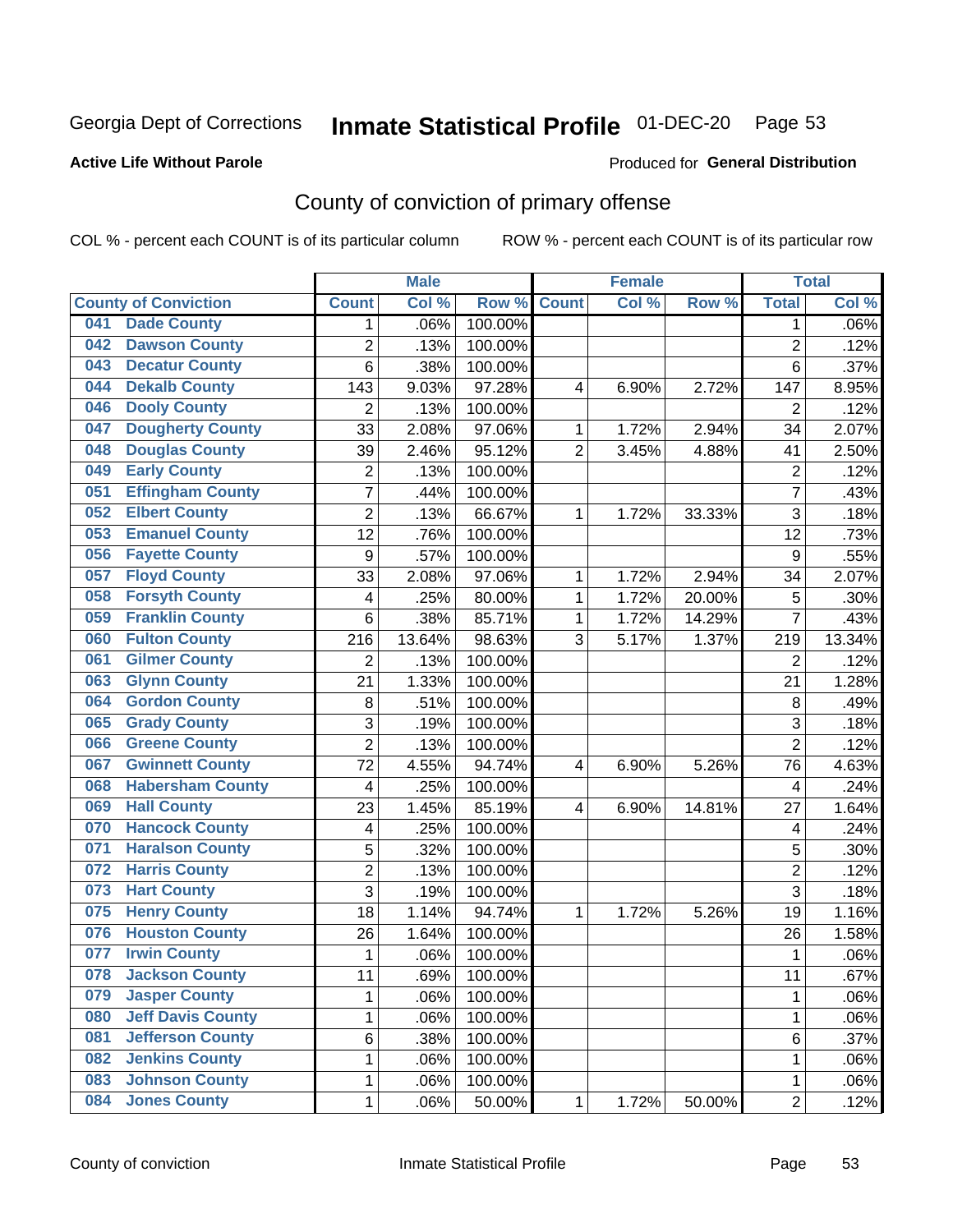## Inmate Statistical Profile 01-DEC-20 Page 54

#### **Active Life Without Parole**

#### Produced for General Distribution

## County of conviction of primary offense

COL % - percent each COUNT is of its particular column

|                                        |                 | <b>Male</b> |         |                | <b>Female</b> |        |                 | <b>Total</b> |
|----------------------------------------|-----------------|-------------|---------|----------------|---------------|--------|-----------------|--------------|
| <b>County of Conviction</b>            | <b>Count</b>    | Col %       | Row %   | <b>Count</b>   | Col %         | Row %  | <b>Total</b>    | Col %        |
| <b>Lamar County</b><br>085             | 1               | .06%        | 100.00% |                |               |        | 1               | $.06\%$      |
| <b>Lanier County</b><br>086            | $\overline{2}$  | .13%        | 100.00% |                |               |        | $\overline{2}$  | .12%         |
| <b>Laurens County</b><br>087           | 4               | .25%        | 100.00% |                |               |        | 4               | .24%         |
| <b>Lee County</b><br>088               | 4               | .25%        | 100.00% |                |               |        | 4               | .24%         |
| <b>Liberty County</b><br>089           | 7               | .44%        | 100.00% |                |               |        | 7               | .43%         |
| <b>Long County</b><br>091              | 5               | .32%        | 100.00% |                |               |        | 5               | .30%         |
| <b>Lowndes County</b><br>092           | 8               | .51%        | 100.00% |                |               |        | 8               | .49%         |
| <b>Lumpkin County</b><br>093           | 1               | .06%        | 100.00% |                |               |        | 1               | .06%         |
| <b>Madison County</b><br>095           | 3               | .19%        | 100.00% |                |               |        | 3               | .18%         |
| <b>Marion County</b><br>096            | 1               | .06%        | 100.00% |                |               |        | 1               | .06%         |
| <b>Mcduffie County</b><br>097          | 3               | .19%        | 100.00% |                |               |        | 3               | .18%         |
| <b>Meriwether County</b><br>099        | $\overline{2}$  | .13%        | 100.00% |                |               |        | $\overline{c}$  | .12%         |
| <b>Miller County</b><br>100            | 1               | .06%        | 100.00% |                |               |        | 1               | .06%         |
| <b>Mitchell County</b><br>101          | 3               | .19%        | 100.00% |                |               |        | 3               | .18%         |
| <b>Monroe County</b><br>102            | 7               | .44%        | 100.00% |                |               |        | $\overline{7}$  | .43%         |
| <b>Morgan County</b><br>104            | 1               | .06%        | 100.00% |                |               |        | 1               | .06%         |
| <b>Murray County</b><br>105            | 5               | .32%        | 100.00% |                |               |        | 5               | .30%         |
| <b>Muscogee County</b><br>106          | 46              | 2.90%       | 97.87%  | 1              | 1.72%         | 2.13%  | 47              | 2.86%        |
| <b>Newton County</b><br>107            | 15              | .95%        | 88.24%  | $\overline{2}$ | 3.45%         | 11.76% | 17              | 1.04%        |
| <b>Oconee County</b><br>108            | 1               | .06%        | 100.00% |                |               |        | 1               | .06%         |
| <b>Oglethorpe County</b><br>109        | 2               | .13%        | 100.00% |                |               |        | 2               | .12%         |
| <b>Paulding County</b><br>110          | 6               | .38%        | 100.00% |                |               |        | 6               | .37%         |
| <b>Peach County</b><br>111             | 4               | .25%        | 100.00% |                |               |        | 4               | .24%         |
| <b>Pickens County</b><br>112           | $\overline{2}$  | .13%        | 100.00% |                |               |        | $\overline{2}$  | .12%         |
| <b>Pierce County</b><br>113            | 3               | .19%        | 100.00% |                |               |        | 3               | .18%         |
| <b>Pike County</b><br>$\overline{114}$ | $\overline{2}$  | .13%        | 50.00%  | $\overline{2}$ | 3.45%         | 50.00% | 4               | .24%         |
| <b>Polk County</b><br>$\overline{115}$ | 6               | .38%        | 100.00% |                |               |        | 6               | .37%         |
| <b>Pulaski County</b><br>116           | 1               | .06%        | 100.00% |                |               |        | 1               | .06%         |
| <b>Putnam County</b><br>117            | 7               | .44%        | 100.00% |                |               |        | 7               | .43%         |
| <b>Rabun County</b><br>119             | 1               | .06%        | 100.00% |                |               |        | 1               | .06%         |
| <b>Randolph County</b><br>120          | 2               | .13%        | 100.00% |                |               |        | 2               | .12%         |
| <b>121 Richmond County</b>             | $\overline{78}$ | 4.92%       | 96.30%  | 3              | 5.17%         | 3.70%  | $\overline{81}$ | 4.93%        |
| <b>Rockdale County</b><br>122          | 10              | .63%        | 100.00% |                |               |        | 10              | .61%         |
| $125$<br><b>Seminole County</b>        | $\overline{2}$  | .13%        | 100.00% |                |               |        | $\overline{2}$  | .12%         |
| <b>Spalding County</b><br>126          | 14              | .88%        | 100.00% |                |               |        | 14              | .85%         |
| <b>Stephens County</b><br>127          | 3               | .19%        | 100.00% |                |               |        | 3               | .18%         |
| <b>Stewart County</b><br>128           | 1               | .06%        | 100.00% |                |               |        | 1               | .06%         |
| <b>Sumter County</b><br>129            | 6               | .38%        | 100.00% |                |               |        | 6               | .37%         |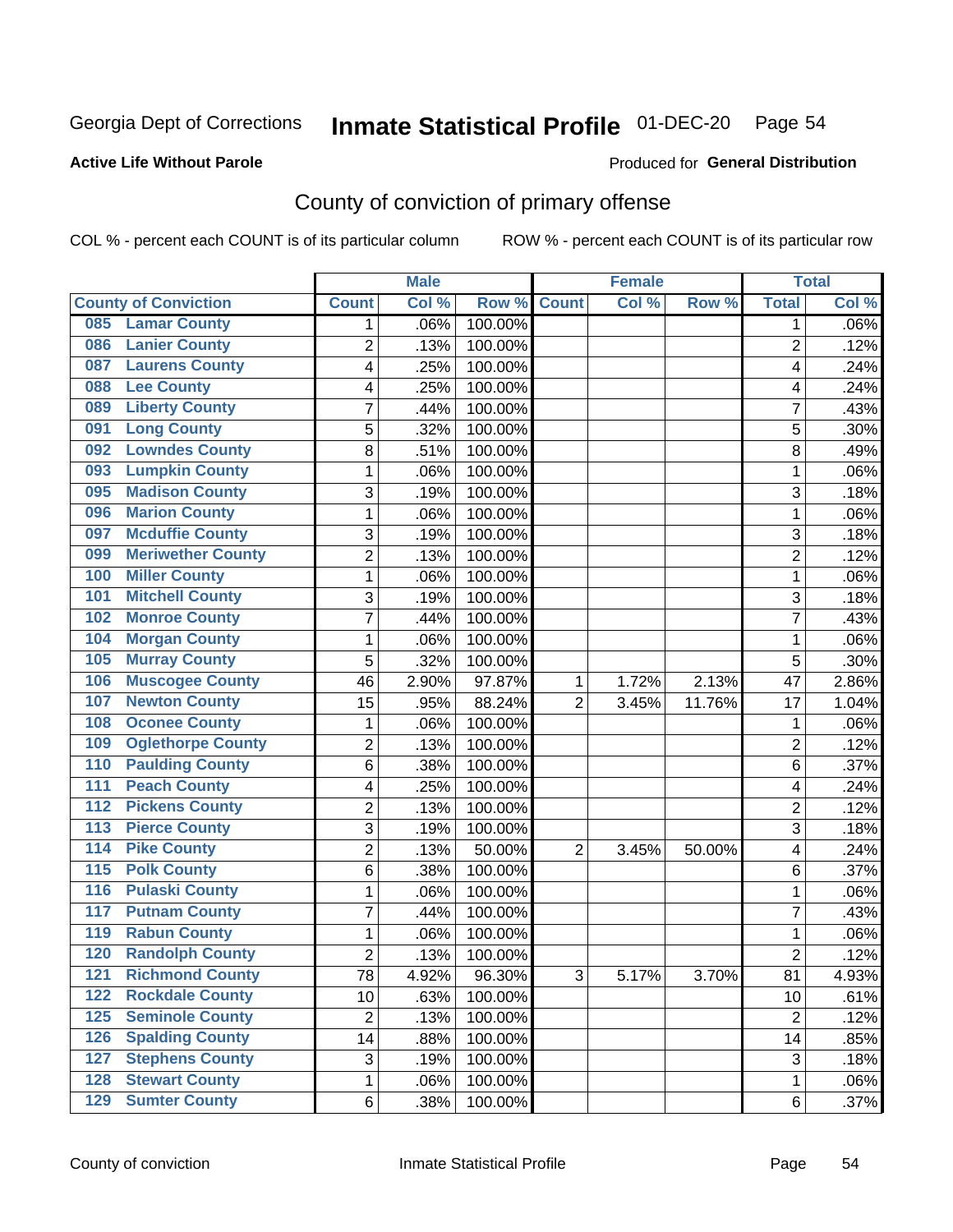## Inmate Statistical Profile 01-DEC-20 Page 55

#### **Active Life Without Parole**

#### Produced for General Distribution

## County of conviction of primary offense

COL % - percent each COUNT is of its particular column

|                                 |                | <b>Male</b> |         |              | <b>Female</b> |        | <b>Total</b>   |       |
|---------------------------------|----------------|-------------|---------|--------------|---------------|--------|----------------|-------|
| <b>County of Conviction</b>     | <b>Count</b>   | Col %       | Row %   | <b>Count</b> | Col %         | Row %  | <b>Total</b>   | Col % |
| <b>Taliaferro County</b><br>131 |                | .06%        | 100.00% |              |               |        | 1              | .06%  |
| <b>Tattnall County</b><br>132   | $\overline{2}$ | .13%        | 66.67%  | 1            | 1.72%         | 33.33% | 3              | .18%  |
| <b>Taylor County</b><br>133     | 1              | .06%        | 100.00% |              |               |        | 1              | .06%  |
| <b>Terrell County</b><br>135    | 3              | .19%        | 100.00% |              |               |        | 3              | .18%  |
| <b>Thomas County</b><br>136     | 5              | .32%        | 100.00% |              |               |        | 5              | .30%  |
| <b>Tift County</b><br>137       | 10             | .63%        | 100.00% |              |               |        | 10             | .61%  |
| <b>Toombs County</b><br>138     | 10             | .63%        | 100.00% |              |               |        | 10             | .61%  |
| <b>Towns County</b><br>139      | 1              | .06%        | 100.00% |              |               |        | 1              | .06%  |
| <b>Treutlen County</b><br>140   | 5              | .32%        | 100.00% |              |               |        | 5              | .30%  |
| <b>Troup County</b><br>141      | 10             | .63%        | 90.91%  | 1            | 1.72%         | 9.09%  | 11             | .67%  |
| <b>Turner County</b><br>142     | $\overline{2}$ | .13%        | 100.00% |              |               |        | $\overline{2}$ | .12%  |
| <b>Twiggs County</b><br>143     | 1              | .06%        | 100.00% |              |               |        | 1              | .06%  |
| <b>Upson County</b><br>145      | 5              | .32%        | 100.00% |              |               |        | 5              | .30%  |
| <b>Walker County</b><br>146     | 9              | .57%        | 90.00%  | 1            | 1.72%         | 10.00% | 10             | .61%  |
| <b>Walton County</b><br>147     | 21             | 1.33%       | 100.00% |              |               |        | 21             | 1.28% |
| <b>Ware County</b><br>148       | 16             | 1.01%       | 100.00% |              |               |        | 16             | .97%  |
| <b>Warren County</b><br>149     | 3              | .19%        | 75.00%  | 1            | 1.72%         | 25.00% | 4              | .24%  |
| <b>Washington County</b><br>150 | 5              | .32%        | 100.00% |              |               |        | 5              | .30%  |
| <b>Wayne County</b><br>151      | 12             | .76%        | 100.00% |              |               |        | 12             | .73%  |
| <b>White County</b><br>154      | 1              | .06%        | 100.00% |              |               |        | 1              | .06%  |
| <b>Whitfield County</b><br>155  | 13             | .82%        | 92.86%  | 1            | 1.72%         | 7.14%  | 14             | .85%  |
| <b>Wilkes County</b><br>157     | $\overline{2}$ | .13%        | 100.00% |              |               |        | $\overline{2}$ | .12%  |
| <b>Worth County</b><br>159      | 1              | .06%        | 100.00% |              |               |        |                | .06%  |
| <b>Total Rported</b>            | 1,584          | 100%        | 96.47%  | 58           | 100%          | 3.53%  | 1,642          | 100%  |

| rtea        |      |   |      |
|-------------|------|---|------|
| $6 - 6 - 7$ | .584 | u | ,642 |

| <b>Mode (most frequent)</b> | <b>Fulton County</b> | <b>Clayton County</b> | <b>Fulton County</b> |
|-----------------------------|----------------------|-----------------------|----------------------|
|-----------------------------|----------------------|-----------------------|----------------------|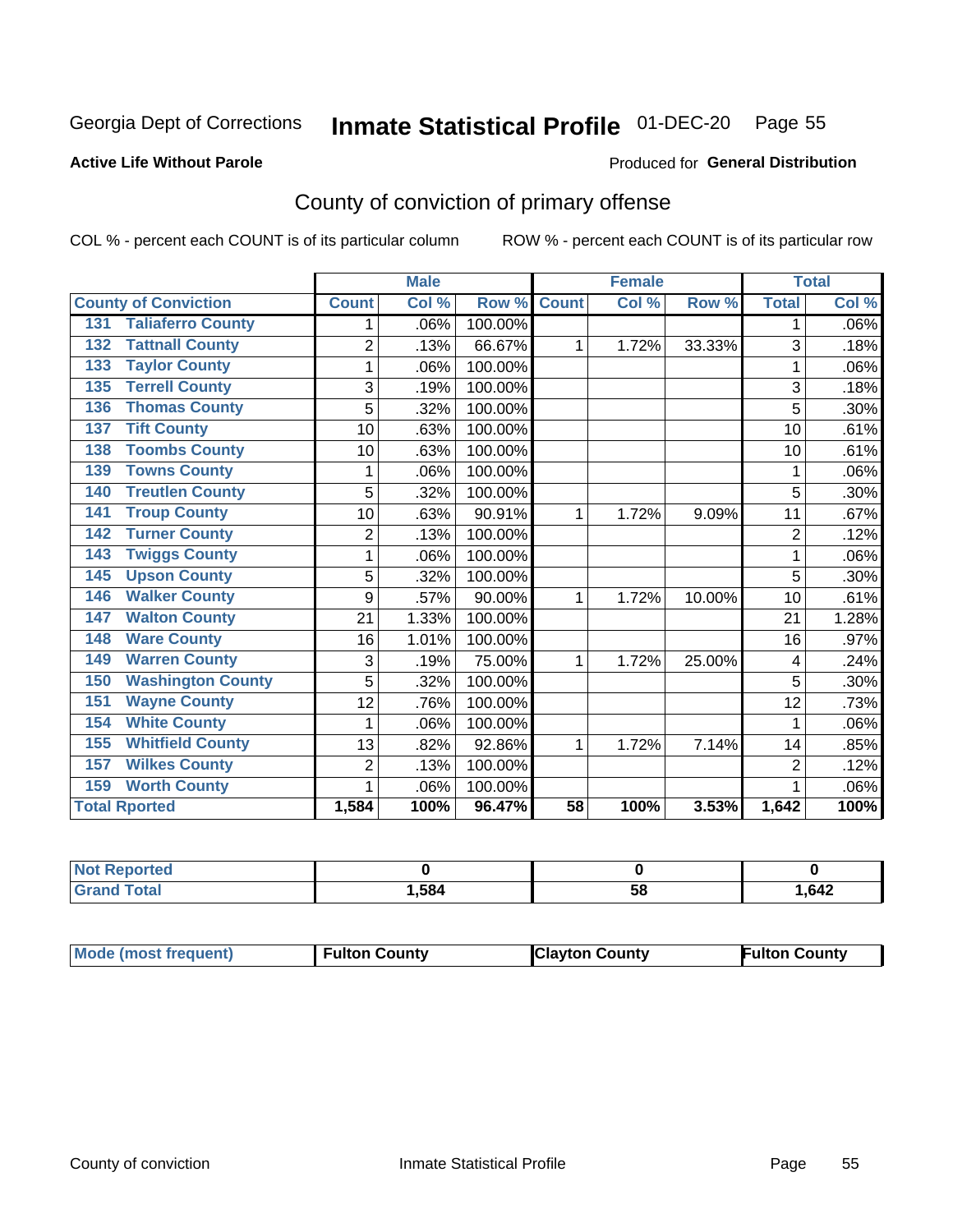### Georgia Dept of Corrections **Active Life Without Parole**

## Inmate Statistical Profile 01-DEC-20 Page 56

Produced for General Distribution

## Circuit of conviction of primary offense

COL % - percent each COUNT is of its particular column ROW % - percent each COUNT is of its particular row

|                         |                                 |                | <b>Male</b> |         |                | <b>Female</b> |        |                 | <b>Total</b> |
|-------------------------|---------------------------------|----------------|-------------|---------|----------------|---------------|--------|-----------------|--------------|
|                         | <b>Circuit of Conviction</b>    | <b>Count</b>   | Col %       | Row %   | <b>Count</b>   | Col %         | Row %  | <b>Total</b>    | Col %        |
| 1                       | <b>Alapaha Circuit</b>          | 13             | .83%        | 100.00% |                |               |        | 13              | .80%         |
| $\overline{2}$          | <b>Alcovy Circuit</b>           | 36             | 2.29%       | 94.74%  | $\overline{2}$ | 3.57%         | 5.26%  | 38              | 2.33%        |
| $\overline{\mathbf{3}}$ | <b>Atlanta Circuit</b>          | 216            | 13.71%      | 98.63%  | 3              | 5.36%         | 1.37%  | 219             | 13.43%       |
| 4                       | <b>Atlantic Circuit</b>         | 15             | .95%        | 93.75%  | $\mathbf{1}$   | 1.79%         | 6.25%  | 16              | .98%         |
| $\overline{5}$          | <b>Augusta Circuit</b>          | 101            | 6.41%       | 95.28%  | 5              | 8.93%         | 4.72%  | 106             | 6.50%        |
| $\overline{6}$          | <b>Blue Ridge Circuit</b>       | 9              | .57%        | 100.00% |                |               |        | 9               | .55%         |
| 7                       | <b>Brunswick Circuit</b>        | 44             | 2.79%       | 100.00% |                |               |        | 44              | 2.70%        |
| 8                       | <b>Chattahoochee Circuit</b>    | 50             | 3.17%       | 98.04%  | 1              | 1.79%         | 1.96%  | 51              | 3.13%        |
| $\overline{9}$          | <b>Cherokee Circuit</b>         | 17             | 1.08%       | 94.44%  | 1              | 1.79%         | 5.56%  | 18              | 1.10%        |
| 10                      | <b>Clayton Circuit</b>          | 74             | 4.70%       | 93.67%  | 5              | 8.93%         | 6.33%  | 79              | 4.84%        |
| $\overline{11}$         | <b>Cobb Circuit</b>             | 70             | 4.44%       | 97.22%  | $\overline{2}$ | 3.57%         | 2.78%  | 72              | 4.41%        |
| $\overline{12}$         | <b>Conasauga Circuit</b>        | 18             | 1.14%       | 94.74%  | $\mathbf{1}$   | 1.79%         | 5.26%  | 19              | 1.16%        |
| $\overline{13}$         | <b>Cordele Circuit</b>          | 16             | 1.02%       | 100.00% |                |               |        | 16              | .98%         |
| $\overline{14}$         | <b>Coweta Circuit</b>           | 26             | 1.65%       | 96.30%  | $\mathbf{1}$   | 1.79%         | 3.70%  | 27              | 1.66%        |
| $\overline{15}$         | <b>Dougherty Circuit</b>        | 33             | 2.10%       | 97.06%  | $\mathbf{1}$   | 1.79%         | 2.94%  | 34              | 2.08%        |
| 16                      | <b>Dublin Circuit</b>           | 11             | .70%        | 100.00% |                |               |        | 11              | .67%         |
| $\overline{17}$         | <b>Eastern Circuit</b>          | 66             | 4.19%       | 97.06%  | $\overline{2}$ | 3.57%         | 2.94%  | 68              | 4.17%        |
| $\overline{18}$         | <b>Flint Circuit</b>            | 18             | 1.14%       | 94.74%  | $\mathbf{1}$   | 1.79%         | 5.26%  | 19              | 1.16%        |
| 19                      | <b>Griffin Circuit</b>          | 30             | 1.90%       | 93.75%  | $\overline{2}$ | 3.57%         | 6.25%  | 32              | 1.96%        |
| 20                      | <b>Gwinnett Circuit</b>         | 72             | 4.57%       | 94.74%  | $\overline{4}$ | 7.14%         | 5.26%  | 76              | 4.66%        |
| $\overline{21}$         | <b>Houston Circuit</b>          | 26             | 1.65%       | 100.00% |                |               |        | 26              | 1.59%        |
| $\overline{22}$         | <b>Lookout Mountain Circuit</b> | 16             | 1.02%       | 88.89%  | $\overline{2}$ | 3.57%         | 11.11% | 18              | 1.10%        |
| 23                      | <b>Macon Circuit</b>            | 48             | 3.05%       | 96.00%  | $\overline{2}$ | 3.57%         | 4.00%  | 50              | 3.07%        |
| 24                      | <b>Middle Circuit</b>           | 36             | 2.29%       | 100.00% |                |               |        | 36              | 2.21%        |
| $\overline{25}$         | <b>Mountain Circuit</b>         | 8              | .51%        | 100.00% |                |               |        | 8               | .49%         |
| 26                      | <b>Northeastern Circuit</b>     | 25             | 1.59%       | 86.21%  | $\overline{4}$ | 7.14%         | 13.79% | 29              | 1.78%        |
| $\overline{27}$         | <b>Northern Circuit</b>         | 16             | 1.02%       | 88.89%  | $\overline{2}$ | 3.57%         | 11.11% | 18              | 1.10%        |
| 28                      | <b>Ocmulgee Circuit</b>         | 20             | 1.27%       | 95.24%  | $\mathbf{1}$   | 1.79%         | 4.76%  | 21              | 1.29%        |
| 29                      | <b>Oconee Circuit</b>           | $\overline{2}$ | .13%        | 100.00% |                |               |        | $\overline{2}$  | .12%         |
| 30                      | <b>Ogeechee Circuit</b>         | 16             | 1.02%       | 94.12%  | $\mathbf{1}$   | 1.79%         | 5.88%  | 17              | 1.04%        |
| $\overline{31}$         | <b>Pataula Circuit</b>          | 11             | .70%        | 100.00% |                |               |        | 11              | .67%         |
| 32                      | <b>Piedmont Circuit</b>         | 21             | 1.33%       | 100.00% |                |               |        | 21              | 1.29%        |
| 33                      | <b>Rome Circuit</b>             | 33             | 2.10%       | 97.06%  | $\mathbf 1$    | 1.79%         | 2.94%  | 34              | 2.08%        |
| 34                      | <b>South Georgia Circuit</b>    | 16             | 1.02%       | 100.00% |                |               |        | 16              | .98%         |
| 35                      | <b>Southern Circuit</b>         | 18             | 1.14%       | 100.00% |                |               |        | 18              | 1.10%        |
| 36                      | <b>Southwestern Circuit</b>     | 11             | .70%        | 100.00% |                |               |        | 11              | .67%         |
| 37                      | <b>Stone Mountain Circuit</b>   | 143            | 9.08%       | 97.28%  | 4              | 7.14%         | 2.72%  | 147             | 9.01%        |
| 38                      | <b>Tallapoosa Circuit</b>       | 11             | .70%        | 100.00% |                |               |        | 11              | .67%         |
| 39                      | <b>Tifton Circuit</b>           | 14             | .89%        | 100.00% |                |               |        | 14              | .86%         |
| 40                      | <b>Toombs Circuit</b>           | 9              | .57%        | 90.00%  | $\mathbf{1}$   | 1.79%         | 10.00% | 10 <sup>1</sup> | .61%         |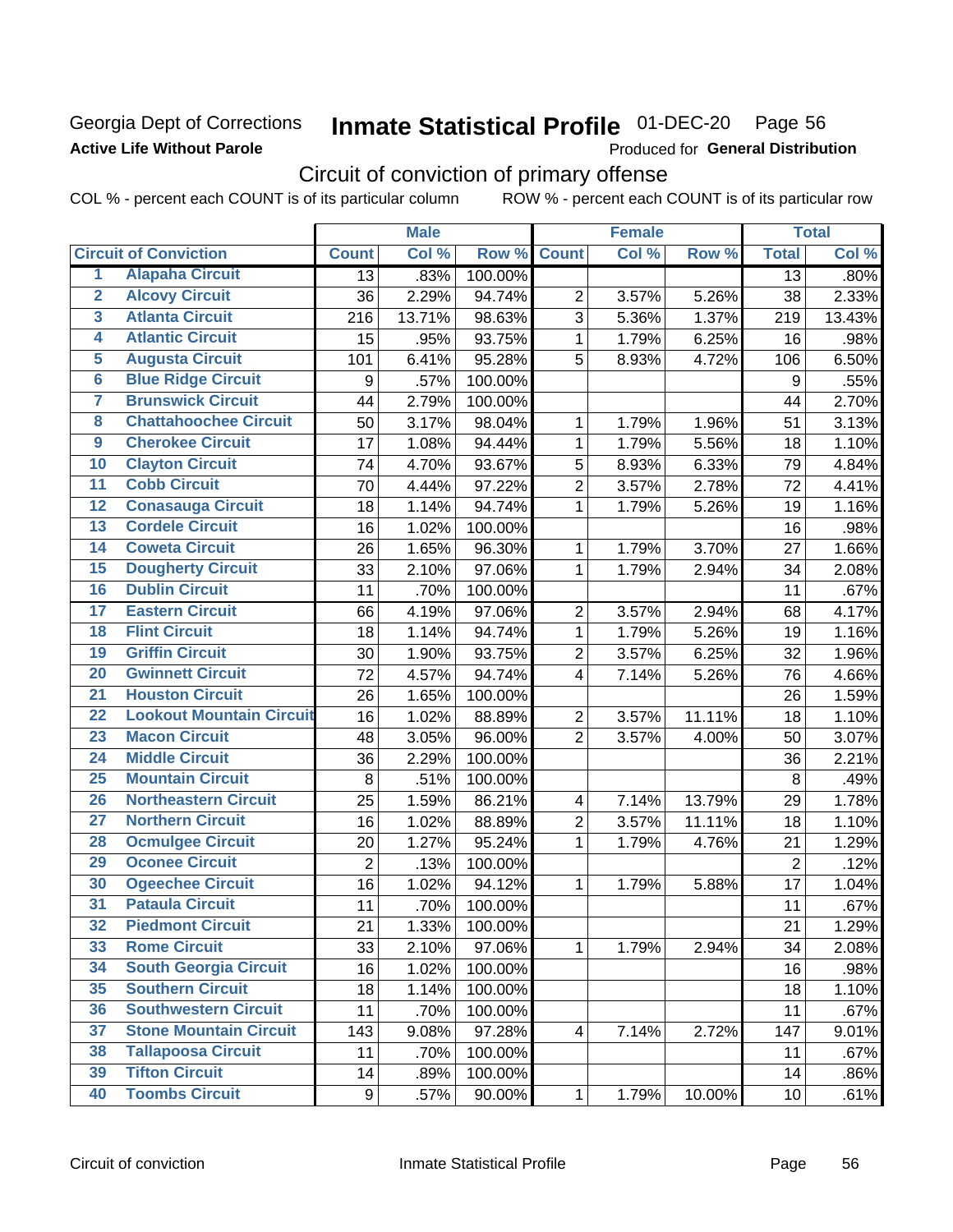### Georgia Dept of Corrections **Active Life Without Parole**

## Inmate Statistical Profile 01-DEC-20 Page 57

Produced for General Distribution

## Circuit of conviction of primary offense

COL % - percent each COUNT is of its particular column ROW % - percent each COUNT is of its particular row

|    |                                  |              | <b>Male</b>    |         |                | <b>Female</b> |        |              | <b>Total</b>   |
|----|----------------------------------|--------------|----------------|---------|----------------|---------------|--------|--------------|----------------|
|    | <b>Circuit of Conviction</b>     | <b>Count</b> | Col %          | Row %   | <b>Count</b>   | Col %         | Row %  | <b>Total</b> | Col %          |
| 41 | <b>Waycross Circuit</b>          | 37           | 2.35%          | 94.87%  | $\overline{2}$ | 3.57%         | 5.13%  | 39           | 2.39%          |
| 42 | <b>Western Circuit</b>           | 25           | 1.59%          | 96.15%  |                | 1.79%         | 3.85%  | 26           | 1.59%          |
| 43 | <b>Rockdale Circuit</b>          | 10           | .63%           | 100.00% |                |               |        | 10           | .61%           |
| 44 | <b>Douglas Circuit</b>           | 39           | 2.48%          | 95.12%  | $\overline{2}$ | 3.57%         | 4.88%  | 41           | 2.51%          |
| 45 | <b>Appalachian Circuit</b>       | 4            | .25%           | 100.00% |                |               |        | 4            | .25%           |
| 46 | <b>Enotah Circuit</b>            | 3            | .19%           | 100.00% |                |               |        | 3            | .18%           |
| 47 | <b>Bell-Forsyth J.C.</b>         | 4            | .25%           | 80.00%  |                | 1.79%         | 20.00% | 5            | .31%           |
| 48 | <b>Towaliga Judicial Circuit</b> | 12           | .76%           | 100.00% |                |               |        | 12           | .74%           |
| 49 | <b>Paulding Circuit</b>          | 6            | .38%           | 100.00% |                |               |        | 6            | .37%           |
|    | <b>Total Rported</b>             | 1,575        | 100%           | 96.57%  | 56             | 100%          | 3.43%  | 1,631        | 100%           |
|    | <b>Not Reported</b>              |              | 9              |         |                | $\mathbf{2}$  |        |              | 11             |
|    | <b>Grand Total</b>               |              | 1,584          |         | 58             |               |        | 1,642        |                |
|    | <b>Mode (most frequent)</b>      |              | <b>Atlanta</b> |         |                | Augusta       |        |              | <b>Atlanta</b> |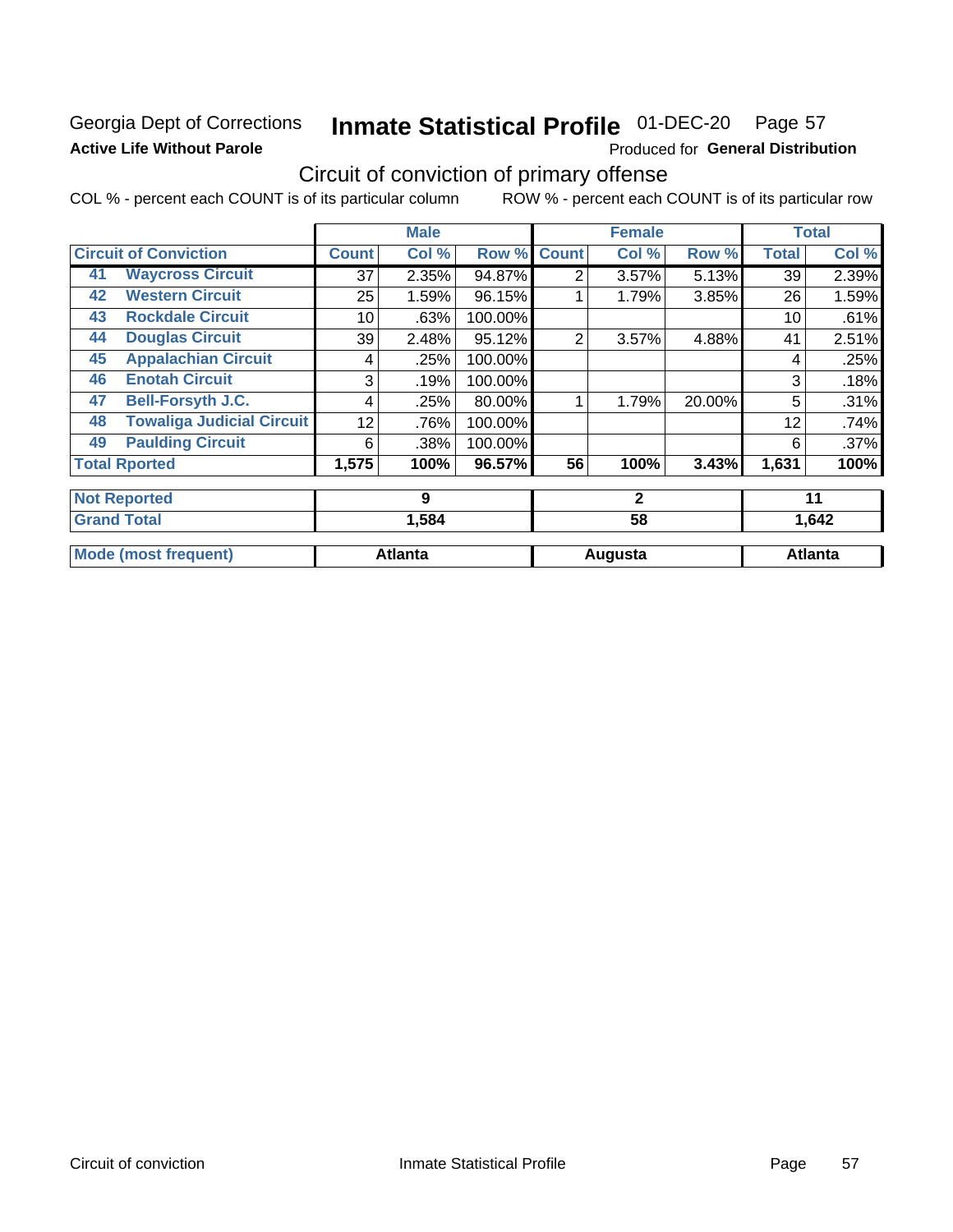#### **Active Life Without Parole**

#### Produced for General Distribution

## Years served (jail + prison) in this incarceration

COL % - percent each COUNT is of its particular column

|                        | <b>Male</b>     |       | <b>Female</b> |                 |        | <b>Total</b> |                 |        |
|------------------------|-----------------|-------|---------------|-----------------|--------|--------------|-----------------|--------|
| <b>Years Served</b>    | <b>Count</b>    | Col % | Row %         | <b>Count</b>    | Col %  | Row %        | <b>Total</b>    | Col %  |
| Less than one year     | $\overline{12}$ | 0.76% | 100.00%       |                 |        |              | $\overline{12}$ | 0.73%  |
| 1 to 1.99 years        | 38              | 2.40% | 100.00%       |                 |        |              | 38              | 2.31%  |
| 2 to 2.99 years        | 82              | 5.18% | 95.35%        | 4               | 6.90%  | 4.65%        | 86              | 5.24%  |
| 3 to 3.99 years        | 85              | 5.37% | 97.70%        | $\overline{c}$  | 3.45%  | 2.30%        | 87              | 5.30%  |
| 4 to 4.99 years        | 130             | 8.21% | 95.59%        | 6               | 10.34% | 4.41%        | 136             | 8.28%  |
| 5 to 5.99 years        | 112             | 7.07% | 95.73%        | 5               | 8.62%  | 4.27%        | 117             | 7.13%  |
| 6 to 6.99 years        | 123             | 7.77% | 94.62%        | 7               | 12.07% | 5.38%        | 130             | 7.92%  |
| 7 to 7.99 years        | 120             | 7.58% | 93.75%        | 8               | 13.79% | 6.25%        | 128             | 7.80%  |
| <b>8 to 8.99 years</b> | 100             | 6.31% | 93.46%        | 7               | 12.07% | 6.54%        | 107             | 6.52%  |
| 9 to 9.99 years        | 91              | 5.74% | 96.81%        | 3               | 5.17%  | 3.19%        | 94              | 5.72%  |
| 10 to 10.99 years      | 72              | 4.55% | 94.74%        | 4               | 6.90%  | 5.26%        | 76              | 4.63%  |
| 11 to 11.99 years      | 52              | 3.28% | 98.11%        | 1               | 1.72%  | 1.89%        | 53              | 3.23%  |
| 12 to 12.99 years      | 40              | 2.53% | 97.56%        | 1               | 1.72%  | 2.44%        | 41              | 2.50%  |
| 13 to 13.99 years      | 45              | 2.84% | 100.00%       |                 |        |              | 45              | 2.74%  |
| 14 to 14.99 years      | 26              | 1.64% | 92.86%        | $\overline{c}$  | 3.45%  | 7.14%        | 28              | 1.71%  |
| 15 to 15.99 years      | 30              | 1.89% | 96.77%        | $\mathbf 1$     | 1.72%  | 3.23%        | 31              | 1.89%  |
| 16 to 16.99 years      | 41              | 2.59% | 100.00%       |                 |        |              | 41              | 2.50%  |
| 17 to 17.99 years      | 31              | 1.96% | 93.94%        | $\overline{c}$  | 3.45%  | 6.06%        | 33              | 2.01%  |
| 18 to 18.99 years      | 38              | 2.40% | 92.68%        | 3               | 5.17%  | 7.32%        | 41              | 2.50%  |
| 19 to 19.99 years      | 40              | 2.53% | 100.00%       |                 |        |              | 40              | 2.44%  |
| 20 to 20.99 years      | 40              | 2.53% | 100.00%       |                 |        |              | 40              | 2.44%  |
| 21 to 21.99 years      | 30              | 1.89% | 100.00%       |                 |        |              | 30              | 1.83%  |
| 22 to 22.99 years      | 35              | 2.21% | 97.22%        | 1               | 1.72%  | 2.78%        | 36              | 2.19%  |
| 23 to 23.99 years      | 44              | 2.78% | 97.78%        | 1               | 1.72%  | 2.22%        | 45              | 2.74%  |
| 24 to 24.99 years      | 36              | 2.27% | 100.00%       |                 |        |              | 36              | 2.19%  |
| 25 to 25.99 years      | 27              | 1.70% | 100.00%       |                 |        |              | 27              | 1.64%  |
| 26 to 26.99 years      | $\overline{21}$ | 1.33% | 100.00%       |                 |        |              | 21              | 1.28%  |
| 27 to 27.99 years      | 13              | 0.82% | 100.00%       |                 |        |              | 13              | 0.79%  |
| 28 to 28.99 years      | 3               | 0.19% | 100.00%       |                 |        |              | 3               | 0.18%  |
| 29 to 29.99 years      | 5               | 0.32% | 100.00%       |                 |        |              | 5               | 0.30%  |
| Thirty + years         | 22              | 1.39% | 100.00%       |                 |        |              | 22              | 1.34%  |
| <b>Total Reported</b>  | 1,584           | 100%  | 96.47%        | $\overline{58}$ | 100%   | 3.53%        | 1,642           | 100.0% |

| <b>Not Reported</b>     |                 |                   |                 |
|-------------------------|-----------------|-------------------|-----------------|
| <b>Grand Total</b>      | 1,584           | 58                | 1,642           |
|                         |                 |                   |                 |
| Mean<br>(average)       | 11.33           | 8.8               | 11.24           |
| <b>Median (middle)</b>  | 8.95            | 7.75              | 8.81            |
| Mode<br>(most frequent) | 8 to 8.99 years | 10 to 10.99 years | 8 to 8.99 years |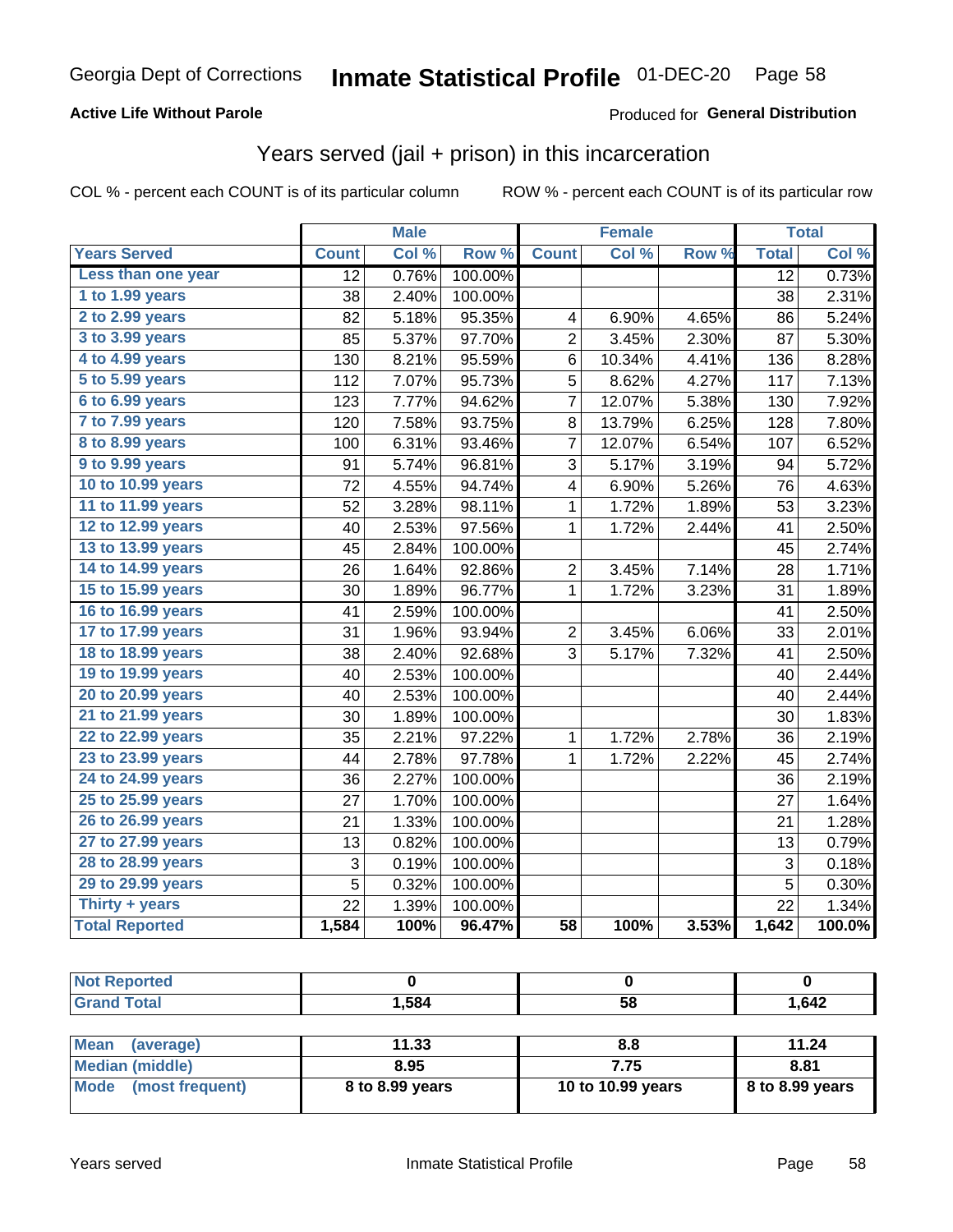## Inmate Statistical Profile 01-DEC-20 Page 59

#### **Active Life Without Parole**

Produced for General Distribution

### Results of most recent HIV tests

COL % - percent each COUNT is of its particular column

|                         | <b>Male</b>  |        |        | <b>Female</b> |           |          | Total   |        |
|-------------------------|--------------|--------|--------|---------------|-----------|----------|---------|--------|
| <b>HIV Test Results</b> | <b>Count</b> | Col %  | Row %I | <b>Count</b>  | Col %     | Row %    | Total . | Col %  |
| <b>Positive</b>         | 12           | 0.79%  | 92.31% |               | .89%      | 7.69%    | 13      | 0.83%  |
| <b>Negative</b>         | .508         | 99.21% | 96.67% | 52            | $98.11\%$ | $3.33\%$ | .560    | 99.17% |
| <b>Total Reported</b>   | .520         | 100%   | 96.63% | 53            | 100%      | 3.37%    | 1,573   | 100%   |

| <b>Not Reported</b>             | 64   |    | 69   |
|---------------------------------|------|----|------|
| <b>Total</b><br>G <sub>rx</sub> | .584 | 58 | .642 |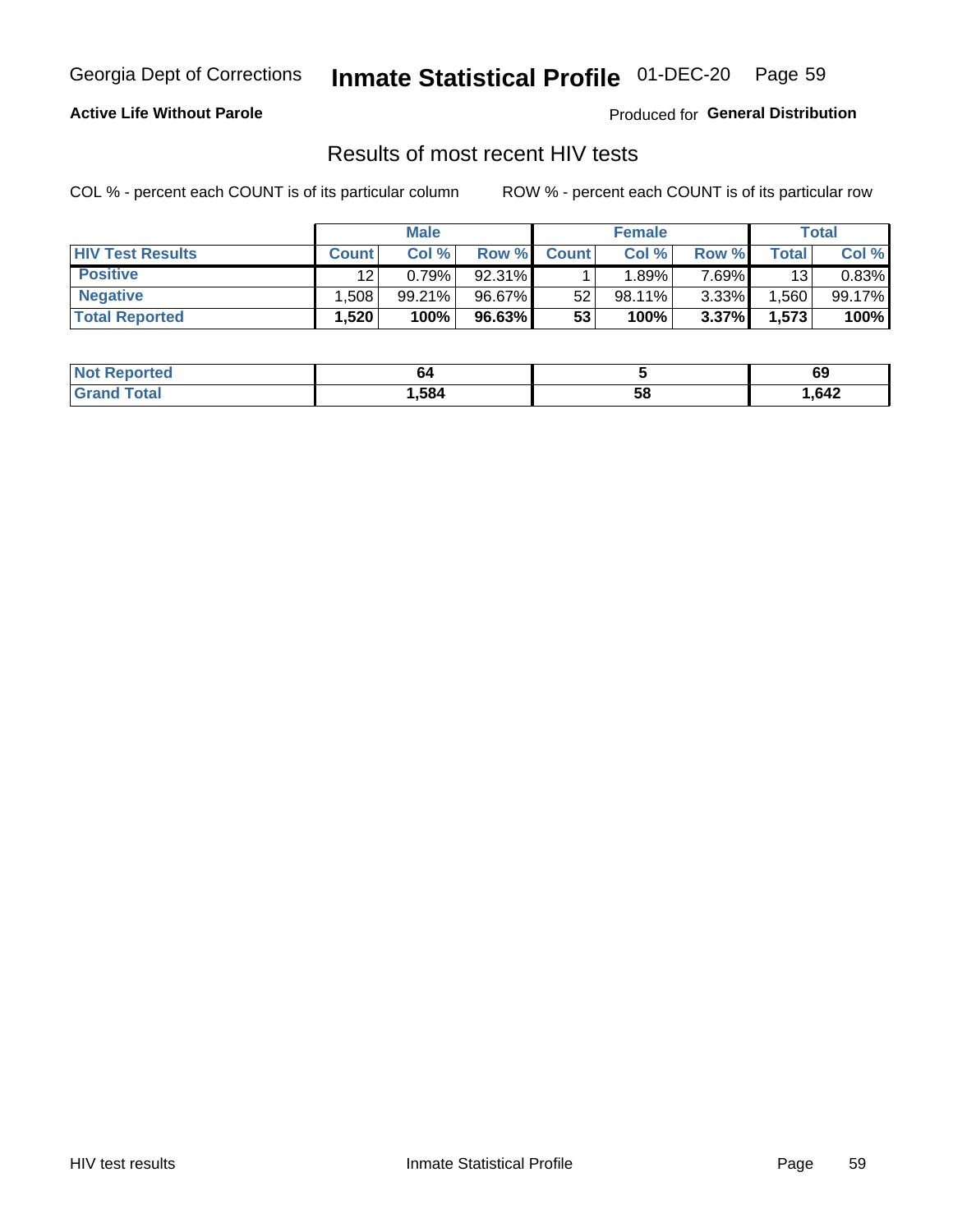## Georgia Dept of Corrections **Inmate Statistical Profile** 01-DEC-20 Page 60

#### **Active Life Without Parole**

Produced for **General Distribution**

## Results of most recent tuberculosis test

COL % - percent each COUNT is of its particular column ROW % - percent each COUNT is of its particular row

|                                  | <b>Male</b>  |        |           | <b>Female</b> |           |          | Total        |        |
|----------------------------------|--------------|--------|-----------|---------------|-----------|----------|--------------|--------|
| <b>Tuberculosis Test Results</b> | <b>Count</b> | Col %  | Row %I    | <b>Count</b>  | Col %     | Row %    | <b>Total</b> | Col %  |
| <b>Positive on current test</b>  | 289          | 18.42% | $99.31\%$ |               | 3.57%     | $0.69\%$ | 291          | 17.91% |
| <b>Negative</b>                  | .280         | 81.58% | $95.95\%$ | 54            | $96.43\%$ | 4.05%    | 1,334        | 82.09% |
| <b>Total Reported</b>            | .569         | 100%   | 96.55%    | 56            | 100%      | 3.45%    | 1,625        | 100%   |

| <b>Not Reported</b>  |      |    | . .   |
|----------------------|------|----|-------|
| Total<br><b>Grot</b> | .584 | Эō | 1,642 |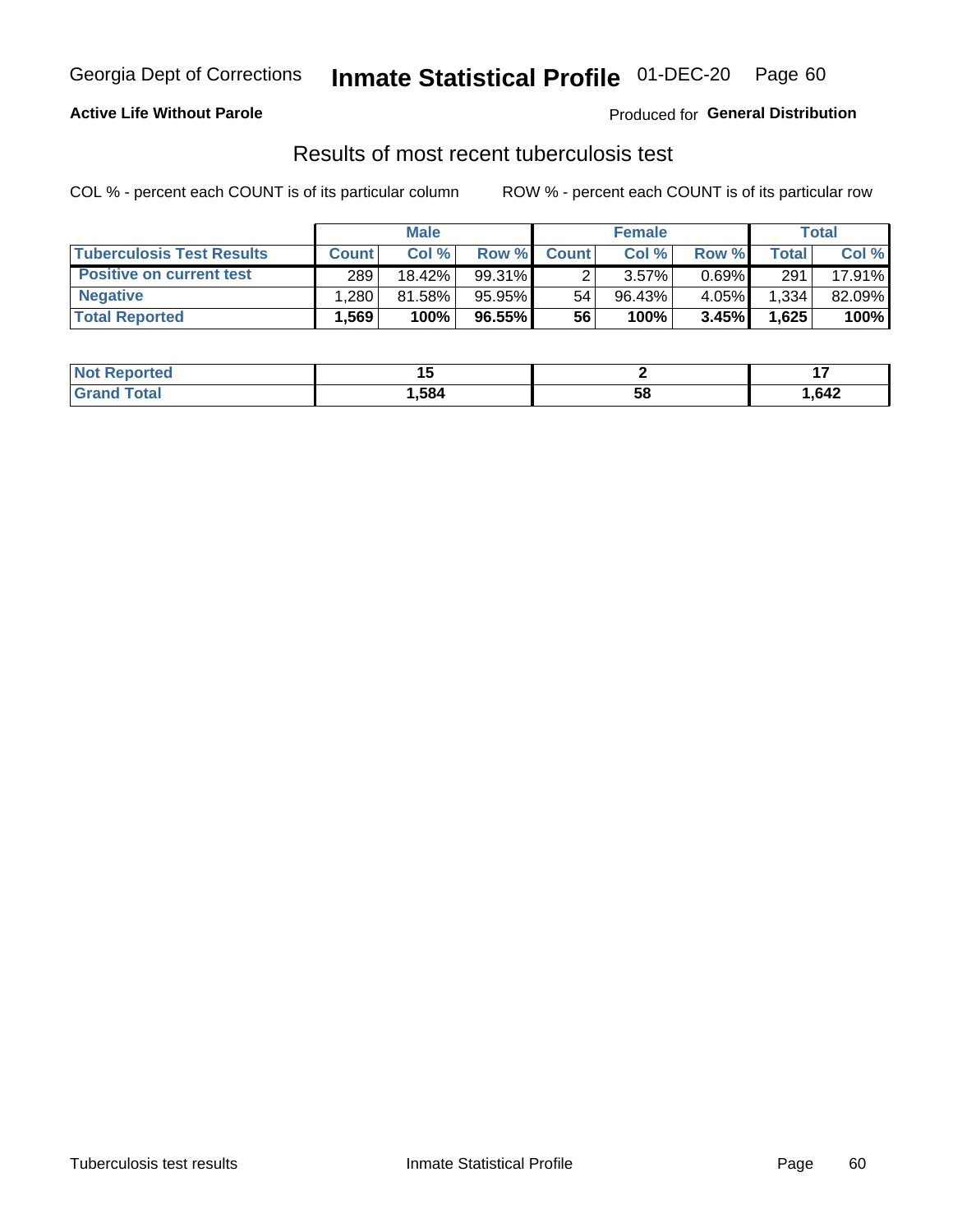## Georgia Dept of Corrections **Inmate Statistical Profile** 01-DEC-20 Page 61

#### **Active Life Without Parole**

Produced for **General Distribution**

### Results of most recent syphilis test

COL % - percent each COUNT is of its particular column ROW % - percent each COUNT is of its particular row

|                                 | <b>Male</b>  |           |        | <b>Female</b>   |           |              | Total |        |
|---------------------------------|--------------|-----------|--------|-----------------|-----------|--------------|-------|--------|
| <b>Syphilis Test Results</b>    | <b>Count</b> | Col%      | Row %  | <b>Count</b>    | Col %     | <b>Row %</b> | Total | Col %  |
| <b>Positive on current test</b> | 15           | 2.60%     | 93.75% |                 | 9.09%     | 6.25%        | 16    | 2.73%  |
| <b>Negative</b>                 | 561          | $97.40\%$ | 98.25% | 10 <sup>1</sup> | $90.91\%$ | 1.75%        | 571   | 97.27% |
| <b>Total Reported</b>           | 576          | 100%      | 98.13% | 11              | 100%      | $1.87\%$     | 587   | 100%   |

| <b>Not Reported</b> | 008, | . .<br>−. | ,055 |
|---------------------|------|-----------|------|
| <b>Total</b>        | ,584 | 58        | .642 |